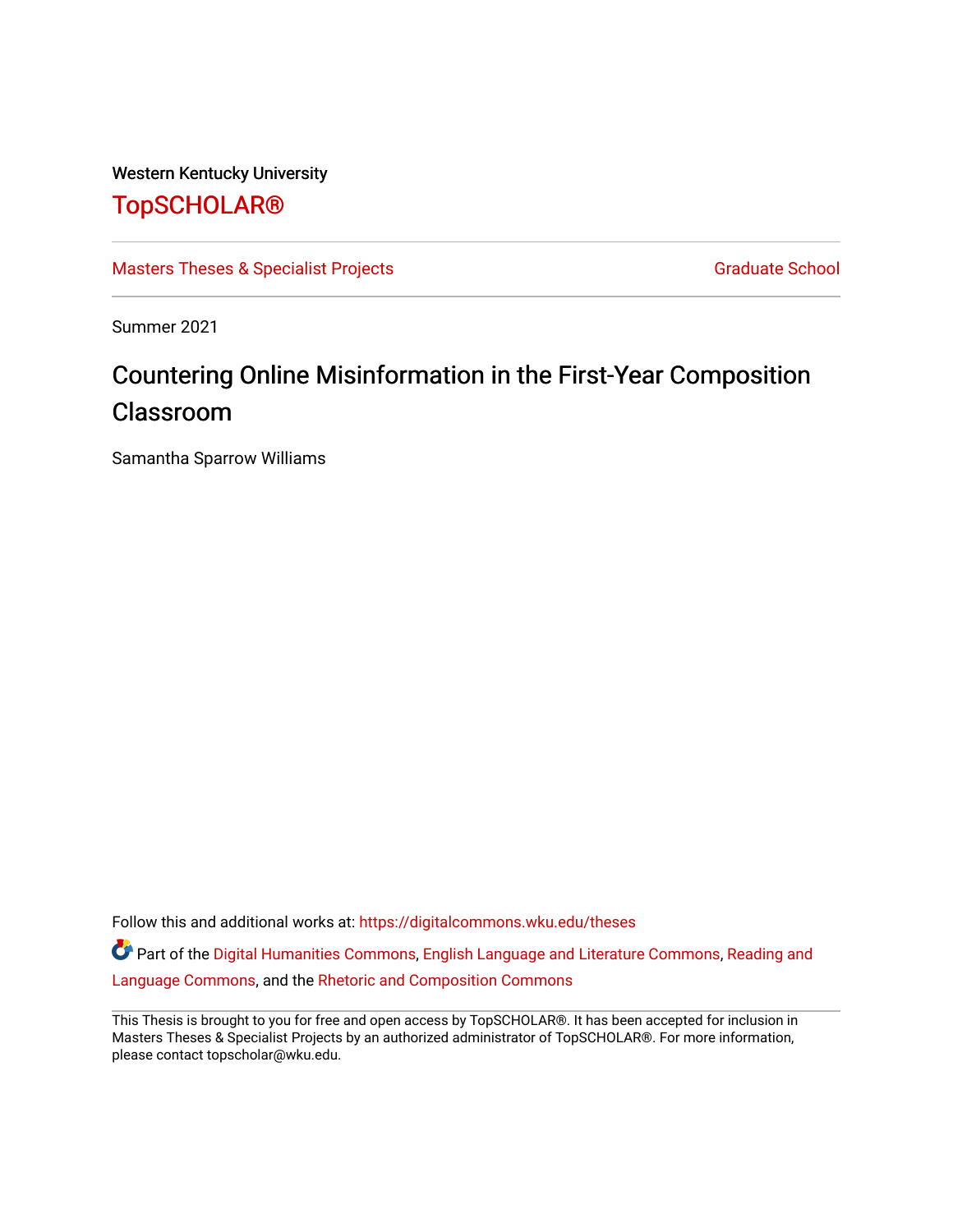## COUNTERING ONLINE MISINFORMATION IN THE FIRST-YEAR COMPOSITION CLASSROOM

A Thesis Presented to The Faculty of the Department of English Western Kentucky University Bowling Green, Kentucky

In Partial Fulfillment Of the Requirements for the Degree Master of Arts

By Samantha Sparrow Williams

August 2021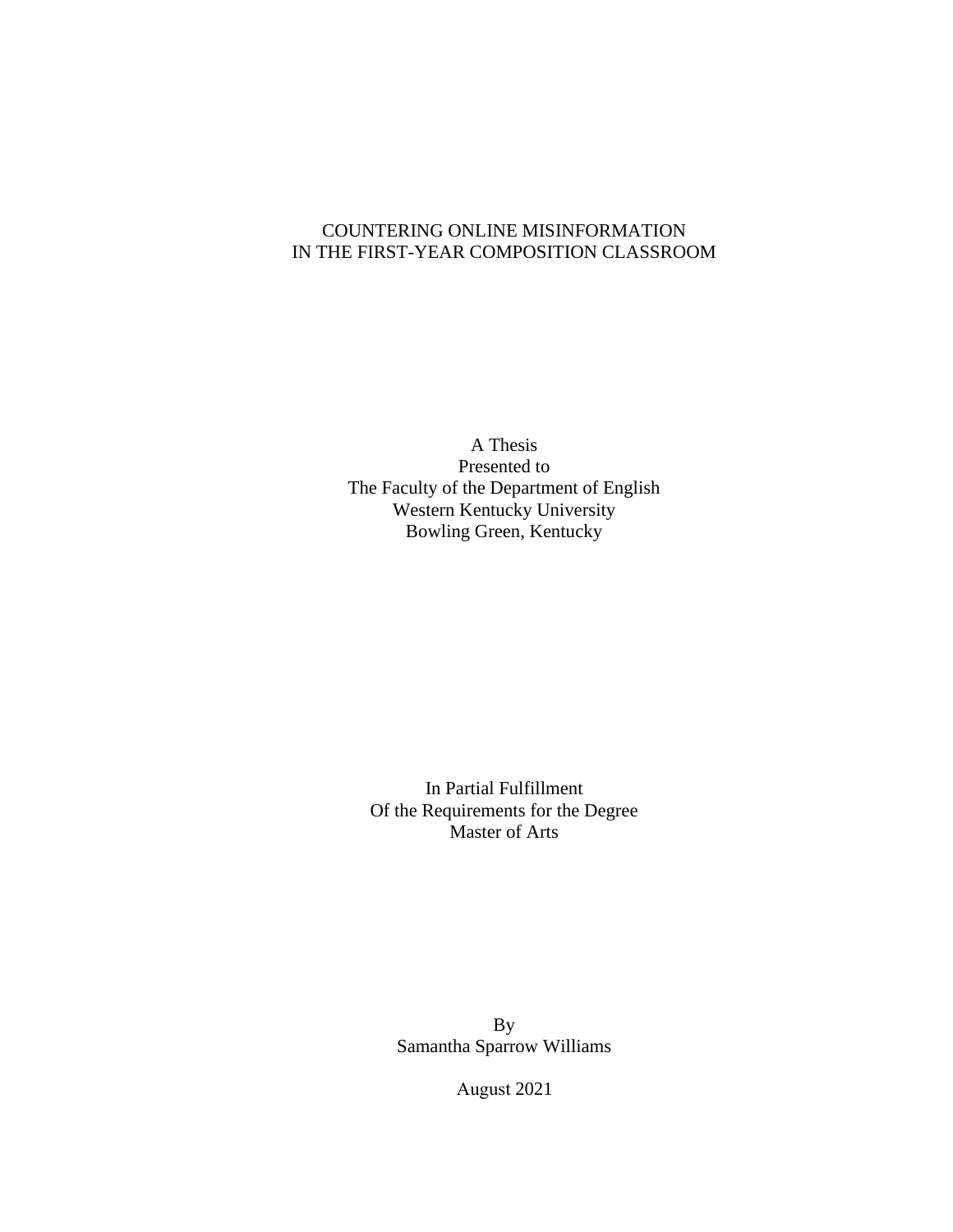## COUNTERING ONLINE MISINFORMATION IN THE FIRST-YEAR COMPOSITION CLASSROOM

July 6 2021 Date Recommended:

Director of Thesis

 $D$ **Ted Hovet** 

 $\cancel{+}$ 

Associate Provost for Research and Graduate Education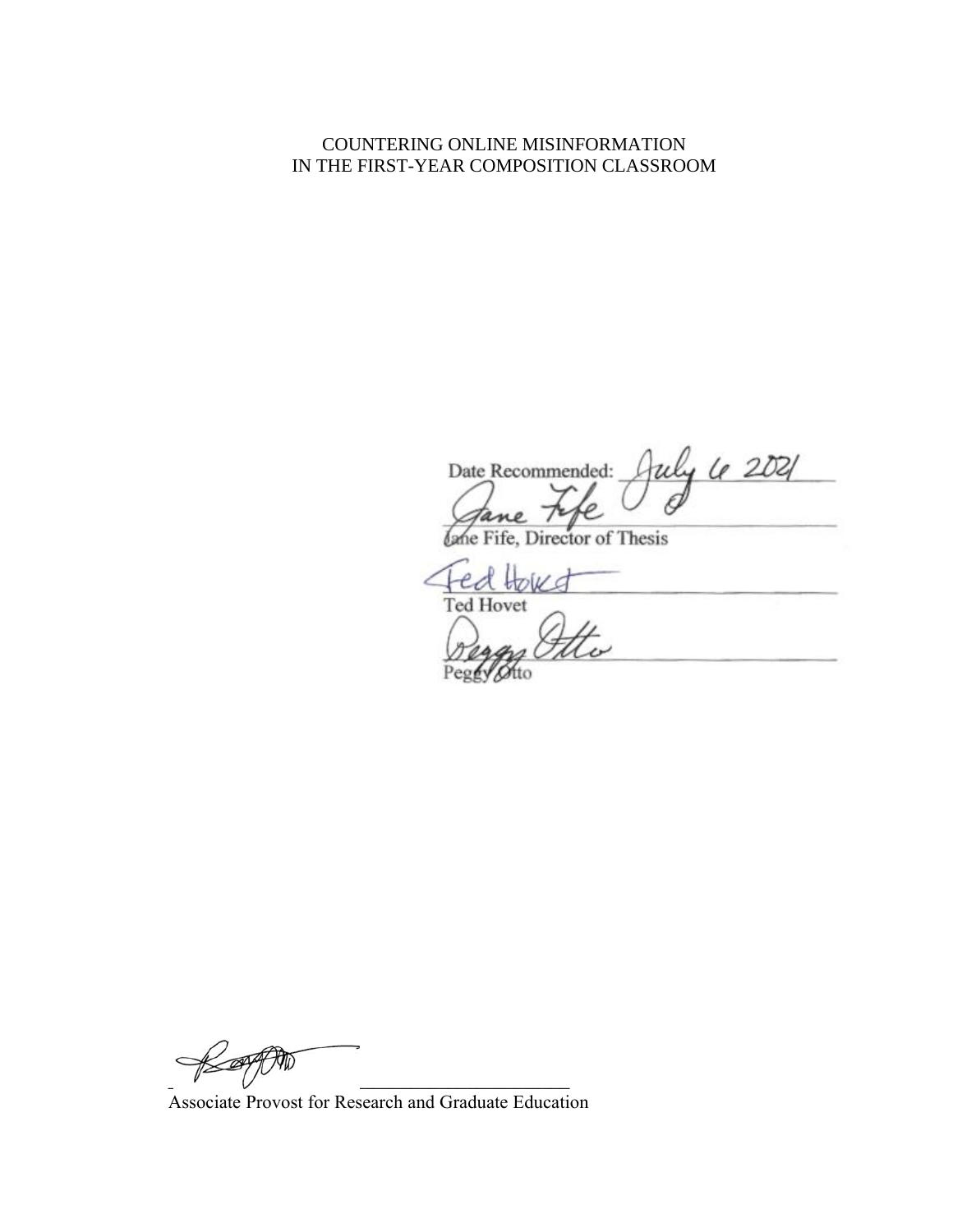To Kylie, who showed me I could, and

to Jon, who made it possible.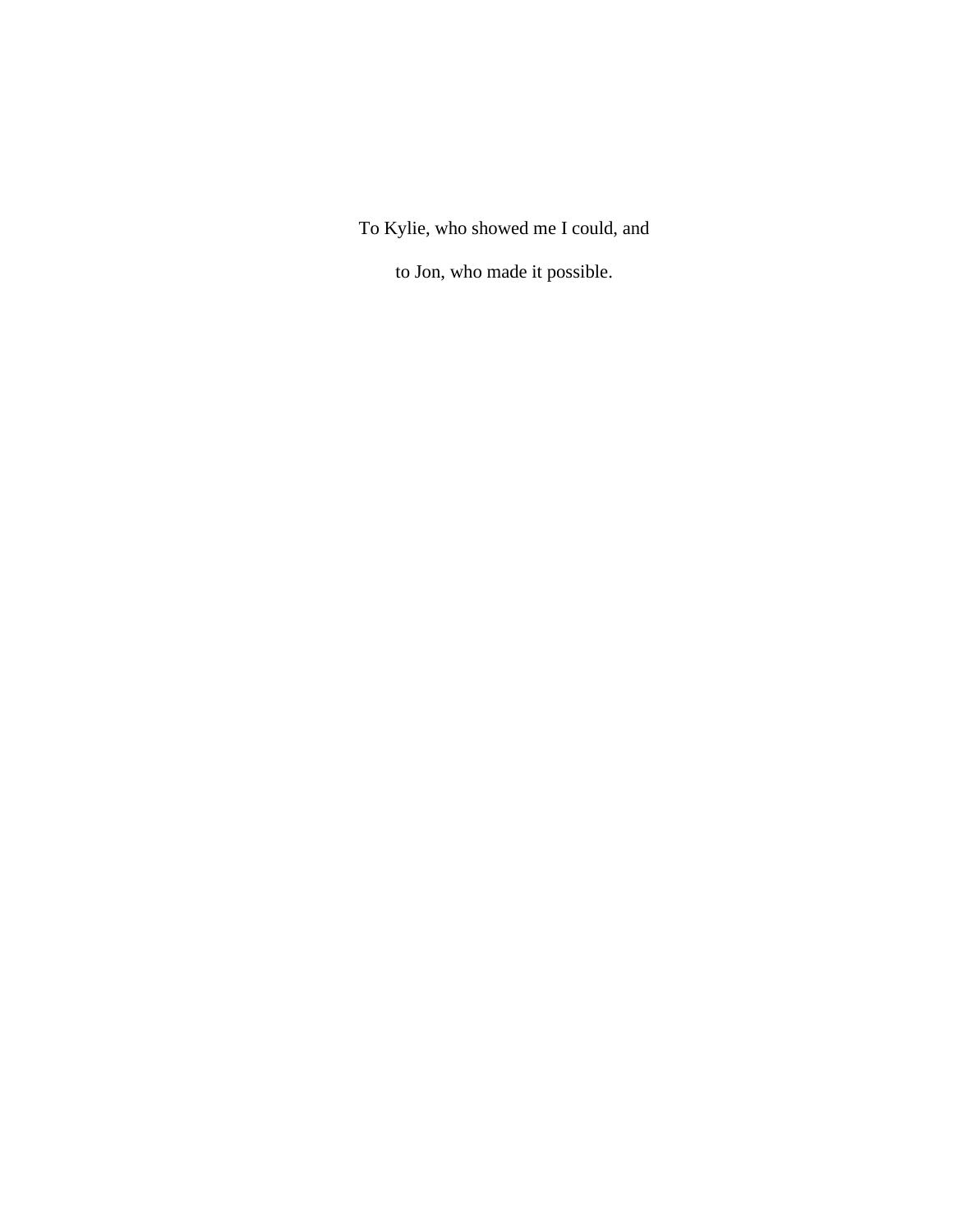#### ACKNOWLEDGEMENTS

My deepest thanks to Dr. Jane Fife for her guidance and support in making this project a reality and for her enduring patience despite the obstacles; my thanks also to Dr. Ted Hovet and Dr. Peggy Otto for their feedback and support.

I would like to thank my friend, Casey Albin, who did more than help me make sense of the Common Core Standards in her capacity as a teacher. Thank you so much for your words of support; it meant more than you knew.

My thanks to Melly and her squad, who kept me company through those late nights at my desk so I didn't have to go this alone.

And of course, my thanks to my husband and our three kiddos. Jon, no one has ever been as lucky as I have been in finding and keeping you, and not just because you've done, well, everything in the last few years. Thank you for all of it. It wouldn't have happened without you. Jack, Rowan, and Tobias, thank you for all the hugs and for telling me I can do hard things. You made me believe it.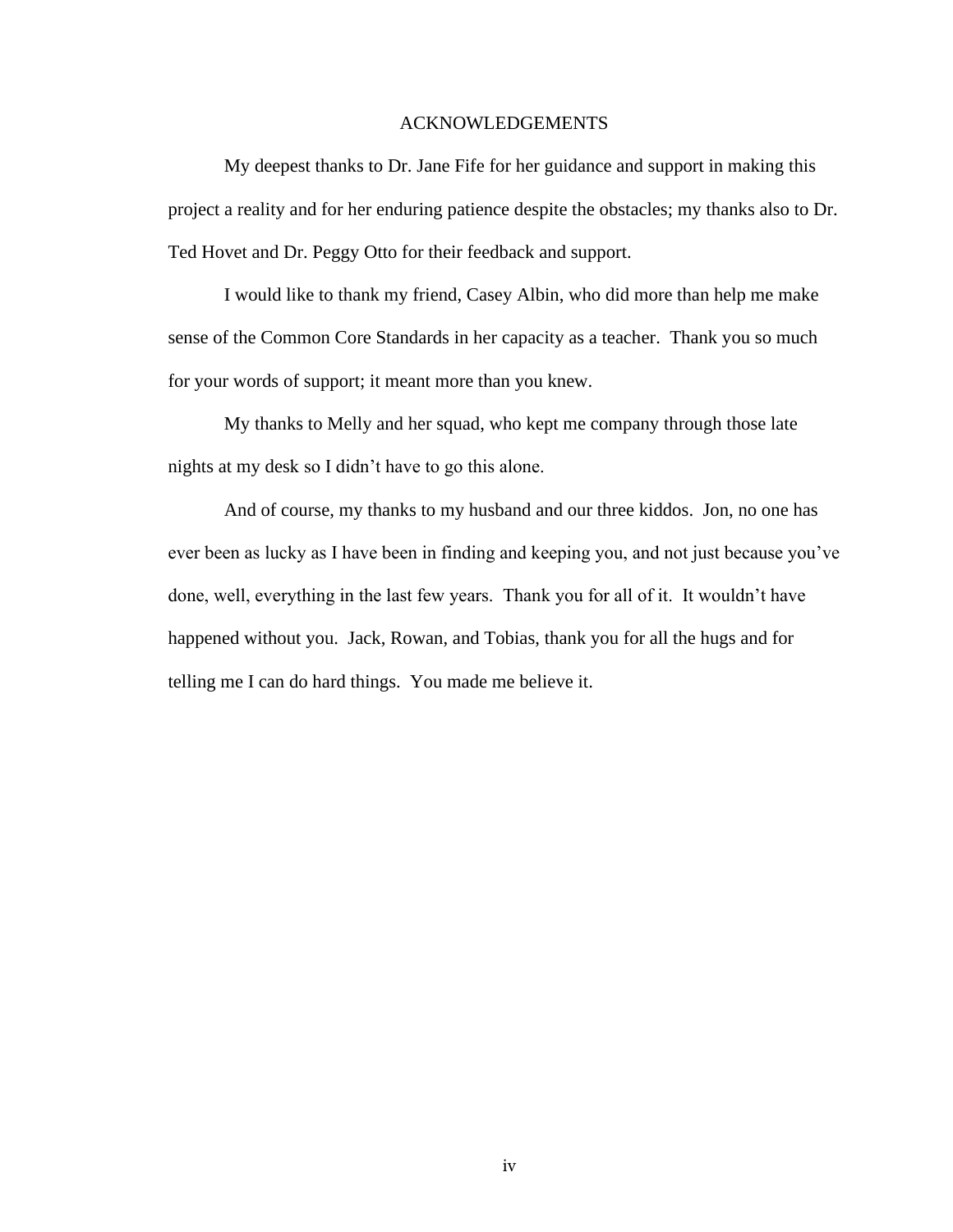# **CONTENTS**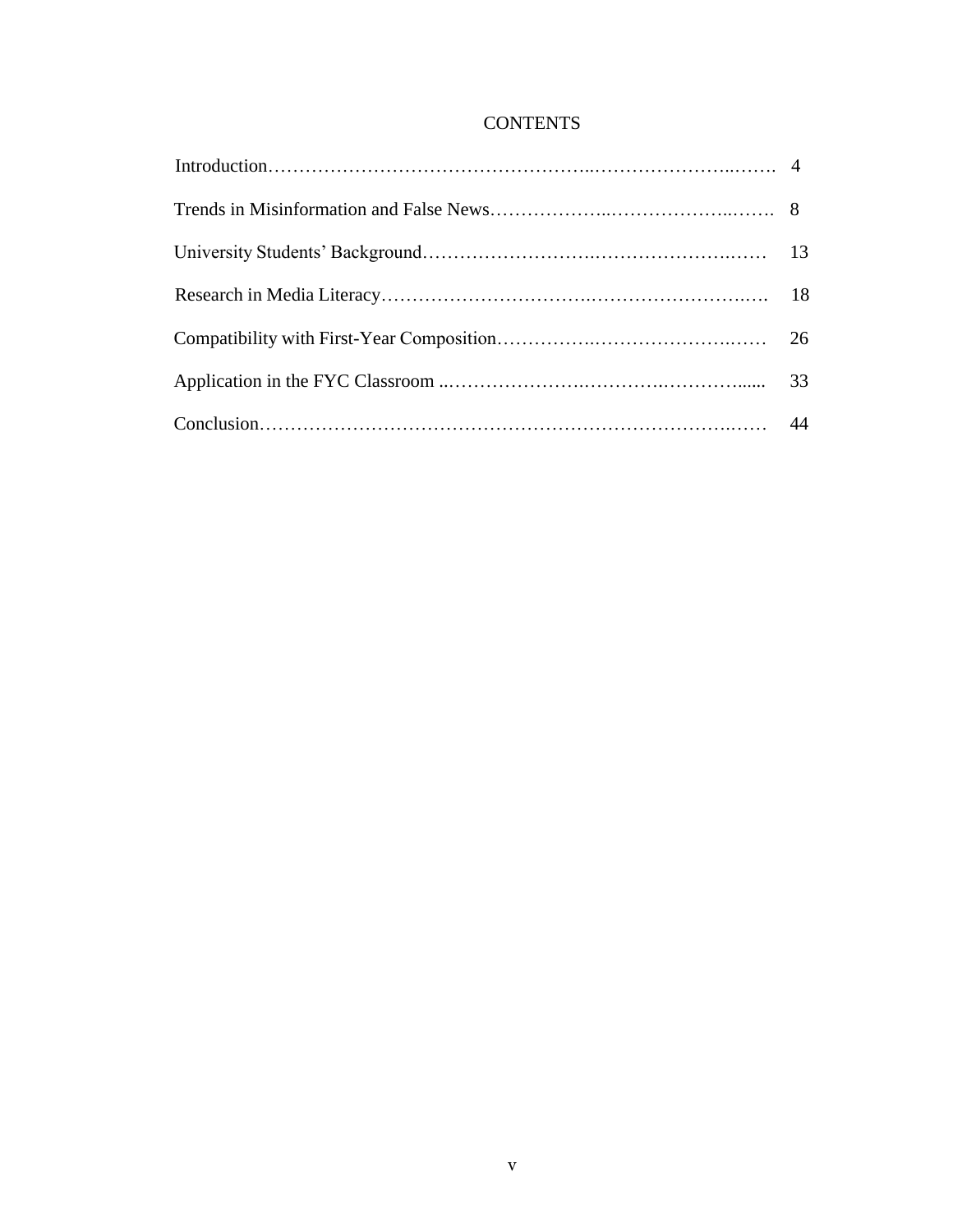#### COUNTERING ONLINE MISINFORMATION IN THE FIRST-YEAR COMPOSITION CLASSROOM

Samantha Sparrow Williams August 2021 51 Pages Directed by: Jane Fife, Ted Hovet, and Peggy Otto

#### Department of English Western Kentucky University

This thesis encourages the intentional and explicit integration of the best practices in media literacy education within the first-year composition classroom. The nature of FYC, which incorporates such content as research skills and source evaluation, provides an ideal opportunity to address the online misinformation and disinformation that have resulted in growing political polarization and cynicism. Recent findings suggest that these trends can be countered with the teaching of practices like lateral reading to verify a source's veracity. After first demonstrating the challenges that university freshmen may bring with them to campus, this project makes suggestions for simple, consistent practices that instructors of FYC can incorporate into existing courses to support the media literacy of the next generation of online citizens.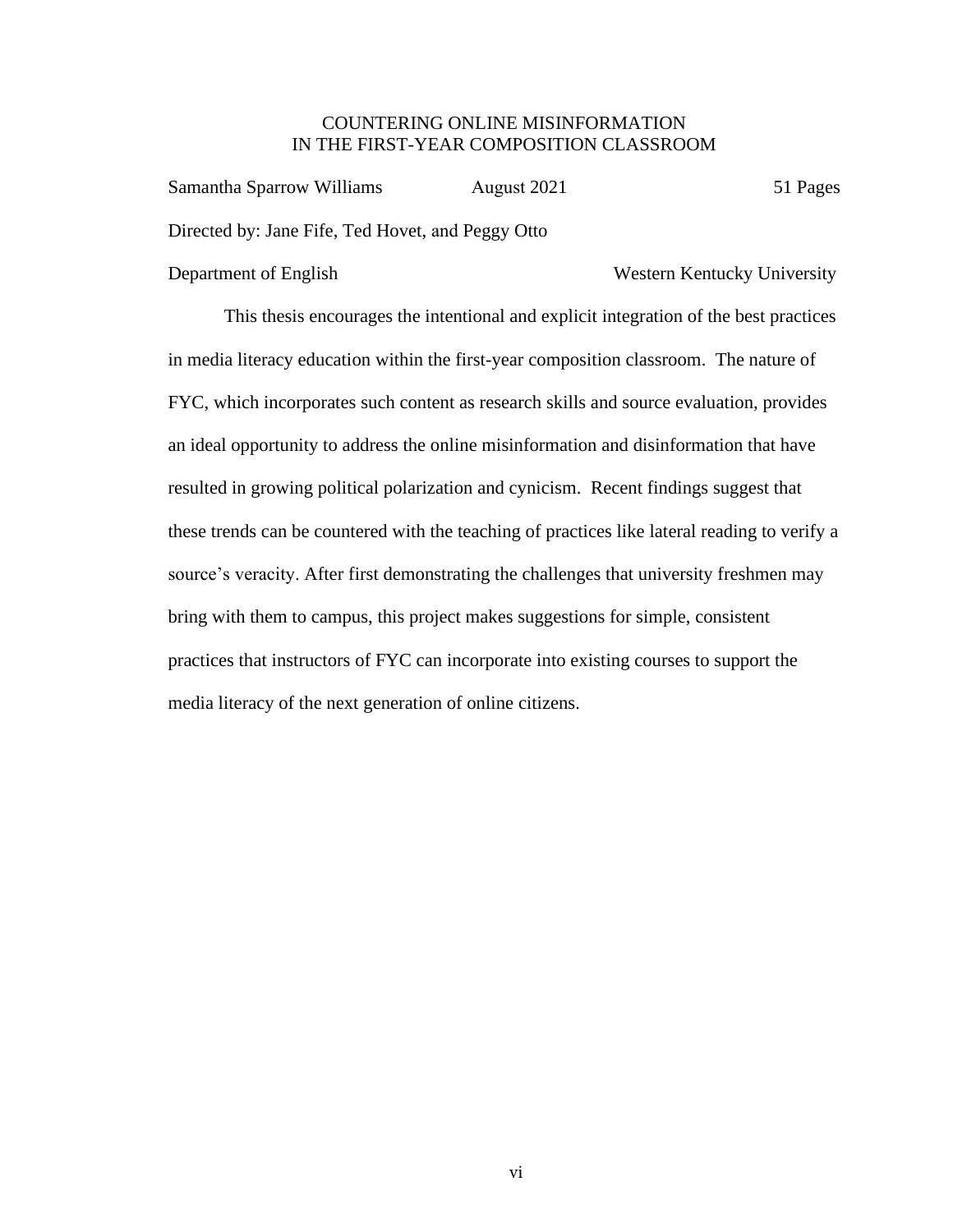#### **Introduction**

Although civic discourse is increasingly taking place online, Americans seem to distrust what they see there, especially on social media platforms, more often than not. A 2020 Pew Research Center survey reports that 82% of respondents had concerns about "the impact made-up news could have on the election," although those from each major party feared that the "made-up news would be targeted at members of their own party rather than the other party" (Mitchell et al.). It was also found that party plays a large role in the way people determine what is true and what is not; sometimes, news that respondents felt was "made-up" was actually only "real, fact-based news that did not fit into their perceptions of what is true." Generally speaking, Americans seem at a loss to decide who and what should be trusted to tell the truth.

Both misinformation (information that is wrong without the intention to deceive) and disinformation (wrong information that is intentionally wrong or misleading) feed the partisan divide, but they have also, in the past year, interfered with public health information. As the COVID-19 pandemic unfolded, misinformation convinced many that the virus was created intentionally in a lab or that masks did nothing to prevent the spread (Mitchell et al.). As vaccines are developed, unnecessary deaths could continue due to unfounded fears.

These types of serious consequences have sparked concern regarding how quickly misinformation is spread and how poorly many people navigated it. These trends have serious, far-reaching consequences and "[contribute] to the creation of an electorate that is susceptible to consuming and disseminating disinformation [and] misinformation" (Kavanaugh and Rich xiv). While the design of better algorithms, the publication of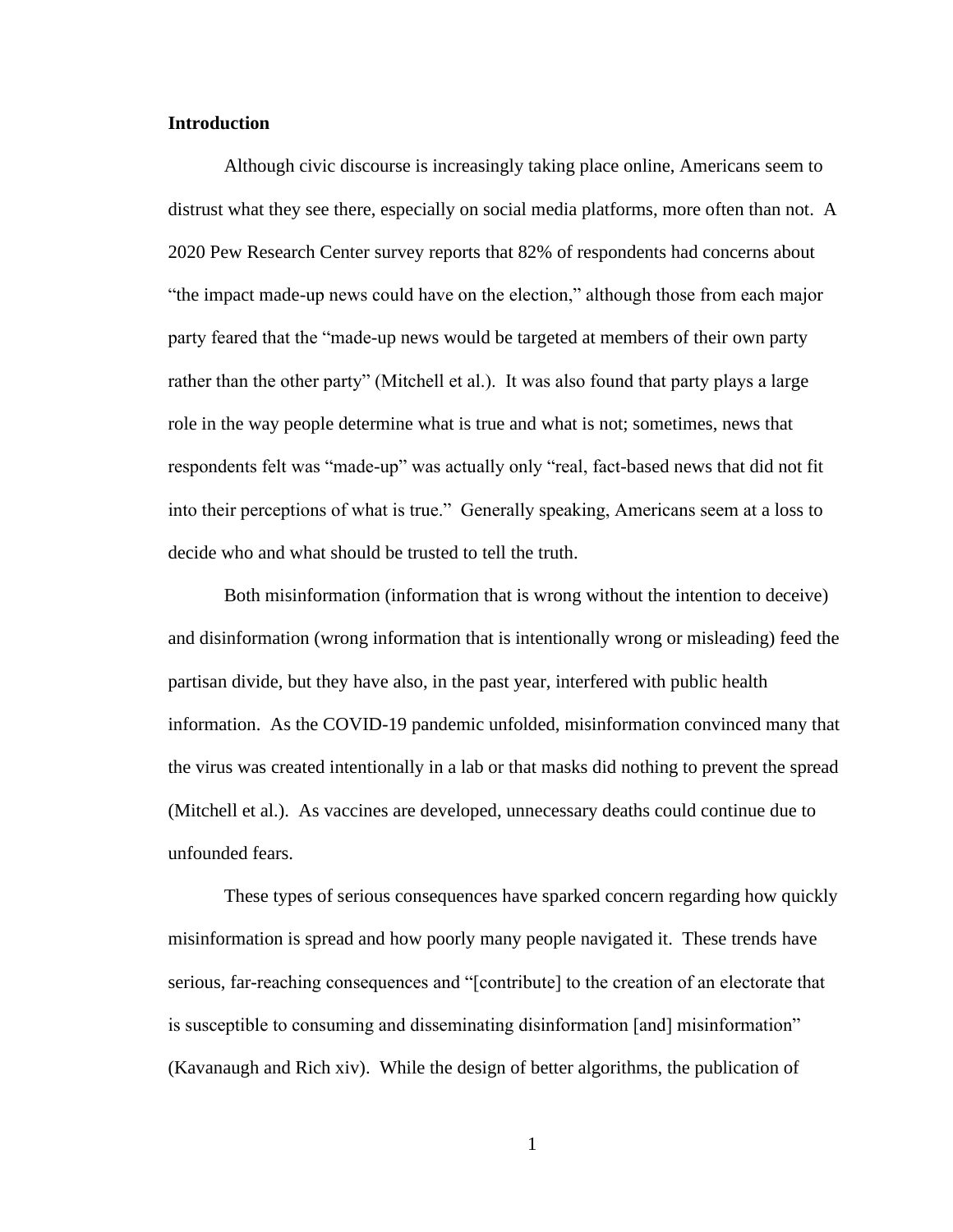guidance in how to avoid "fake news" for the general public, and the independent factchecking of posts on social media sites is certainly needed, educators have a significant role in combating misinformation. Because online resources, including social media, are relied upon more often to form educated decisions on public policy, there has also been a growing need for better navigation of those resources. The personal responsibility of users to recognize and verify trustworthy sources is not only an important factor but one that can be addressed immediately. The push for media literacy education has grown significantly in recent years, with programs and organizations forming to support teachers in all grades. While providing media literacy education to K-12 schools is certainly vital, and though progress continues to be made through other channels, first-year writing courses also have a duty to deliver practical media literacy education.

In many ways, first-year composition already contributes to media literacy education, such as building research and source evaluation skills. But the tidal wave of misinformation and the doubt and confusion caused by it calls for increased and updated strategies, strategies that first-year composition courses are ideally situated to provide. Motivated researchers have found that "there is a clear need for students to receive targeted support in higher education, which should be urgently addressed" because "the ability to use online resources and critical online reasoning in a competent manner constitute not only an important basis for academic success but also for lifelong learning and for participation in society as an informed citizen" (Nagel et al.) For this reason, researchers like Mike Caulfield, director of blended and networked learning at Washington State University, assert that colleges should "put digital literacy at the core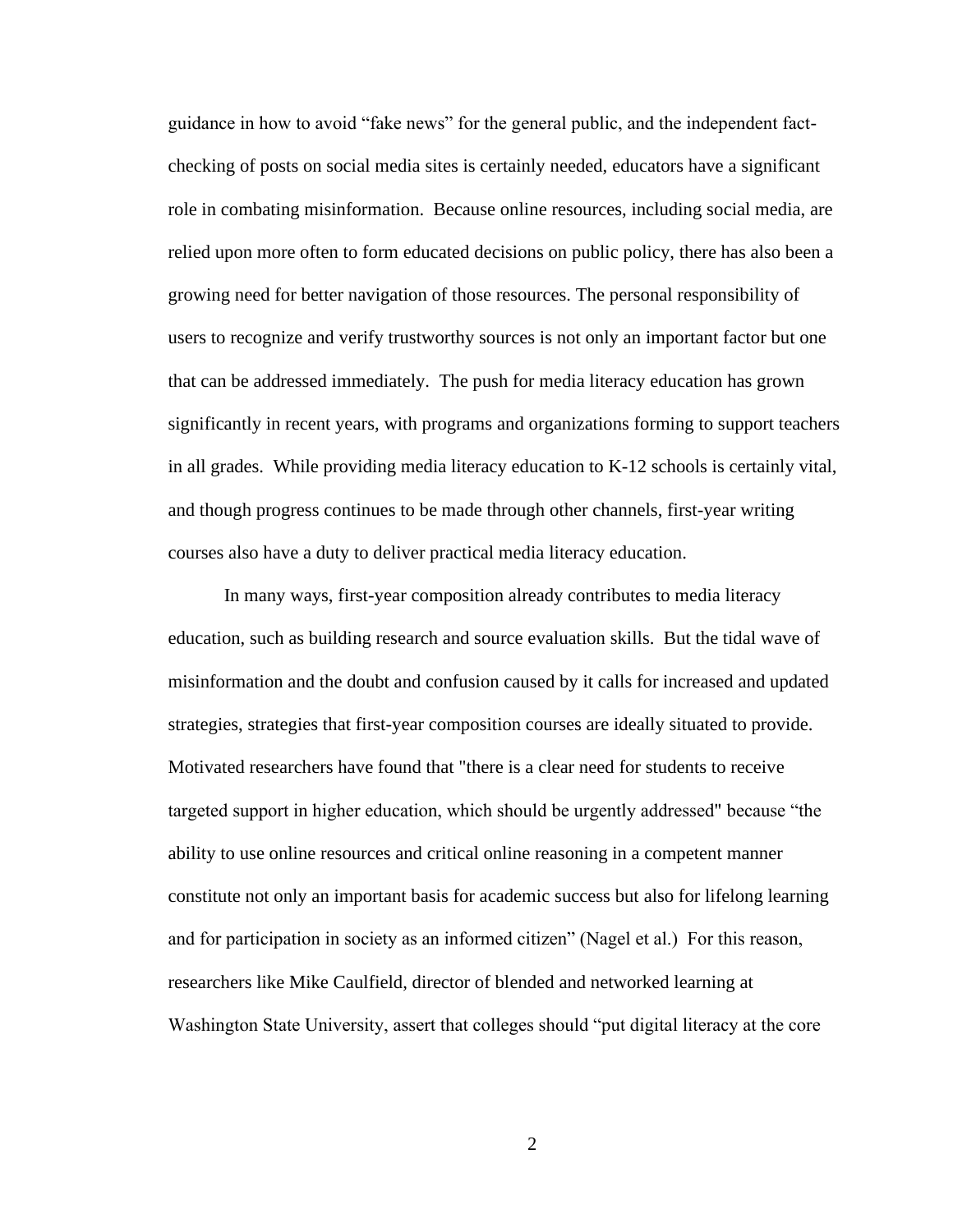of the curriculum" rather than merely incorporating it (Caulfield, "Can Higher Education Save The Web?"). After all, he says, instructors

"spend countless hours teaching our students to navigate the world of research and published books. And yet we graduate them into a world where the vast majority of the information they consume professionally and personally will come through the Internet" ("Can Higher Education Save The Web?").

Students live much of their lives online already. Much of the landscape is familiar to them because they occupy it every day. But the navigation of that landscape doesn't come naturally. Part of what makes media literacy challenging is that it is new, both the development of virtual technology itself and the incorporation of that technology into education. The Internet has created a new dimension of human interaction, an uncharted, digital territory to which the humanities are still adapting. While there is always new pedagogical research in any field, media literacy studies a constantly changing culture and has very little history. Without established practices to build from, and with a growing need for stronger media literacy skills, every small addition helps. In order to strengthen those skills, educators should consistently incorporate it in the course as regularly as possible.

This thesis considers the urgent need for media literacy support in the face of common challenges faced by instructors, such as limited time or autonomy in course objectives, that prevent the option of redesigning a first-year composition course to make room for media literacy education. After reviewing the consequences of the spread of misinformation and disinformation, I discuss how media literacy is included in the education standards in middle and high school, especially the limitations presented in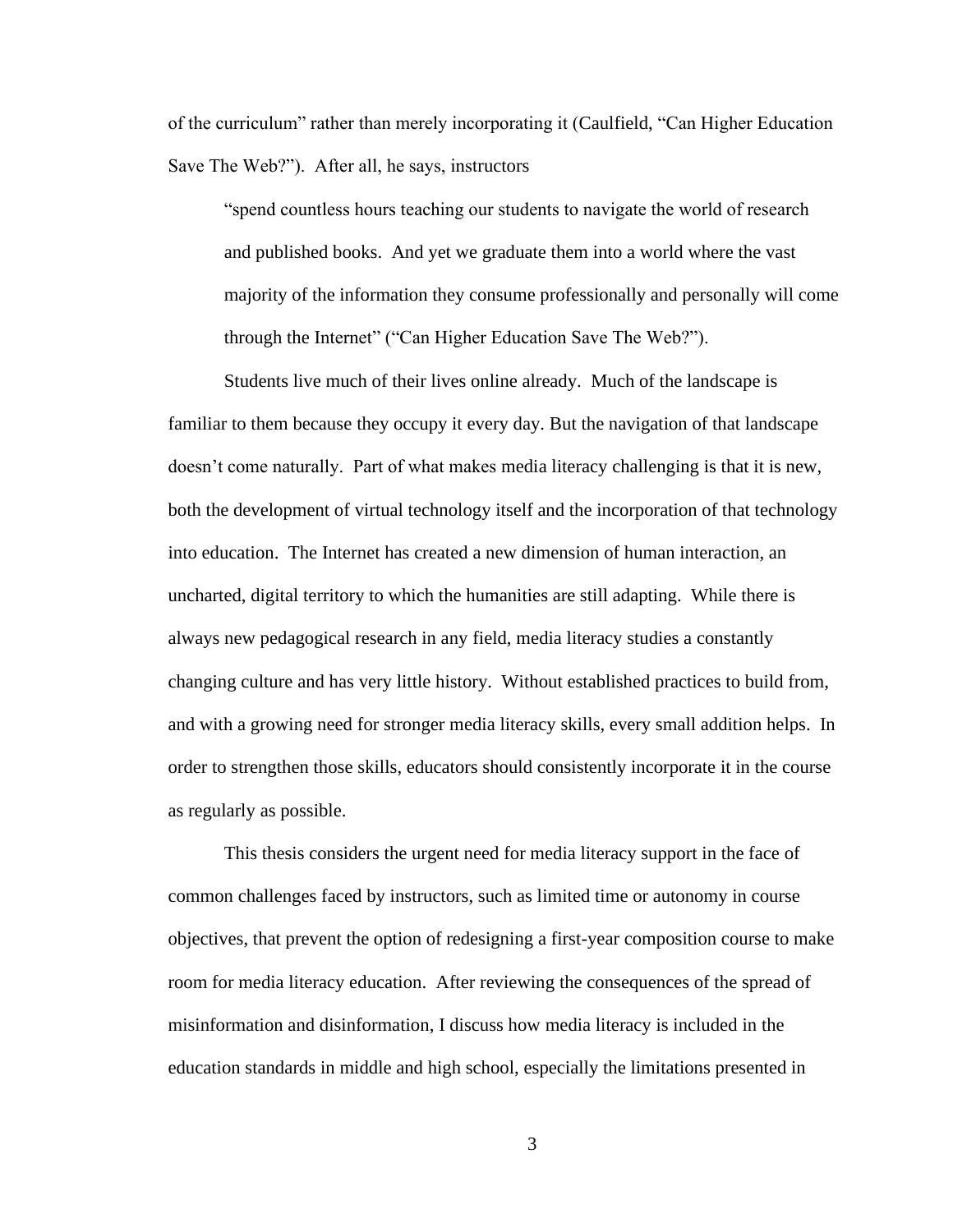implementing explicit instruction regarding misinformation, and how that frames media literacy for college freshman. Following this, I turn to the best practices in media literacy and compare these practices and aims to the work typically done in first-year composition. In the final section, I suggest simple strategies and approaches that FYC teachers can utilize to bring media literacy into their own courses.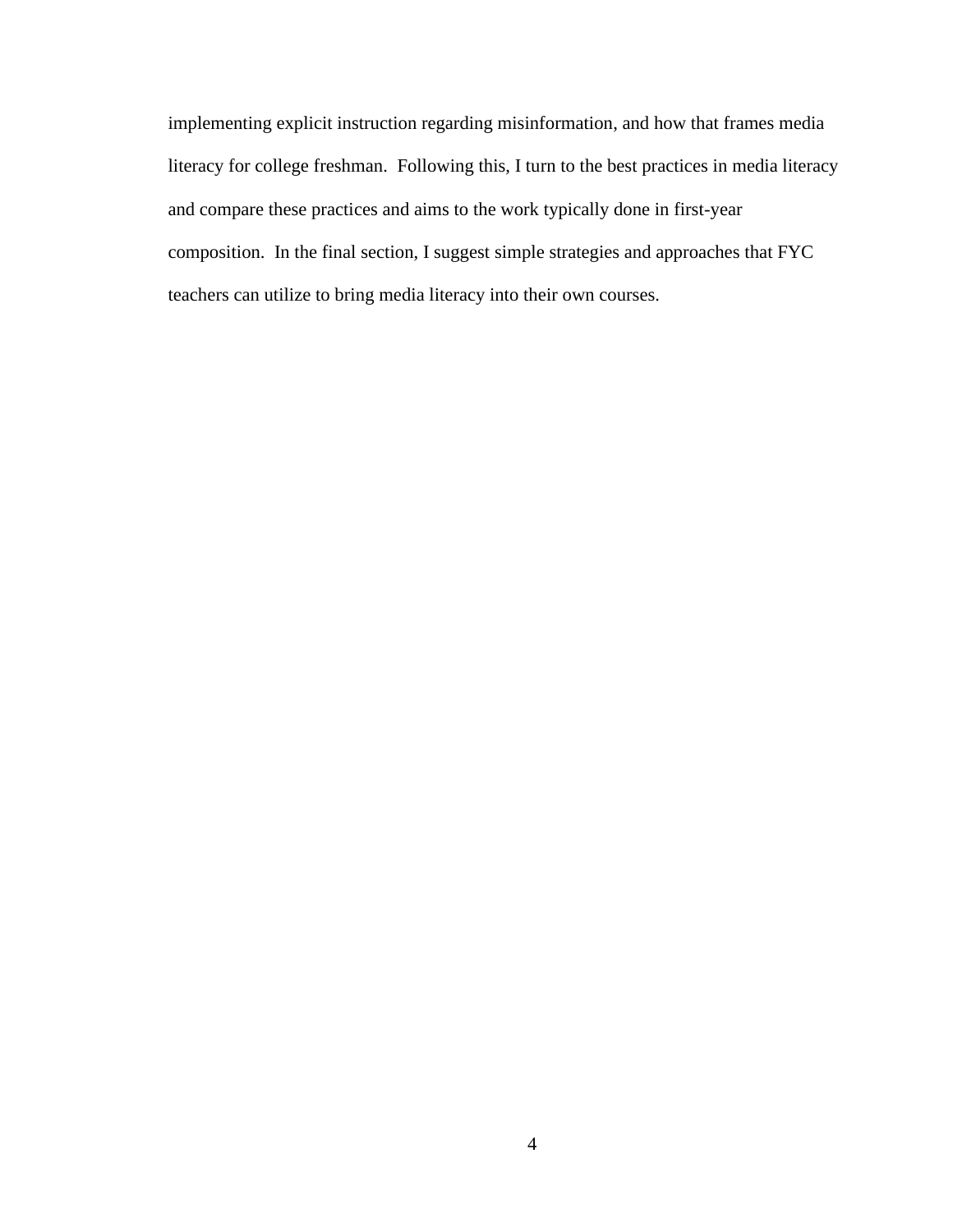#### **Trends in Misinformation and False News**

While it appears that during these recent years, trust in traditional media outlets has eroded and there has been confusion about what information can be trusted, it is also because the way we interact with information has changed in a fundamental way. Historically, changes in how news is delivered to the public tend to accompany a rise in distrust of the media—such as the "yellow journalism" of the 1890s—but these changes are now more pronounced than ever before, with a growing number of citizens perceiving mainstream or traditional media outlets to be part of a corrupt and opaque system (Kavanaugh and Rich 71). It is unclear if the media coverage itself is the source of this disbelief or simply the lack of understanding or interest in the data itself. While traditional media sources publish in greater quantities and with less distinction between fact and opinion, social media faces its own challenges. Websites like Twitter and Facebook, which rely heavily on algorithms to determine what users see, have become commonly used sources for finding the latest headlines; what's worse, a Pew Research Center study found that those who use social media to access news were found to be "less knowledgeable" than those who preferred other, more traditional sources (Mitchell et al.).

Clearly, sensationalized news coverage is just one contributing factor. With the decrease in formats like newspaper, where space was limited and oversight was less relaxed, in favor of online platforms, traditional methods of civic engagement changed not only how news was consumed but the content as well. Opinion-based and "soft" news stories rose as the 24-hour news cycle developed and the profitable nature of news media encouraged the practice of attracting consumers through enticing and provoking headlines, sometimes at the cost of clarity or even accuracy. The result has been a dense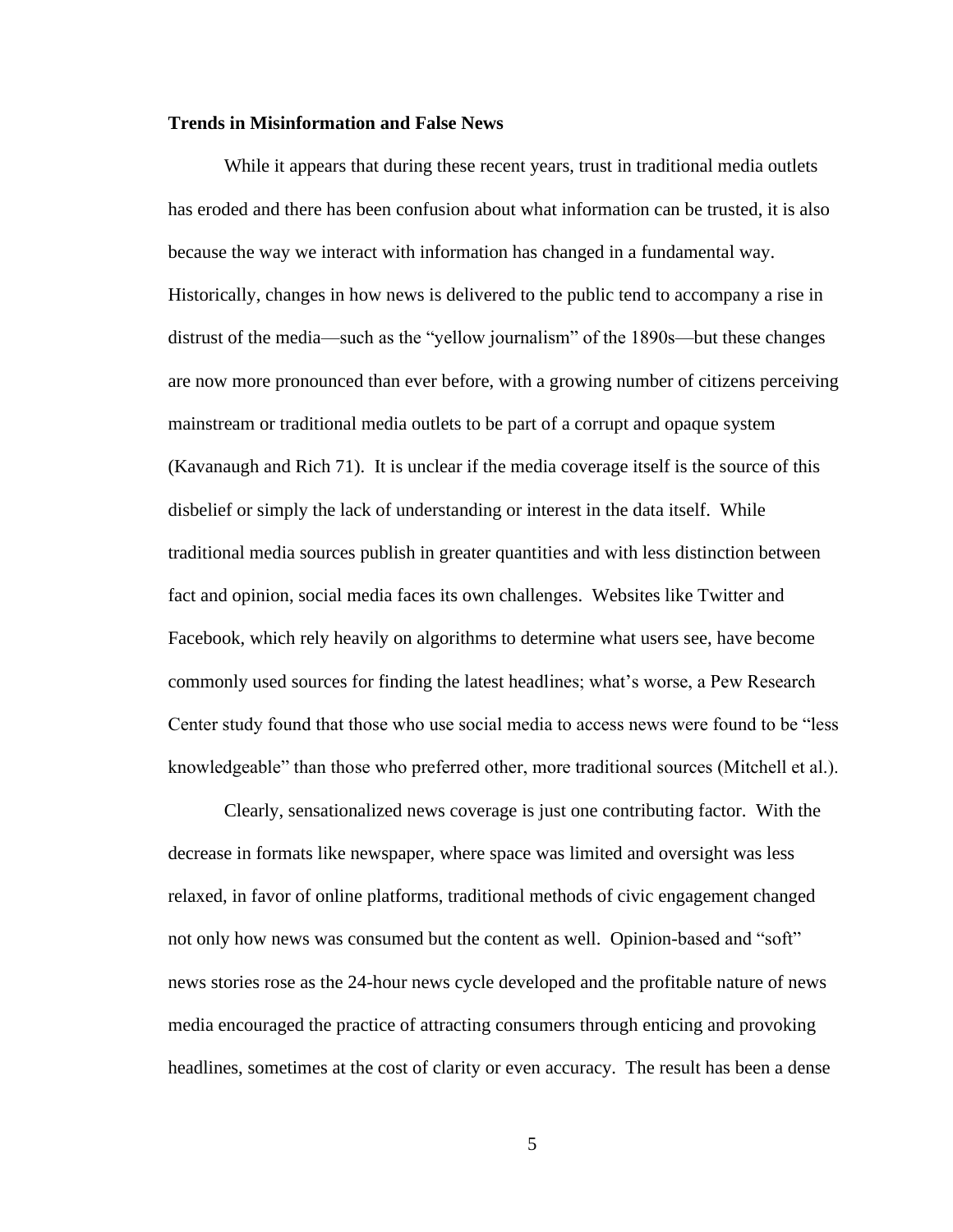volume of content that consumers are forced to navigate, which is "effectively overwhelming their cognitive capacity, and creating uncertainty and misperceptions about what is true and what is not" (Kavanaugh and Rich 29). To investigate each story or claim as it arises in a news feed seems to be a lot to ask: the intent or motivation behind a post often isn't clear, and the producers of this information may rely upon that lack of distinction. This is what separates disinformation from misinformation: "fauxtire" websites, which claim to be satirical or humorous sites like *The Onion*, rely upon consumer confusion to veil disinformation as humor. But even poorly identified sites such as these can be considered misinformation because they can be easily confused with reality.

A particularly dangerous consequence that has arisen from the spread of disinformation is an increasing belief in conspiracy theories which can have dangerous real-world consequences. Conspiratorial beliefs are complex to confront and correct, and disinformation helps to fuel the spread of conspiracy theories and makes them more accessible to the public. The psychology behind conspiratorial thinking is not simple or straightforward but rather it is a deep-seated, "general tendency to view the world a certain way rather than any specific trait, predisposition, or set of attitudes" (Enders and Smallpage 2018). Some people are simply more likely to see patterns in random events, regardless of whether these connections are logical; those who already believe in conspiracy theories are more likely to believe more conspiracy theories, even when they conflict with each other (Enders and Smallpage 2019). To work to correct these beliefs is a major endeavor and prevention seems to be the best option, as exposure to disinformation over time, even if a person knows the information to be false, can lead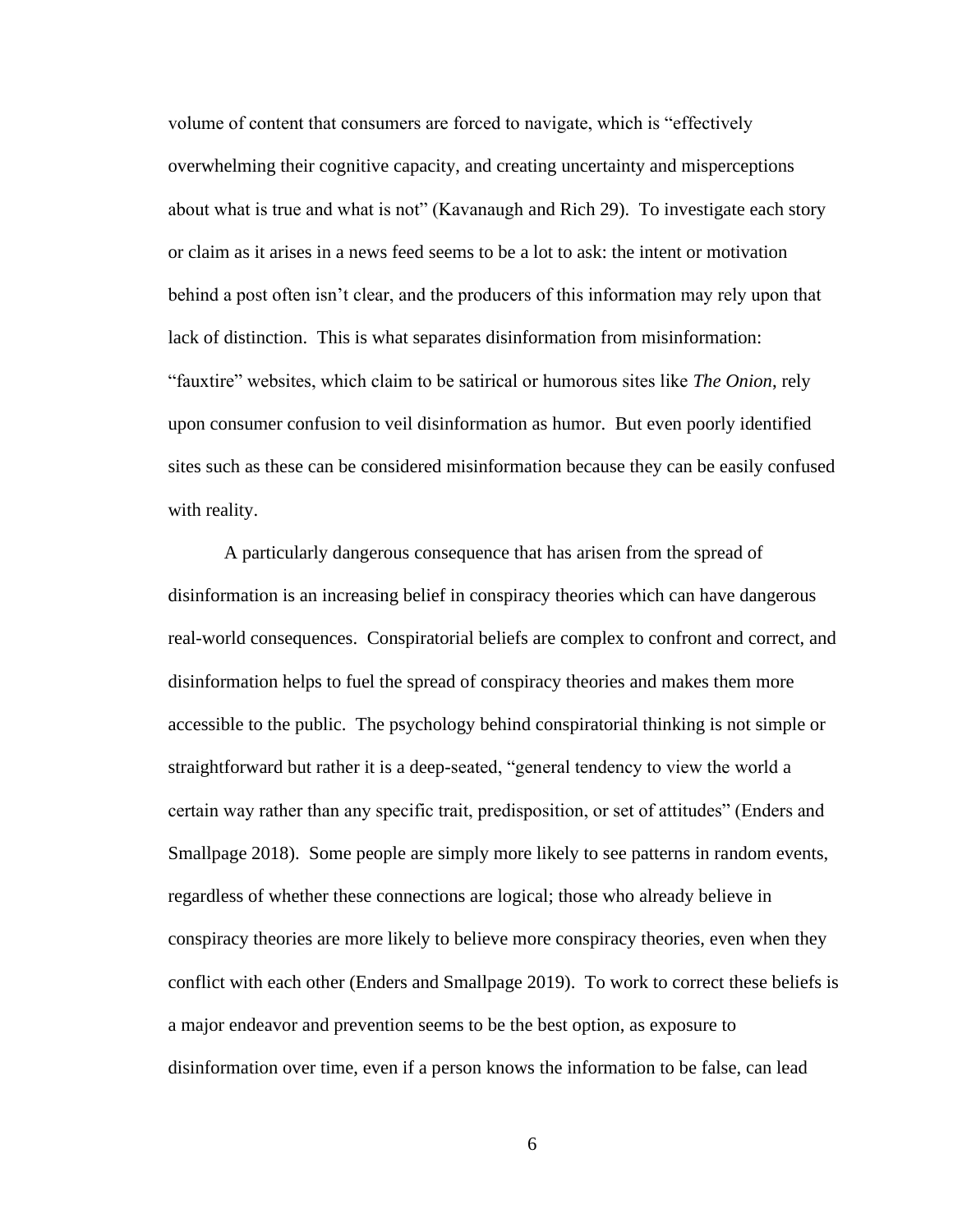them to believe it (Hassan and Barber 8). Especially because so many conspiracy theories in America are political and ideological in nature, the problem has been exacerbated by the rise in false news (Enders and Smallpage 2019). The problems go hand in hand: those who produce content that invigorates and spreads conspiracy theories often rely on the same methods that spread other misinformation through the Internet, which offers the "illusion of explanatory depth" (Caulfield, "Don't Go Down"). Such conspiracy groups as QAnon are fed by diets of online information, and the consequences spill out into the real world, as evidenced by the significant presence of QAnon theorists at the January 6, 2021 attack on the United States Capitol.

The interactive nature of social media websites further drives the problem of misinformation, as users are both tempted to share interesting headlines (even if they aren't accurate) and hesitant to correct the posting of false news shared by their social circle. The impulsive sharing of stories—true or not—and the desire to be the first person to share something interesting or shocking, contributes to the spread of disinformation. It often may not be that consumers of social media do not know how to investigate a source or story but rather a lack of concern that it is important to do so. It can be an unthinking reflex, based more on emotional appeal than a conscious decision that the information is important (Caulfield and Waterman 7). When a user does see a post that contains false information, they are typically hesitant to point it out because "there is no clear standard around social prescribed verification requirements" and therefore "calling out errors people make can seem petty"—that is, no one enjoys being corrected (Caulfield and Waterman 7). The fear of confrontation leads people to remain silent rather than speak up to correct misinformation in that social atmosphere, where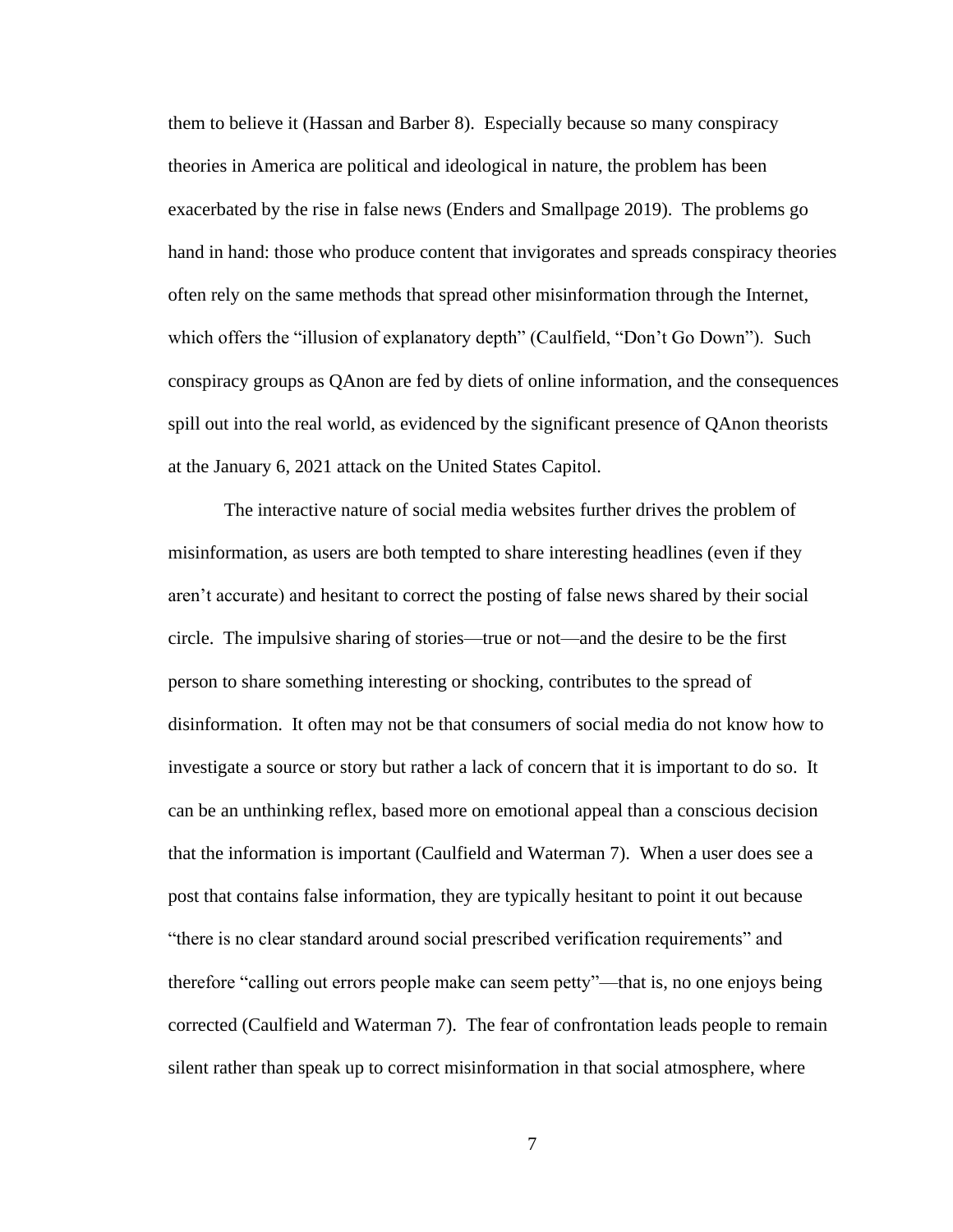people might just prefer to "un-Friend" someone they disagree with. The psychology at work is difficult to overcome: the desire to be liked by one's community (especially in a place where there is an overlap between friends and Friends, but they certainly aren't synonymous) and the draw of an interesting post are hard to postpone until after due research, particularly when considering the sheer number of posts a user sees in a given day. The work involved is "out of step with a web that favors speed" (Caulfield and Waterman 7).

Attempts of the social media platforms themselves to reduce the spread of misinformation (for instance, by attaching warnings to some news stories that factcheckers have determined the information is false or misleading) have had limited success. The lack of standards for these digital commons encourages the sharing of "news" in users' feeds while simultaneously warning against the reliability of it, further adding to the confusion. Websites like Facebook attempt to flag false news to alert users to misinformation, but any false news that is missed is then perceived to be more reliable (Pennycook 4948). It has also been found that telling consumers to be doubtful of "fake" news appears to also increase their disbelief in traditional news sources as well; it seems that encouraging people to be suspicious of some sources leads them to be suspicious of them all (Clayton 1090).

Civic responsibility has placed an overwhelming demand for discipline on consumers who do not recognize facts when they see them, while they struggle to navigate the cacophony of social media and even the many legitimate news sources that allow or even encourage the distinction between fact, opinion, analysis, and conjecture to remain indistinct. While there is clearly a need for clear and effective policies from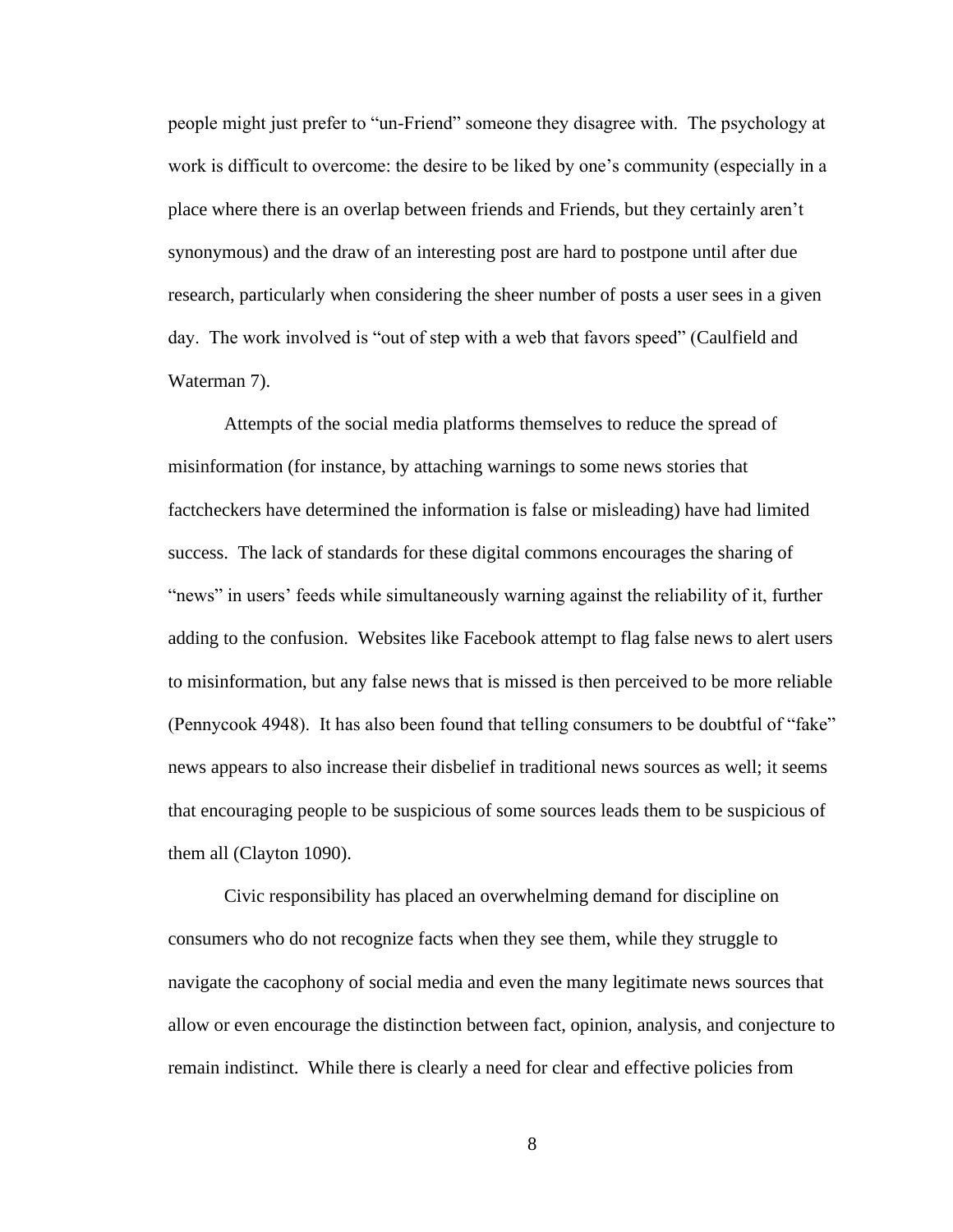social media companies and government regulation, educating citizens is perhaps the most useful and immediately available tool.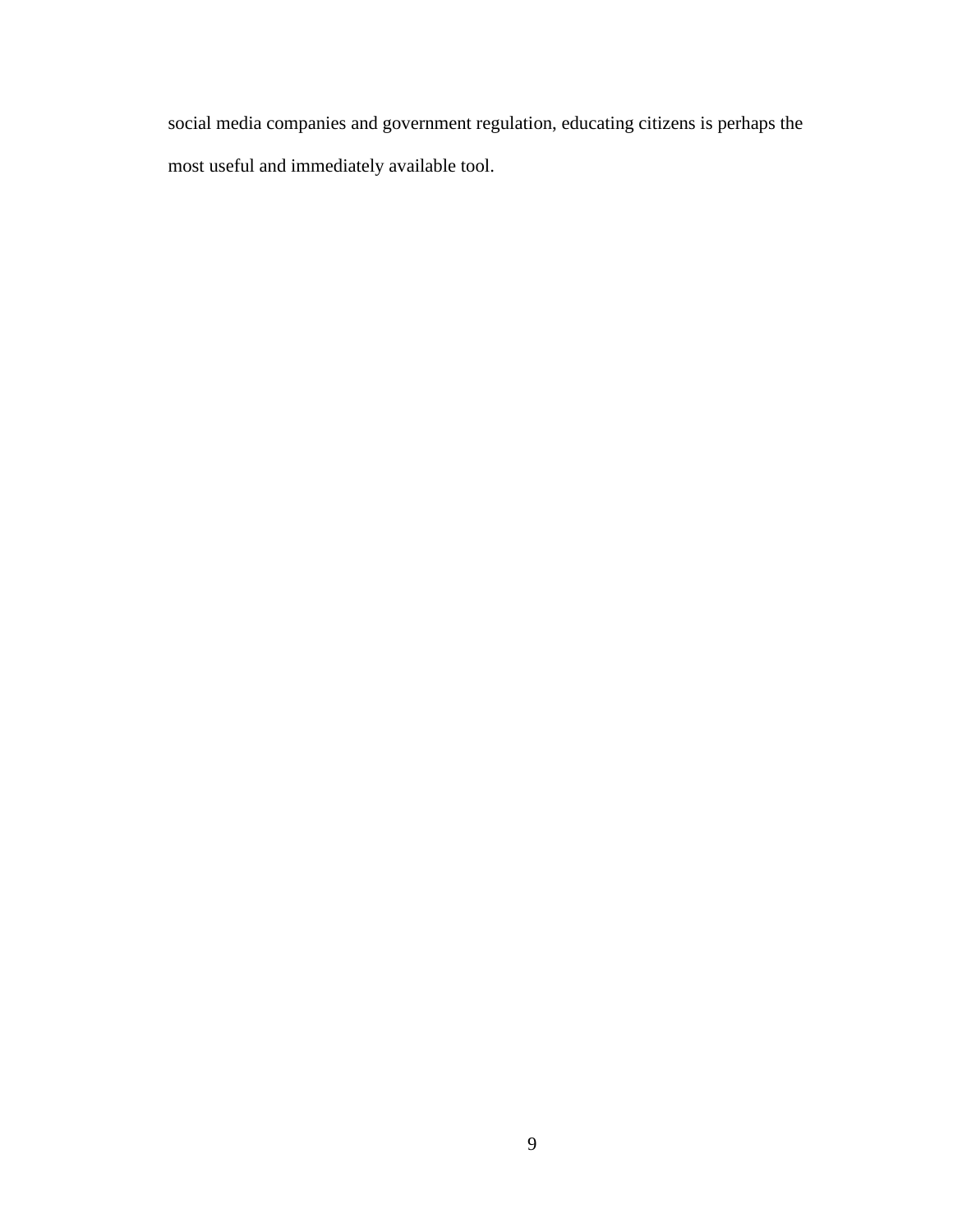#### **University Student's Backgrounds**

At the beginning of every year, students arrive on campus from every country, class, and educational background, making it challenging to predict the extent to which students are media literate when they arrive. Most of them will be familiar with the digital landscape—92% of teens report that they are online every day—but 91% of teens are "often" or "sometimes" using their phone "to pass time" when they are online, which doesn't necessarily translate to media literacy (Lenhart 16; Anderson and Jiang). Although the "digital natives" theory, popularized by Marc Prensky in 2001, separates "digital immigrant instructors" from their students, a "population that speaks an entirely different language" because they grew up alongside developing technology, the distinction implies that students' youth is a sign that they are more skilled users of social media. In fact, the inclusion of technology in public school curriculum is usually limited to what is needed to succeed in the workplace rather than the technology they are already using. Students are thought to

"be well-versed in social media communication (blogs, tweets, posts, and so on) but lack the ability to draft professional documents, letters, reports, memos, emails and proficiently use spreadsheets and presentation programs. Social media competency does not translate to software and professional writing proficiency" (Crist et al.).

Both can be true: students do need professional writing skills to bring with them into the workplace. But they also need media literacy skills to incorporate with the "competency" they may already have in navigating social media. In an assessment by the Stanford History Education Group designed to assess how well students could evaluate evidence, 70% of high school students interpreted an ad as a reliable source and only 9%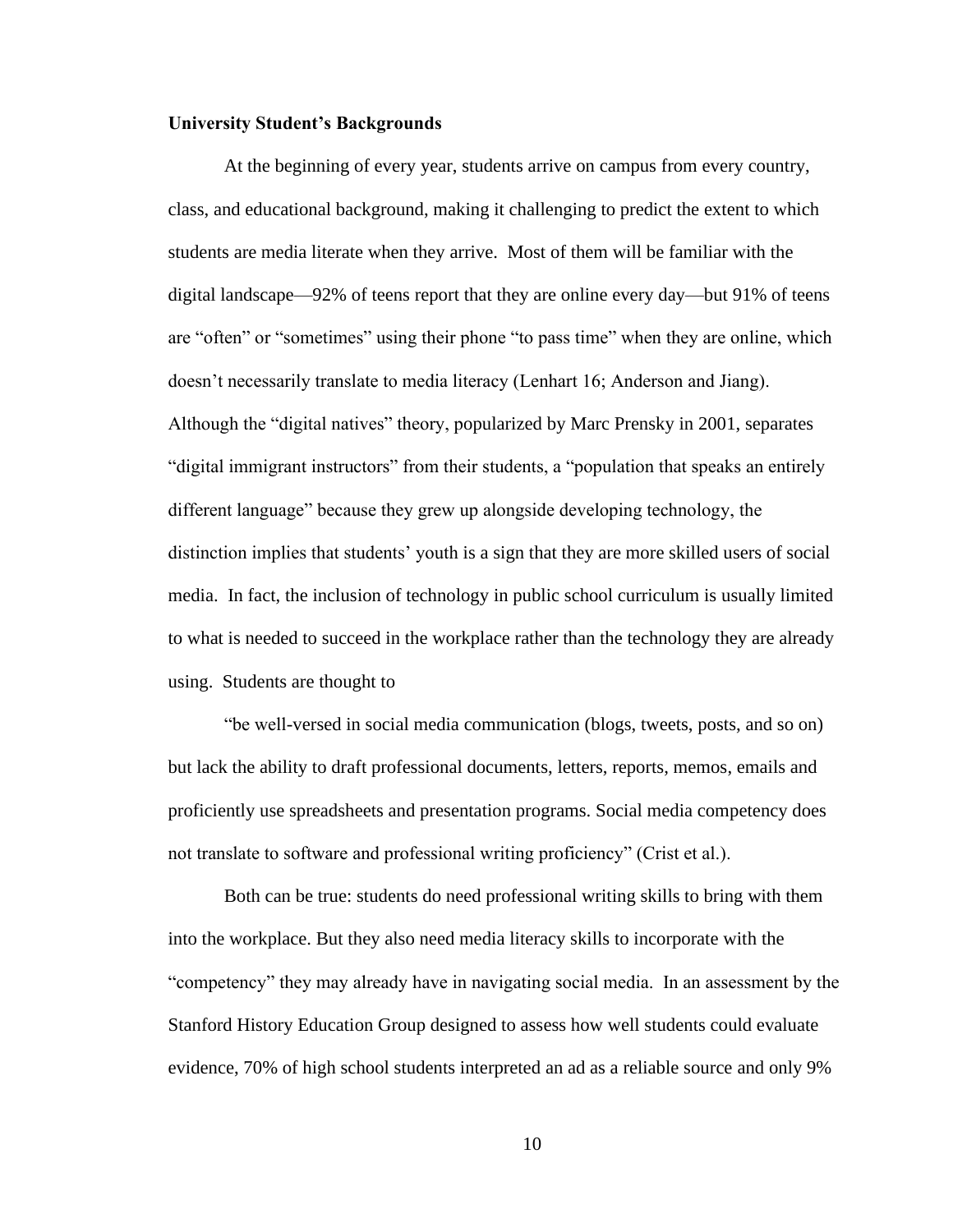of high school students recognized an article as having been provided by a source with personal motives (McGrew et al., "The Challenge That's Bigger Than Fake News"). Regularly using the Internet doesn't at all indicate sophistication and skill at understanding how to discern the trustworthiness of, say, online source evaluation; in fact, younger generations' heavy use of digital resources, including social media, outside of academic work suggests it is even more important that they are taught how to use them wisely.

The social aspect of these formats and its integration with other content may even mean that their generation is more engaged because they share news stories on these platforms, commenting on them and incorporating them into their own profile pages. However, the way they consume news is different than more traditional methods: they consume news alongside other content and give it an entertainment value, making it even more difficult to learn to scrutinize the information.

While some students do receive media literacy education in middle and high school, the coverage of media literacy is not thoroughly represented in all states. The Common Core Standards, established in 2009 to provide quality, nationwide education standards and to help anticipate the basics of what students should know as they enter college or the workforce, do provide consistency to some extent, but it is up to each state to voluntarily adopt them. Although the Common Core has so far been adopted by all but nine states, each state is then free to change and update them ("About the Standards"). Some of the most important standards in English/Language Arts, such as research skills and source evaluation, overlap with media literacy skills, such as teaching students to "assess the credibility" of "print and digital sources" ("Common Core State Standards"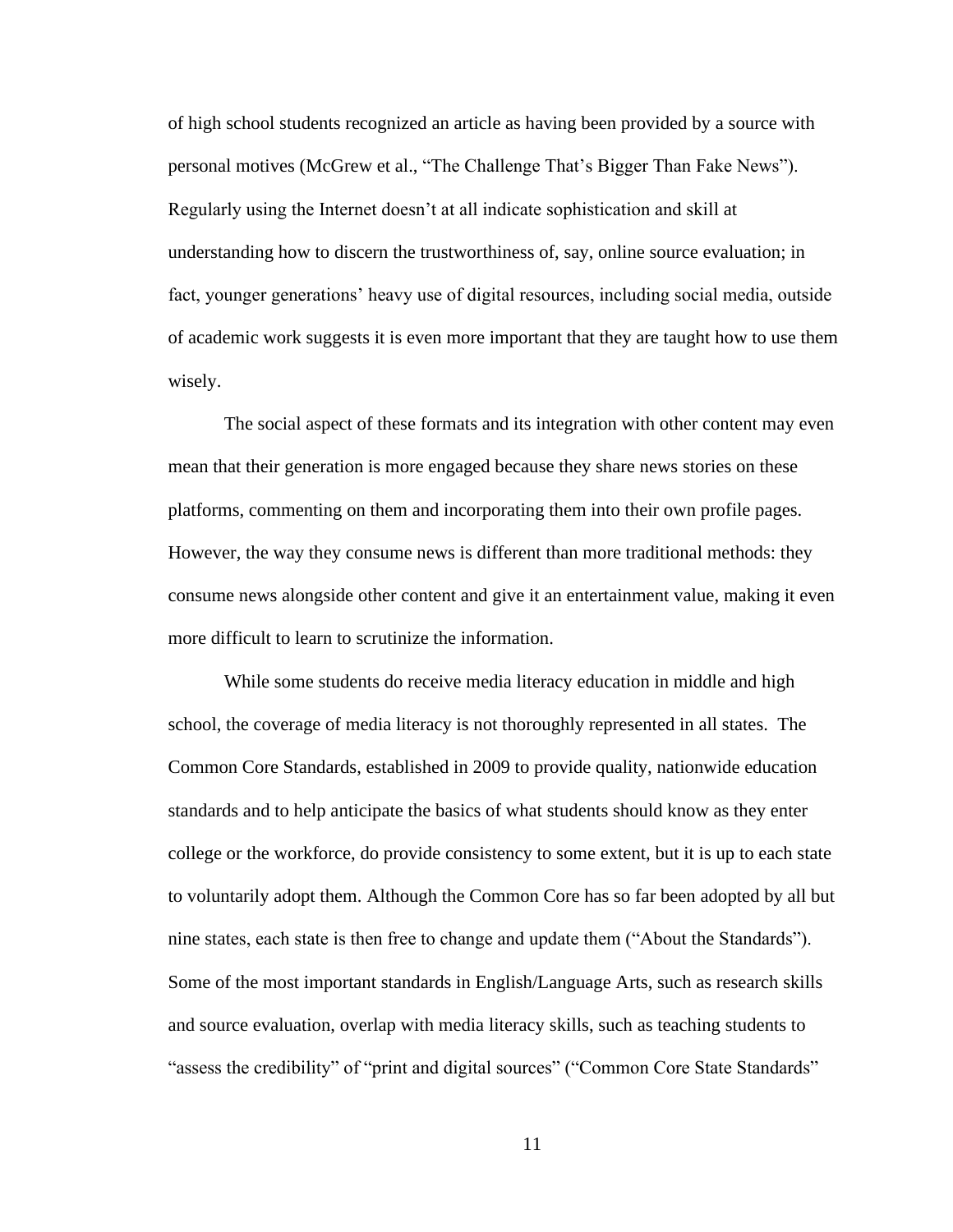63). However, the Standards presents these quite narrowly: for instance, the ability to "delineate and evaluate [an author's] argument and specific claims in a text, including the validity of the reasoning as well as the relevance and sufficiency of the evidence" implies that the student will uncover truth in a text through a deep analysis of the text itself (60).

Furthermore, adoption of the Common Core doesn't necessarily speak to whether a state provides quality media literacy education; Florida and Texas, despite not having adopted those standards, have some of the strongest legislation supporting media literacy education (U.S Media Literacy Policy Report 8). In Florida, media literacy was first required in ELA standards, and later in all subjects (10). In Ohio, standards were expected to include the "development of skill sets that promote information, media, and technological literacy" (11). Unfortunately, according to a report by Media Literacy Now, the overall picture of media literacy in the United States is not as promising. Only fourteen states "have taken substantial legislative action" to ensure inclusion of media literacy education as of 2019 ("U.S. Media Literacy Policy Report 2020"). Ultimately, neither the adoption of Common Core Standards nor the legislation urging public schools to include media literacy seem to translate to explicit, in-depth media literacy designed to address misinformation.

However, even when media literacy is included in curriculum standards, it isn't always clear where the responsibility for it will fall. Media literacy is taught through contributions from teachers across subjects, each incorporating media literacy skills in ways relevant to their content. School librarians also contribute significantly to media literacy as part of the information literacy education they provide to students, especially critical thinking and developing effective and ethical research methods (AASL Standards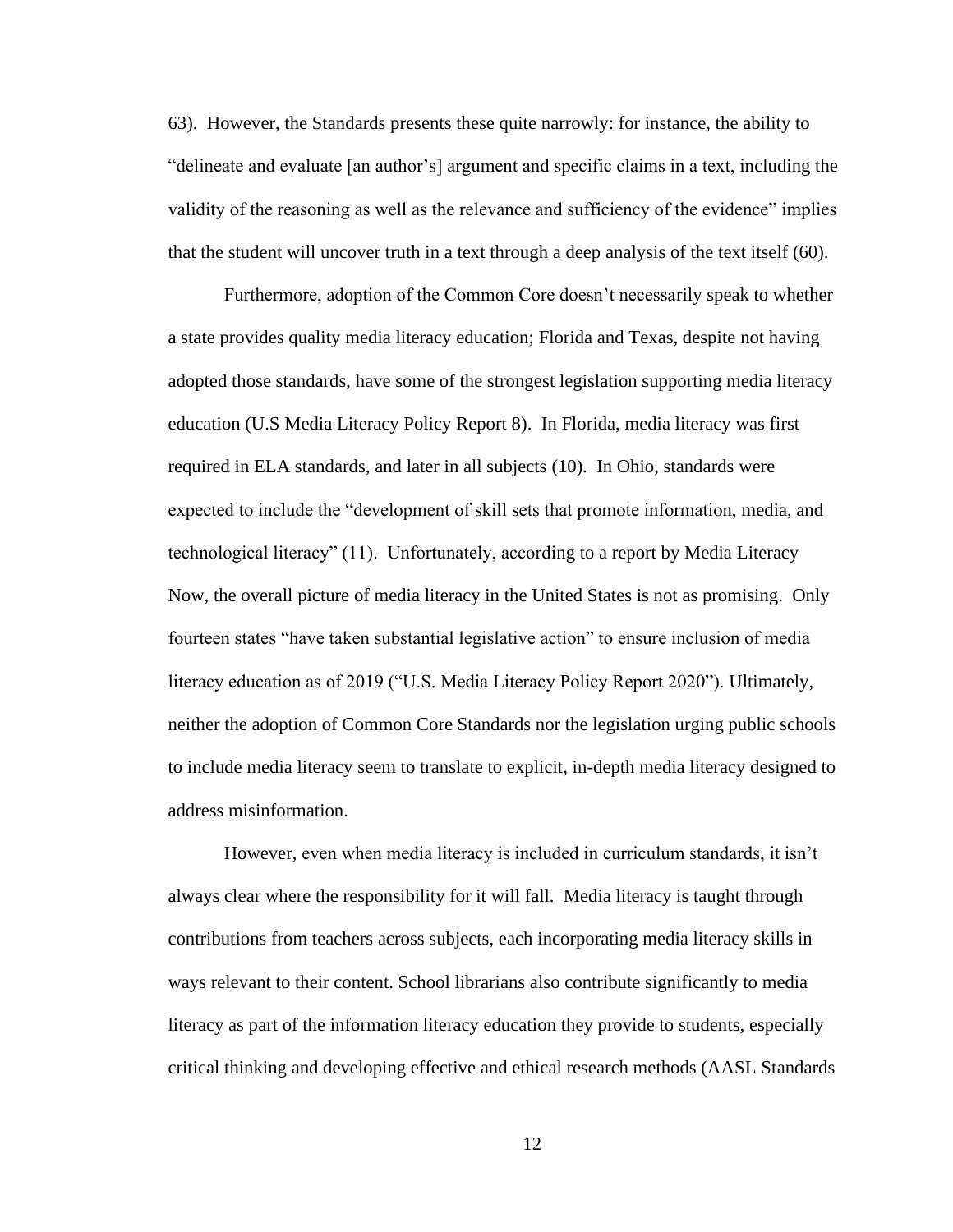Framework for Learners). The shared responsibility for media literacy education opens up a new problem: because teachers in different subjects as well as school librarians must all share the duties of media literacy instruction interwoven in their own lesson plans, instruction can be inconsistent. Additionally, coverage of media literacy may be shortened in order to meet the demands of state testing, to which teachers are likely to assign a greater priority, or because it is not thought of as relevant to the subject (Report of the Task Force on Critical Media Literacy 2021). One librarian laments that the limited time available with school librarians, who arguably represent the most focused media literacy instruction through their emphasis on research practices, not only fails to support habit building, but it "reinforces the perception that the research process is separate from (and simpler than) the writing process" and "that, ultimately, literacy in information is only useful if tied to the academic research paper" (Artman et al. 93). While it seems reasonable to expect media literacy instruction across subjects to ensure broad application and experience of these skills, it can also mean the quality of that instruction is difficult to organize and assess (Schilder et al. 34).

Fortunately, the push for media literacy in recent years has resulted in more support for middle and high school students. Many English/Language Arts teachers have been making an investment in media literacy in their classrooms. One teacher assigned a project in which students filmed and edited PSAs, incorporating research outside of the scholarly to match the work "more closely to their experiences, which can often feel disconnected from the world of the classroom" and bringing more engaging, relevant topics to a research project (Moore 32). In another, students blended the global reach of social media with a focus on local action by analyzing texts like Tweets and Instagram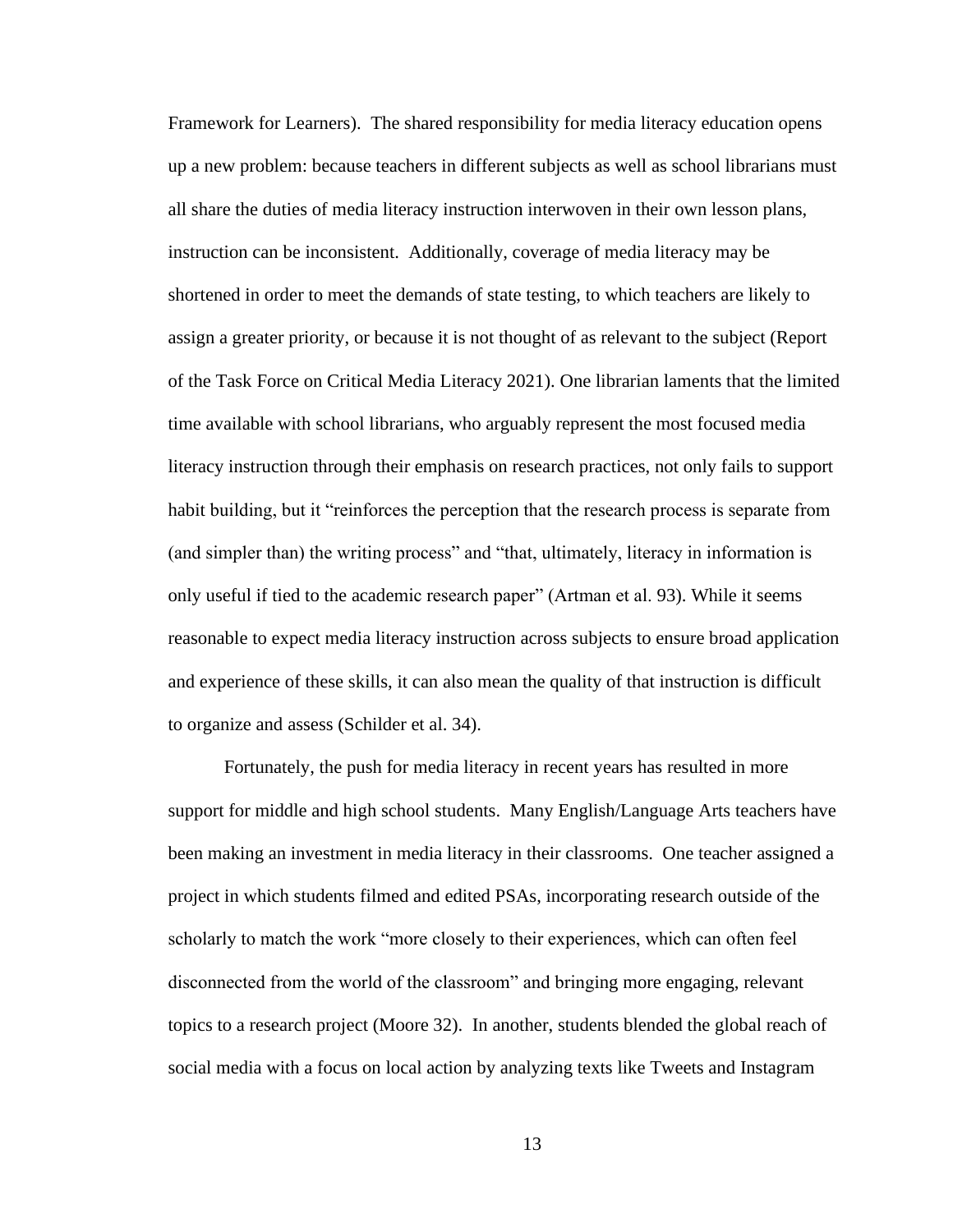posts and then using those strategies to "act as campaign managers and create a series of Instagram posts" (Pytash and Testa). The ingenuity of course content like this can be complex; guiding young students safely through the Web can be a precarious process. Engaging with "fake news" headlines can mean getting uncomfortably close to controversial or delicate political and social issues that public schools aren't free to discuss, and the "emphasis educators place on knowledge and analytic reasoning in nonpolitically charged contexts is not misplaced, but this focus is insufficient if we are to fully prepare youth for democratic participation in an increasingly partisan age" (Kahne and Bowyer 29). There's also the challenge of maintaining up-to-date media literacy education when the nature of the Internet is characterized by sudden and very frequent changes; legislation and regulation tend to move much more slowly (Schwartz).

Complex though it may be, students' civic engagement is taking place on social media sites like Facebook and YouTube, online platforms and meeting areas that are "reshaping...how we research public policy, communicate with our elected leaders, and organize political protests" (McGrew et al., "Can Students Evaluate" 168). If they can be given guidance on utilizing those systems in effective ways, they can serve as very powerful tools.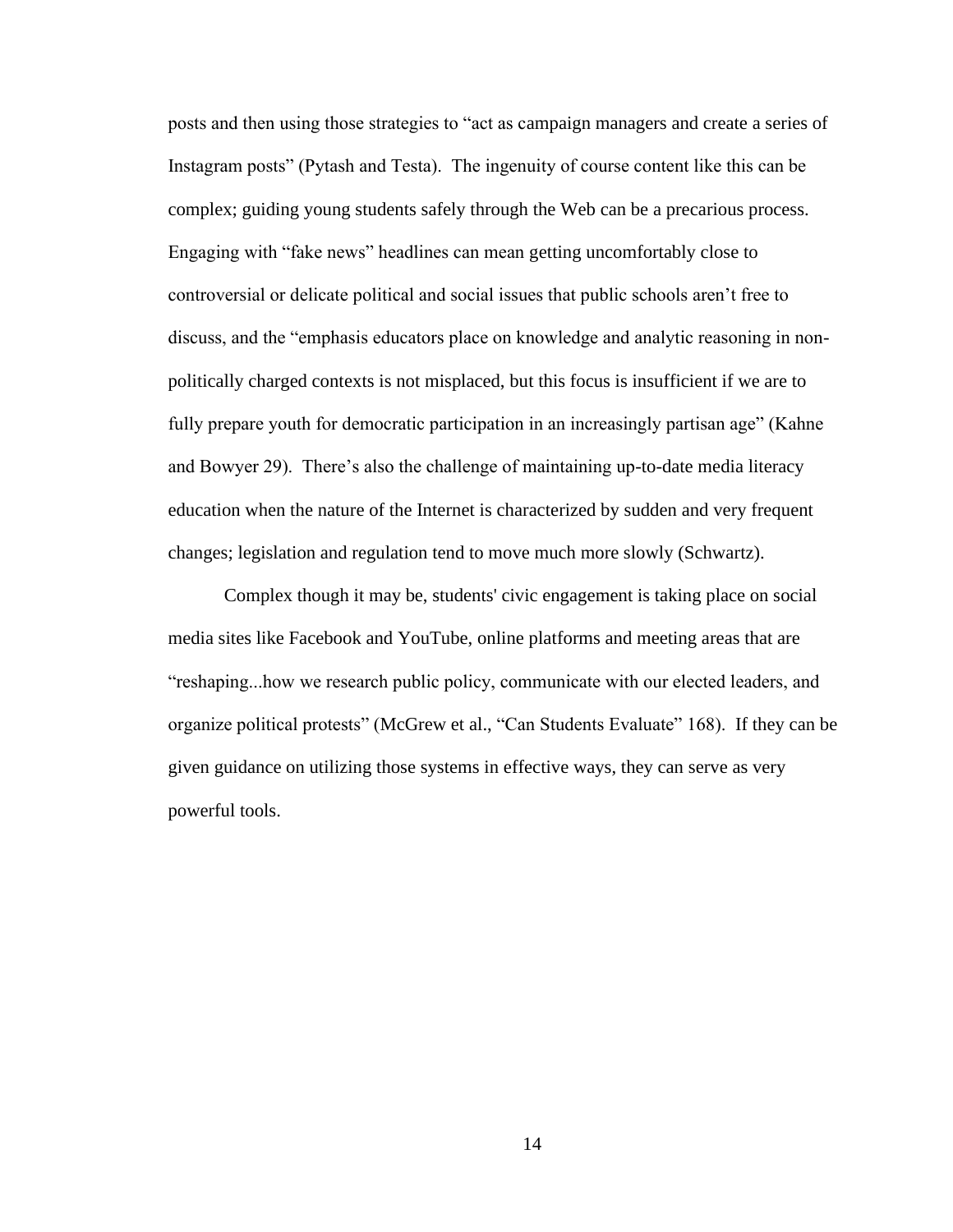#### **Media Literacy Research**

No small number of researchers, educators, and even social media companies and government entities have sought solutions to the plague of misinformation even the most casual user must navigate online. Media literacy has been found to be even more helpful than political knowledge in the face of misinformation, as directional motivation (that is, the desire to believe something is true because it agrees with something already believed) is a greater factor for people with high knowledge of politics (Kahne and Bowyer). Organizations like the National Association for Media Literacy Education and the News Literacy Project have formed to research misinformation and ways to combat it, raise awareness of the consequences, and support legislation ensuring students have access to education; many of them have also assembled curricula and tools to help teach media literacy skills, from lesson plans to entire semester-long courses. Although media literacy has exploded as a topic of interest in recent years, largely as a result of both the "fake news" conflict as well as the rise of social media platforms as a leading source of news for teens and younger adults, it has been an area of study for much longer, though in a broader capacity. A consensus of the definition of "media literacy" itself has never quite been reached and so can apply to a wide variety of literacies (Potter 675). In fact, despite the popular use of the term in connection with online activity, it was used well before the Internet existed to refer to many types of media, including newspapers and television. Because so much of the content we consume now comes to us via digital resources, the term media has come to most often suggest Internet media. Typically, media literacy generally refers to "the ability to decode media messages (including the systems in which they exist); assess the influence of those messages on thoughts,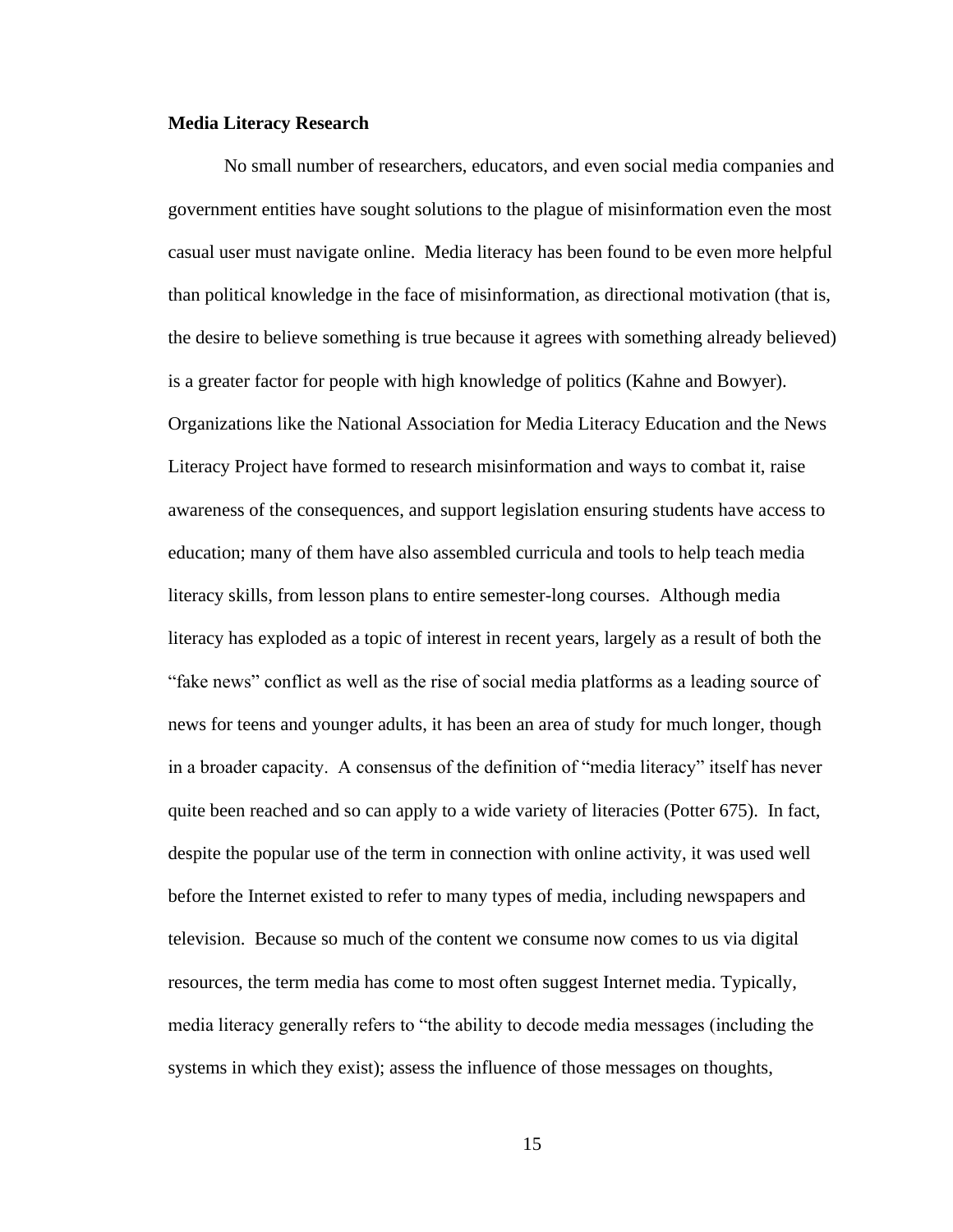feelings, and behaviors; and create media thoughtfully and conscientiously ("What Is Media Literacy?").

This definition, however, is not representative of all uses of the term "media literacy," and other terms have also been used by other scholars to refer to similar literacies. This is the term and the definition that I have chosen to use here to avoid limiting the applications to the specific concerns of the researchers who use other terms, such as "critical online reasoning," which refers to "students' ability to critically use information from online sources and to reason on contentious issues based on online information" or "news media literacy" which refers to the ability to "access, evaluate, analyze, and create news media products" (Nagel et al.; Ashley et al. 7). I have also chosen the use of this term to follow the suggestion of Media Literacy Now, who prefer the use of "media literacy" in order to unite the field's "most relevant, up to date, evidence-based curriculum resources" ("U.S. Media Literacy Policy Report 2020"). Despite the broad application that "media literacy" can have, the use here primarily refers to the ability of students to discern misinformation from reliable information when reading online texts.

Checklists of qualities to look for in an online text have been a common resource provided to students to guide them through the process of navigating the Internet, and this strategy was particularly prevalent in the early days of the Web. The CRAAP test may be one of the most well-known examples of this approach and consists of five qualities that a student should check to verify the reliability of the information: Currency, Relevance, Authority, Accuracy, and Purpose (Warner). This is just one iteration of a handout published in 1998 and that has circulated widely, still sometimes used as a guide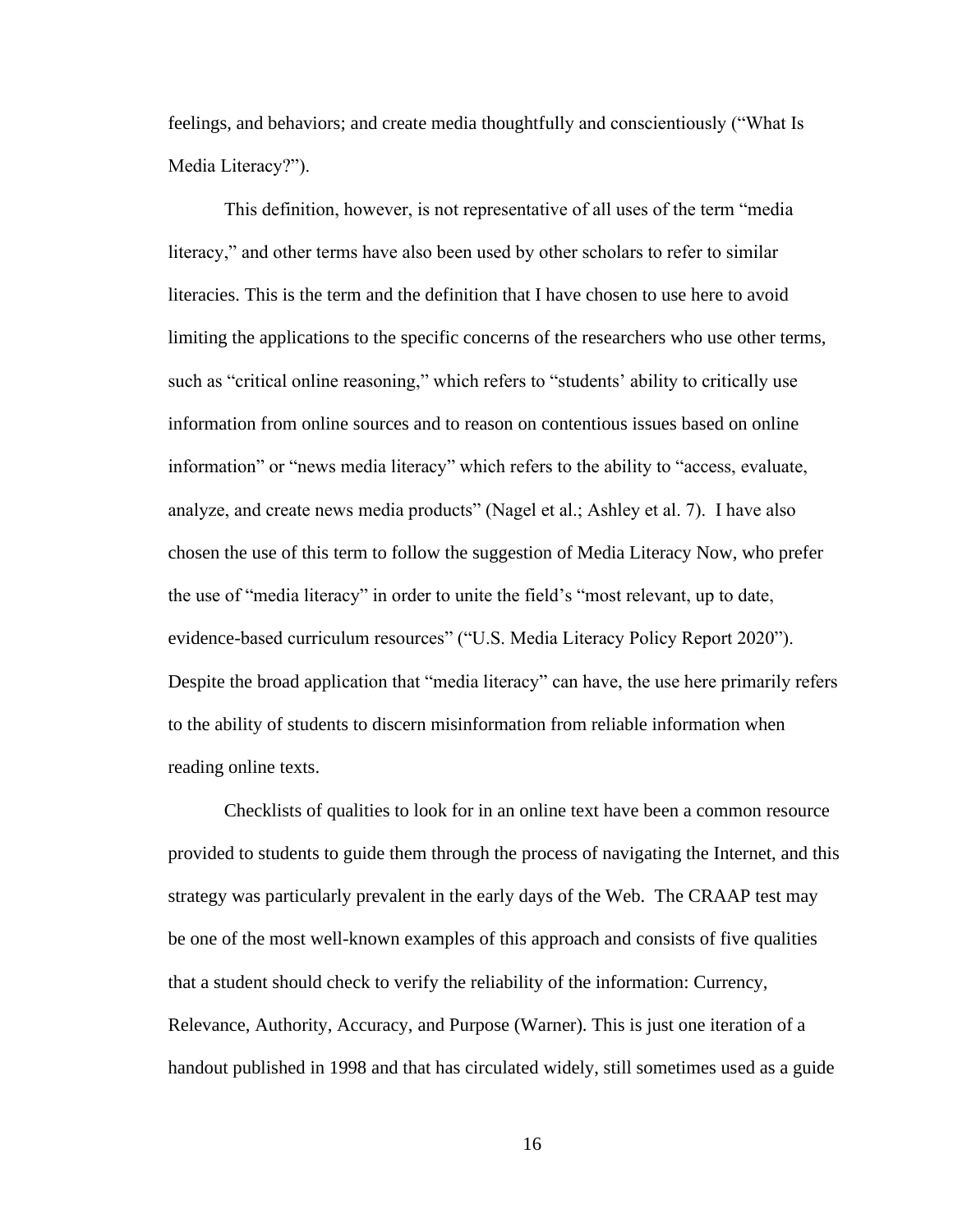on evaluating sources (Kapoun). To apply this strategy to online information, students were taught to determine, through analysis of the information itself, whether it was current, relevant to the topic, provided by an authoritative source, supplied accurate information and the purpose or intent of the information.

It seems that this method was adapted from the analog-style research that preceded the Internet, and so relied upon existing systems of publication to serve as a "gatekeeper," providing readers with the assurance that the information passed the review of qualified authorities. With the free, personal publishing that accompanied the advent of the Internet, there was not necessarily a gatekeeper to ensure the quality of the information readers had access to.

The approach that attempts to isolate qualities that betray misinformation or disinformation for what it is, assumes that there will be some outward sign for readers to locate, but this isn't always the case. Not only could the information be well-disguised as a quality text (through, for instance, correct grammar and good-quality graphics), these lists of questions can take time that students are not likely to spend in analysis. Considering how complicated it can be to pinpoint all of the potential ways a news story might be identified as unreliable, such checklists can be quite long, and if the verification process is too labor-intensive or time-consuming, students are more likely to disregard it entirely (Caulfield, "The Problem with Checklist Approaches"). Furthermore, drawing attention to the text itself as in more traditional source evaluation runs the risk of losing focus on the reason for fact checking itself: to discern whether a claim is true. It may be appropriate for students to invest time in uncovering the truth about a text that is

traditionally published, but using the same approach with online texts rather than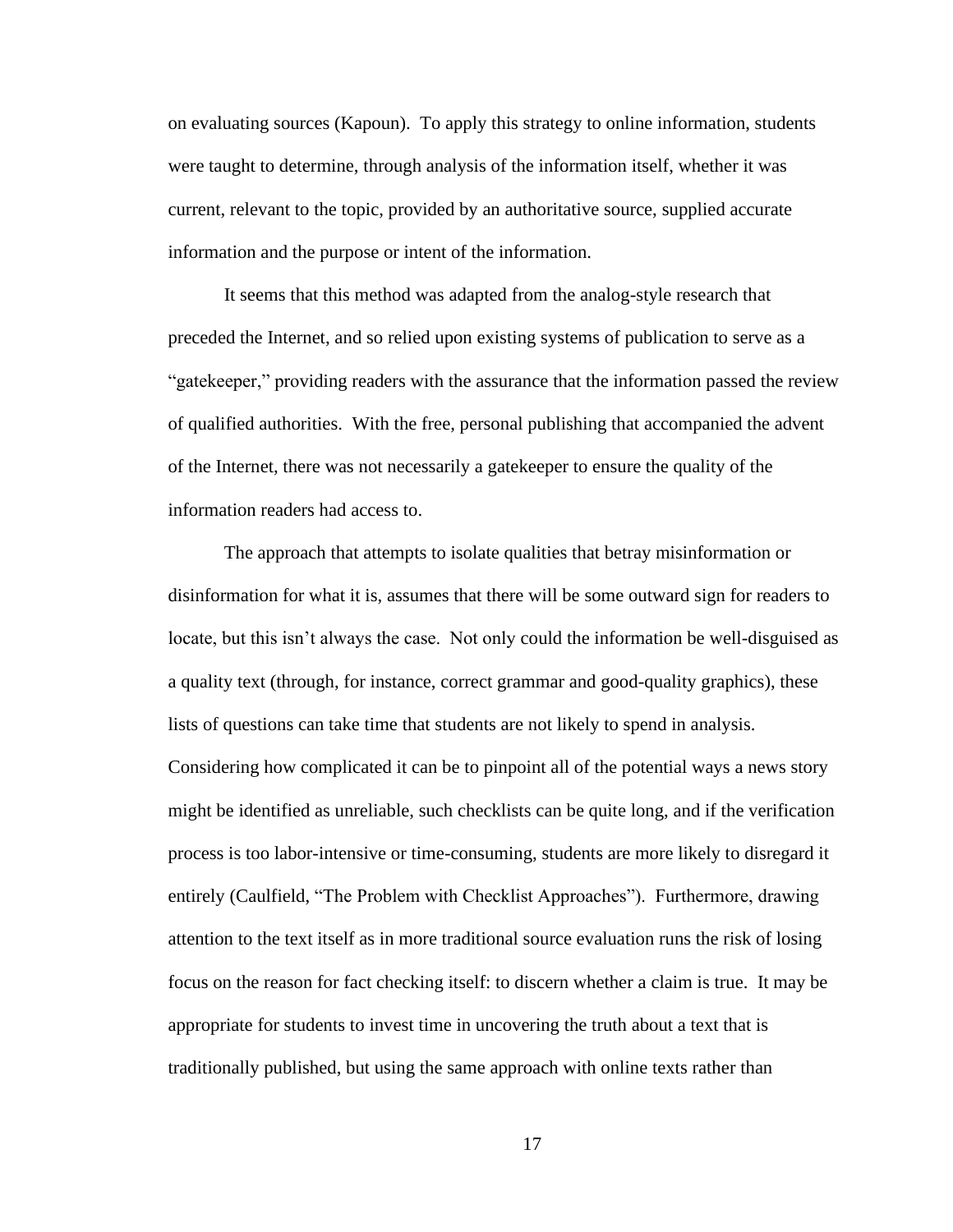determining the accuracy of the claim can be a waste of time and effort. One media literacy scholar calls this "fact-checking the mailman":

To put this in perspective, you got a dubious letter and just spent 20 minutes factchecking the mailman. And then you actually opened the letter and found it was a signed letter from your Mom.

"Ah," you say, "but the mailman is a Republican! (Caulfield, "How 'News Literacy' Gets It Wrong".)

One of the most widely spread checklists came in April of 2017, when Facebook pinned an article entitled "Tips to Spot False News" at the top of users' news feeds. The article, still in Facebook's Help Center, consists of a list of ten tips to help users determine the accuracy of a post or news story that appears in their news feed:

**Be skeptical of headlines.** False news stories often have catchy headlines in all caps with exclamation points. If shocking claims in the headline sound unbelievable, they probably are.

**Look closely at the link.** A phony or look-alike link may be a warning sign of false news. Many false news sites mimic authentic news sources by making small changes to the link. You can go to the site to compare the link to established sources.

**Investigate the source.** Ensure that the story is written by a source that you trust with a reputation for accuracy. If the story comes from an unfamiliar organization, check their "About" section to learn more.

**Watch for unusual formatting**. Many false news sites have misspellings or awkward layouts. Read carefully if you see these signs.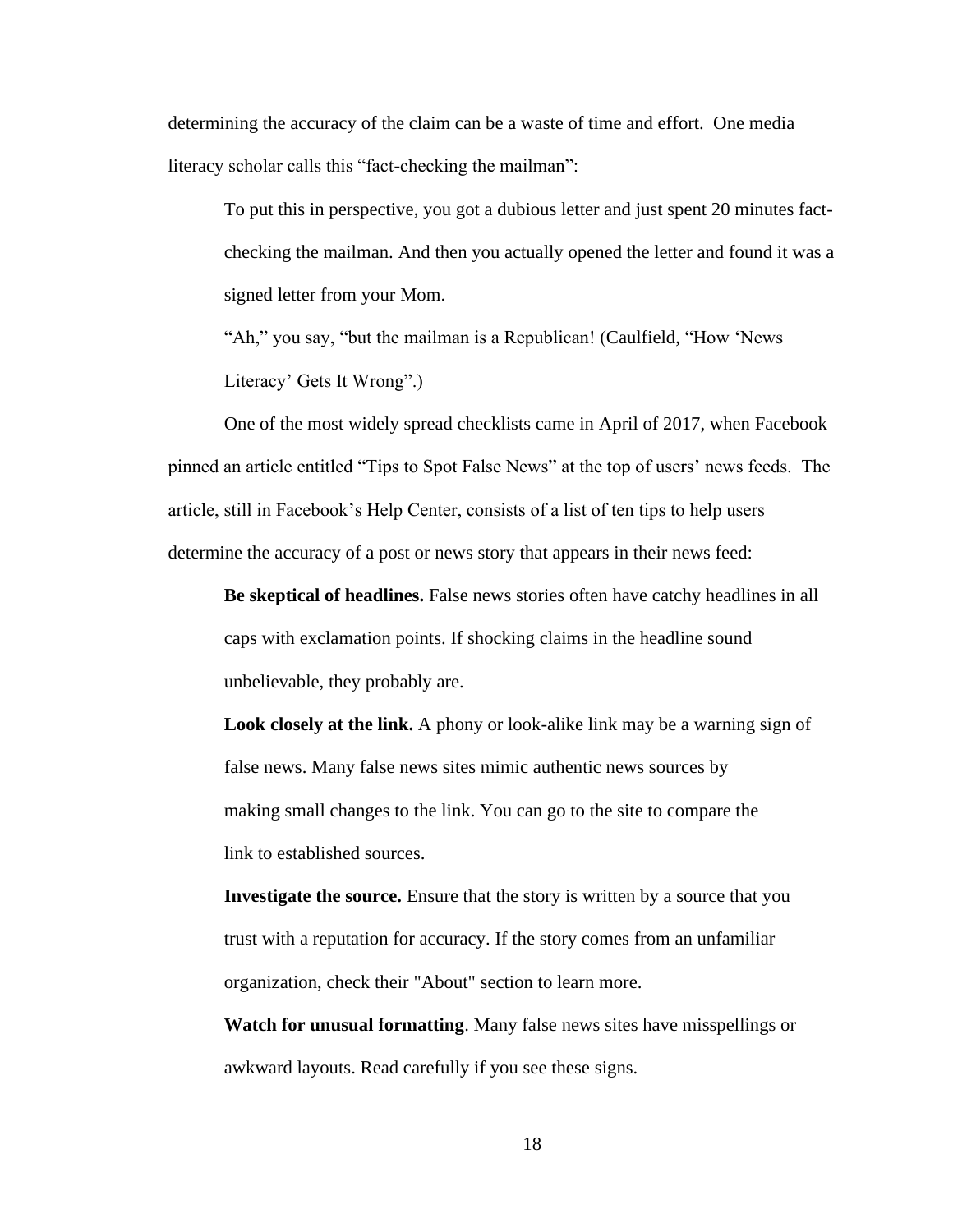**Consider the photos.** False news stories often contain manipulated images or videos. Sometimes the photo may be authentic, but taken out of context. You can search for the photo or image to verify where it came from. **Inspect the dates.** False news stories may contain timelines that make no sense, or event dates that have been altered.

**Check the evidence.** Check the author's sources to confirm that they are accurate. Lack of evidence or reliance on unnamed experts may indicate a false news story.

**Look at other reports.** If no other news source is reporting the same story, it may indicate that the story is false. If the story is reported by multiple sources you trust, it's more likely to be true.

**Is the story a joke?** Sometimes false news stories can be hard to distinguish from humor or satire. Check whether the source is known for parody, and whether the story's details and tone suggest it may be just for fun.

**Some stories are intentionally false.** Think critically about the stories you read, and only share news that you know to be credible ("Tips To Spot False News").

Almost all of these tips suggest that the answer to whether a post is reliable can be uncovered by spending time with the post itself; only two of the suggestions mention going in search of the information itself posted elsewhere or doing a separate search on that source itself to learn about their reputation and credibility. Deeply analyzing an online text simply tends to yield poor results. Because more effort is needed to identify a bad source than a good one, simple and straightforward strategies are likely to yield better results (Perez et al. 61). Not only does intense investigation cost time and energy,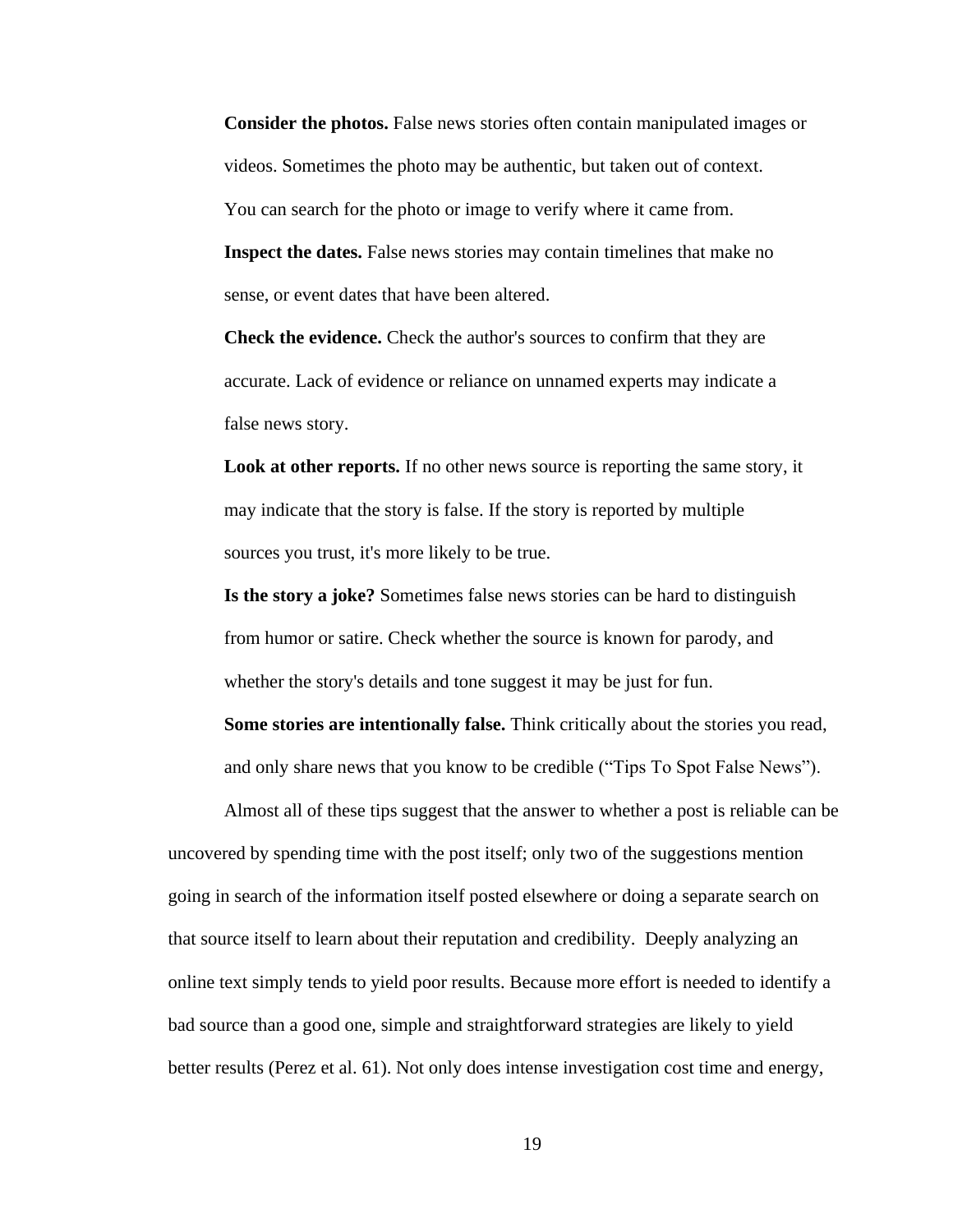as we spend more time with information—even when we confirm its reliability, even when we know it is false—the more familiar it becomes and the easier it becomes to begin accepting it (Lazer et al. 3).

Although, as we've seen, some deep-analysis strategies to media literacy are still used, current methods in supporting media literacy have more often used the intervention or inoculation strategy (so named because it is intended to work similarly to a vaccine, preparing readers to make independent decisions regarding whether a source is trustworthy). Media literacy interventions typically suggest to readers how to investigate a source rather than what to look for, and by design are typically short and compact in order to best incorporate into surrounding material. Michael Pfau has studied this strategy in a variety of circumstances, including televised political debates and the marketing of credit cards to students (An and Pfau 2004; Compton and Pfau 2004). Others have explored ways to improve the efficiency in the application of inoculation; for instance, several studies have shown that correcting misinformation can be made more successful by also revealing the way in which it was made to be convincing (Cook et al. 15).

As helpful and effective as this simple strategy may be, the media literacy intervention does come with challenges. The degree to which students are warned that misinformation is a threat, for instance, plays a factor in whether an intervention is successful: multiple studies have shown that too much encouragement to be skeptical of online sources can result in readers becoming excessively cynical, doubting all news, including traditional news sources (Guess et al. 11542; Pennycook et al. 4948). Among those who are "ideologically predisposed to be skeptical" about a topic, there is a risk in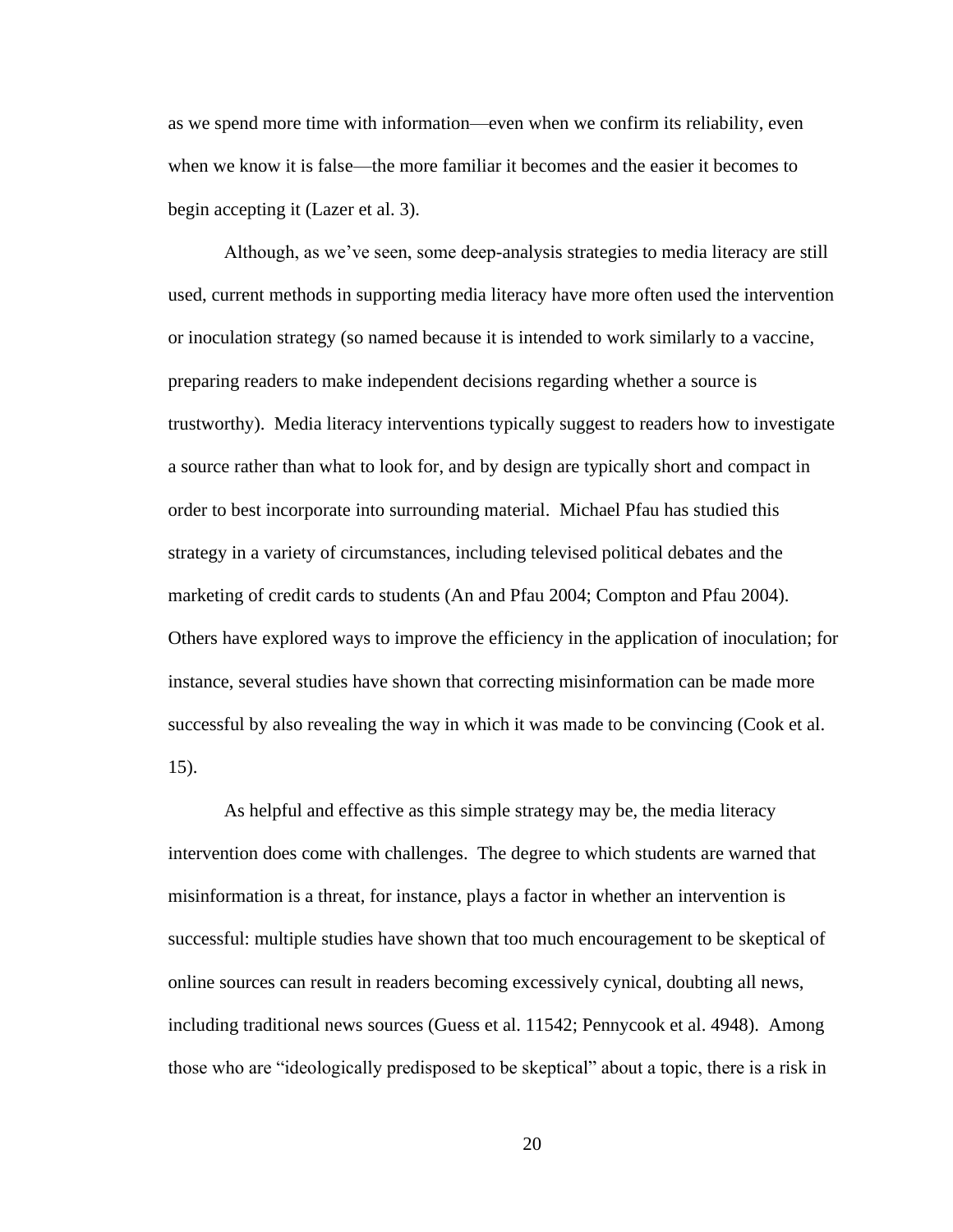offering too little correction, and thereby strengthening the reader's belief in the misinformation (van der Linden et al. 5). In addition to how long and how in-depth an intervention should be, there is also the question of how much general knowledge is needed to form a foundation of understanding about topics in the news. Evidence suggests that not only do readers need some understanding of how news is published, but that they should also have a foundation of social, political and cultural knowledge as well, which suggests that sufficient media literacy education may also need to be more comprehensive than just learning how to navigate Google search results (Vraga et al. 71).

Perhaps most importantly, a single-session intervention has been found to be insufficient. Real, lasting progress requires repeated exposure to the material; in cases when students were given one-time instruction, the positive results of the intervention diminished over time—even in as little as three weeks later (Guess et al. 11542; Perez et al. 62).

Of recent inoculation studies, a series by the Stanford History Education Group (SHEG), led by Sarah McGrew and Sam Wineburg, is commonly cited. In their studies, SHEG uses the term "civic online reasoning", which they use to describe "the ability to evaluate digital content and reach warranted conclusions about social and political issues" (McGrew et al., "Improving University Students' Web Savvy" 487). By comparing how trustworthy sources and reliable information are determined by college students and professors as opposed to professional factcheckers, they discovered that both students and teachers determined the accuracy of online information with less speed and accuracy (McGrew at al., "Improving University Students' Web Savvy" 486). The researchers refer to these more successful strategies used by professional factcheckers as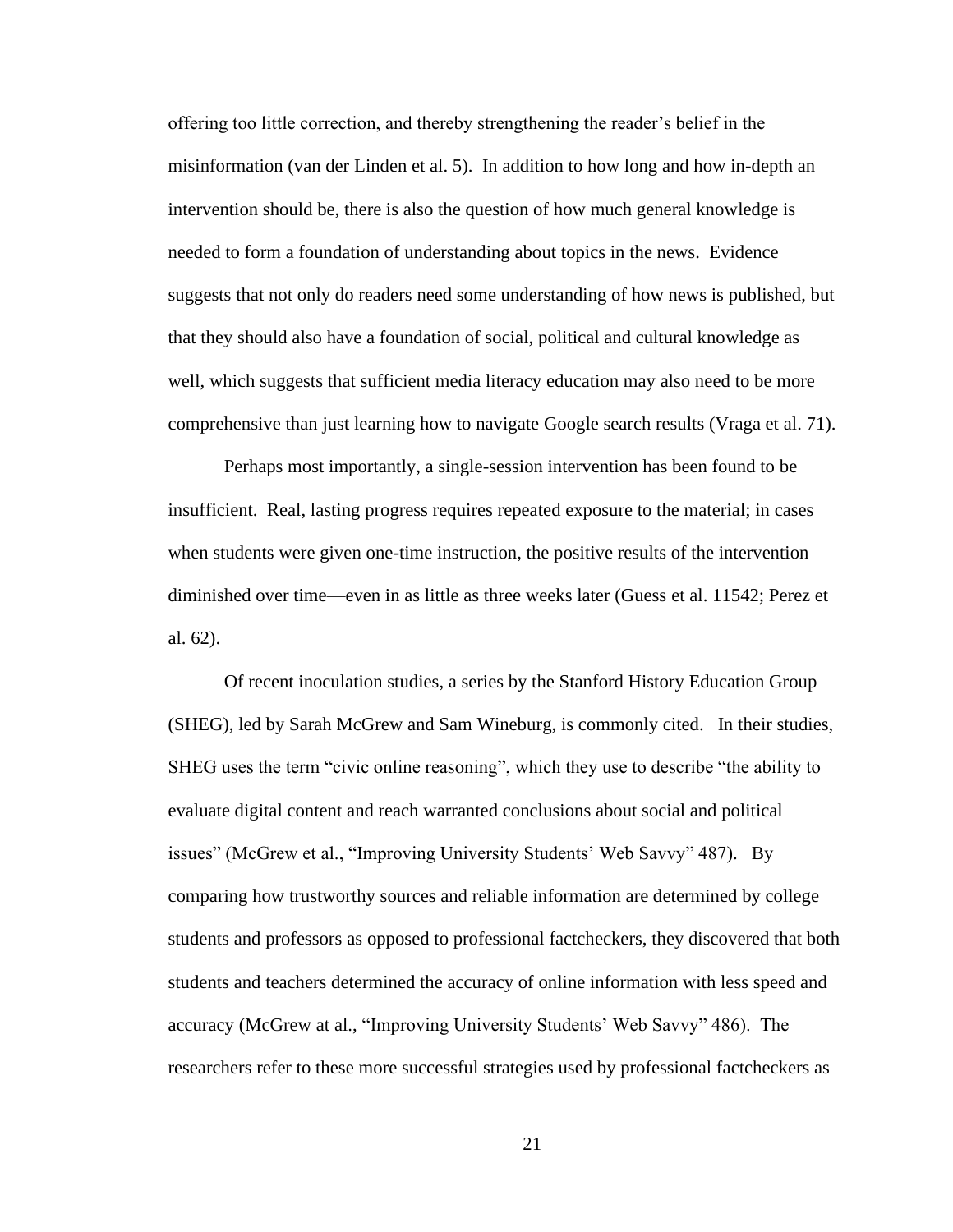"core competencies" which ask three questions: "Who is behind this information? What is the evidence? And what do other sources say?" (486). To answer these questions, factcheckers used methods like lateral reading and click restraint—leaving a website to research the source itself and reviewing more than just the first few suggested links from a search engine—thereby utilizing the connectivity of the Internet to learn more about the information and its source rather than relying on a deep examination of the information itself. These practices were then developed by SHEG into a curriculum that could be incorporated into a K-12 classroom. The intent is to provide students with the tools they need to make their own judgments about the content they encounter online. Checklists, on the other hand, "[underestimate] just how sophisticated the web has become" and lead users to focus on the content rather than using the whole web to investigate it (McGrew et al., "The Challenge That's Bigger").

A leading voice in media literacy, Mike Caulfield also prioritizes using the entirety of the Web in order to verify information. While Internet users often scrutinize web pages to determine whether they are reliable, he says, this is "a process without any clear end: one could spend five minutes or two hours in investigation without knowing if they had done enough" (Caulfield, "Heuristics for the Online Curator" 7). In an intervention-style, college-level approach, Caulfield developed a model similar to SHEG's COR curriculum called SIFT, an acronym for four "moves": "stop; investigate the source; find better coverage; and trace claims, quotes, and media to the original context" (Warzel). It aims not to be the "arbiter of truth but to instill a reflex;" quick and simple, making it appropriate not only for research but for everyday use in scrolling through social media feeds (Warzel). In part because it was inspired by a conversation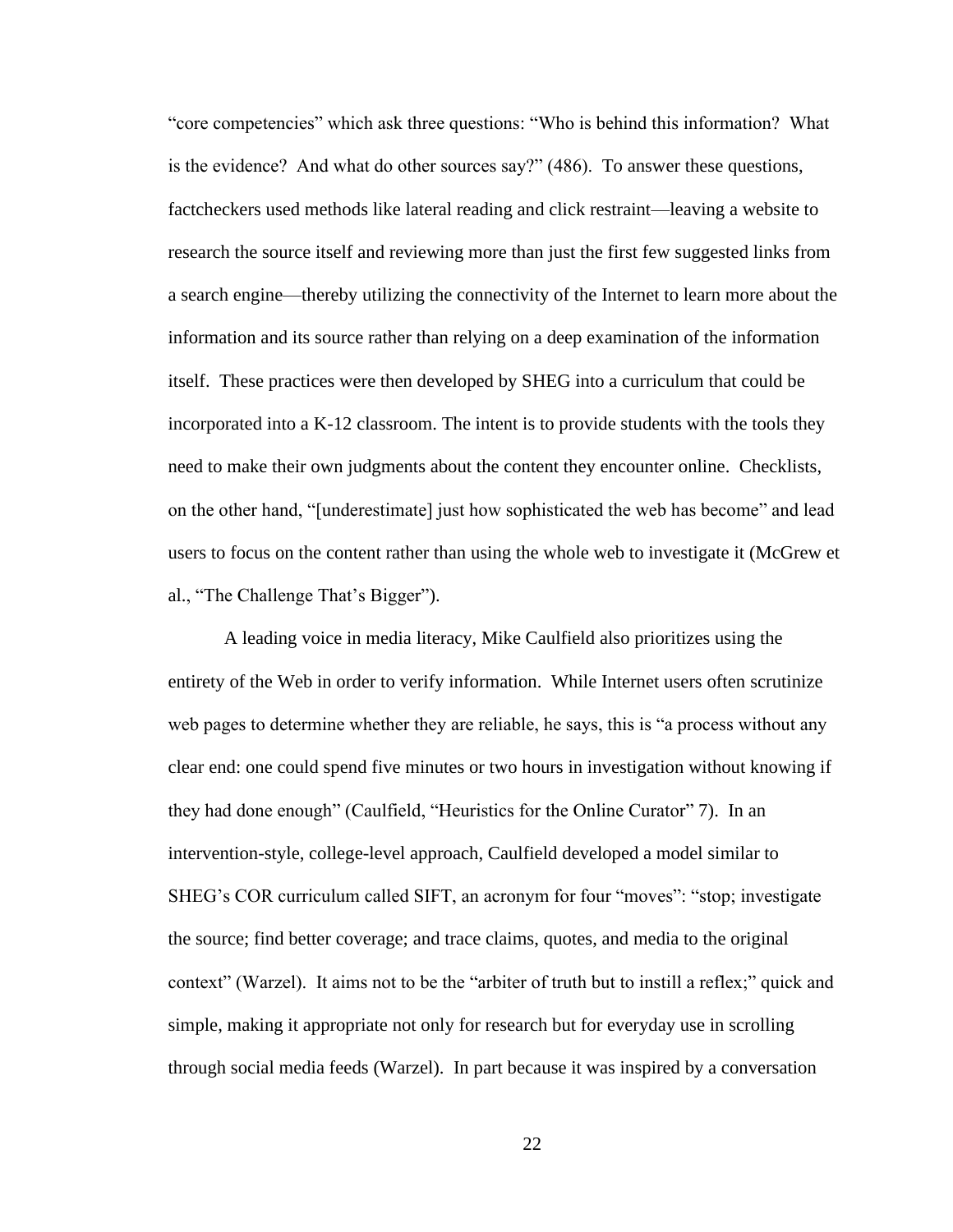between Caulfield and SHEG's Sam Wineburg, Caulfield's SIFT method works as a condensed version of SHEG's COR curriculum, focusing the same practices and concepts in catchy, memorable ways. For instance, while COR teaches "click restraint" in several lessons as a way to obtain the highest quality of information, SIFT teaches "trading up"—seeking out a better, more reliable source to verify truth. Other elements are practical shortcuts that students can utilize, such as "just add Wikipedia." By using keywords from a social media post or questionable headline in a Google search, and then following the phrase with the word "Wikipedia," students can evaluate the information more quickly and efficiently.

The field of media literacy, as it develops an identity closely tied with online texts, is far from united in identifying the best practices to teach students. But emerging trends point to the importance of involving students in skills like navigating the Web and understanding the tools to do so, as well as altering their everyday online habits to ensure those skills last. These studies contribute to a general understanding of how students develop as citizens through media literacy education, and it begins in the classroom.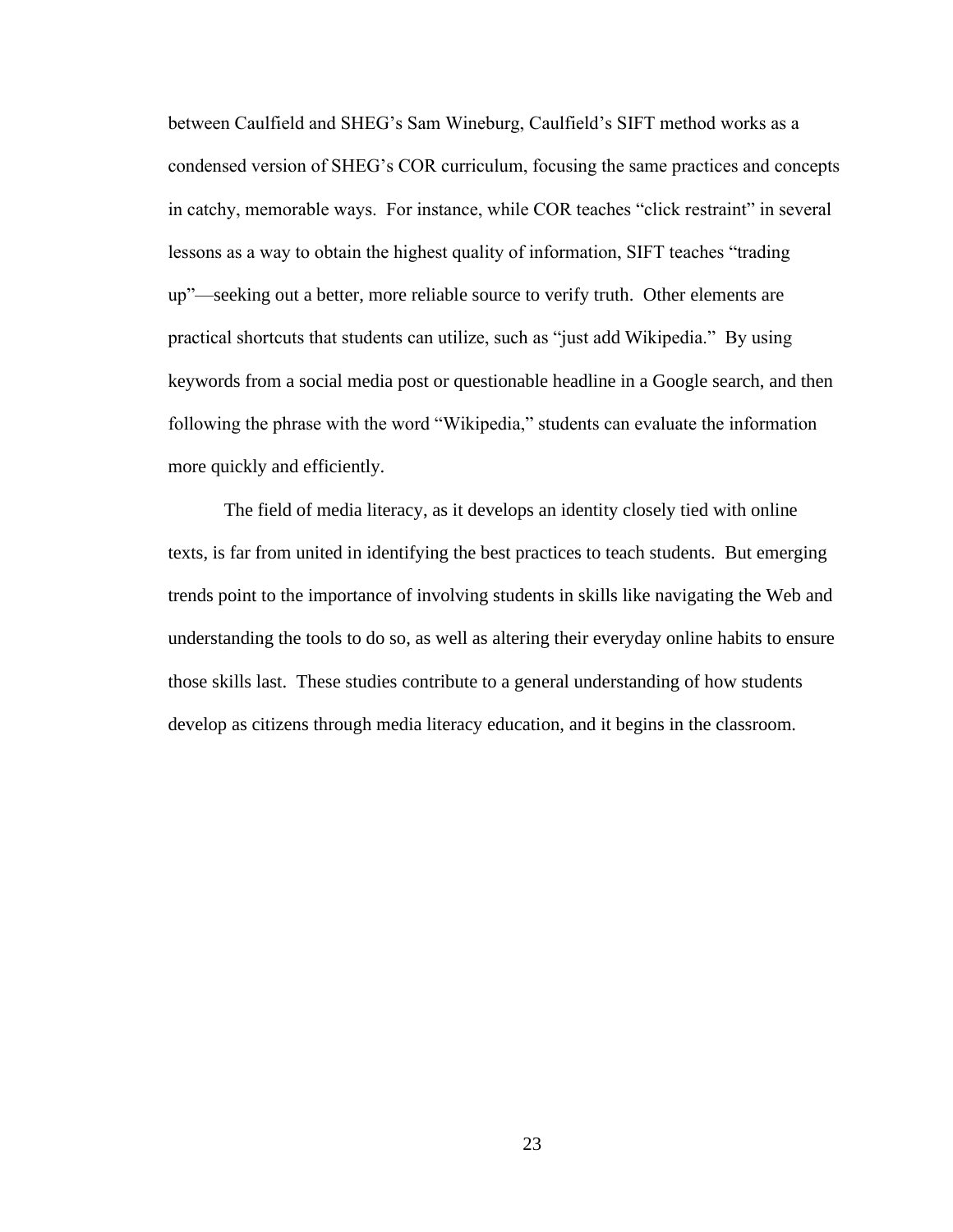#### **Compatibility with First-Year Composition**

Writing is discourse, communication between writer and reader, and one of the roles of first-year composition is to teach students how to participate in that discourse in an informed, effective way. That is a skill which is not only valuable to college students learning to produce academic and professional writing but for citizens participating in civic discourse. After all, social media extends to anyone the opportunity to write, read, and share anything with others. Especially because younger generations spend more time in this environment than older ones, the FYC classroom is an ideal setting for students to learn media literacy, analyzing the writing of others while forming their own position on the topic at hand.

Much of the business of first-year writing is already compatible with what experts say is needed to teach media literacy. Through reading and writing traditional essays like personal narratives, rhetorical analyses, and argumentative papers, students analyze how authors construct convincing arguments. Students respond to other writers by incorporating supporting voices in their own writing, building logical and persuasive arguments of their own. Annotated bibliographies and essay proposals exercise research strategies and source evaluation while reading responses encourage reflection upon what makes successful writing. Because FYC prepares students to successfully access, document, synthesize and incorporate research, it provides an excellent opportunity for students to also learn how to spot misinformation and disinformation.

What's more, the discussion-based structure of many first-year writing classrooms is not only equipped but well-suited to accommodating the often controversial topics of misinformation. In public school, it can be complicated to discuss misinformation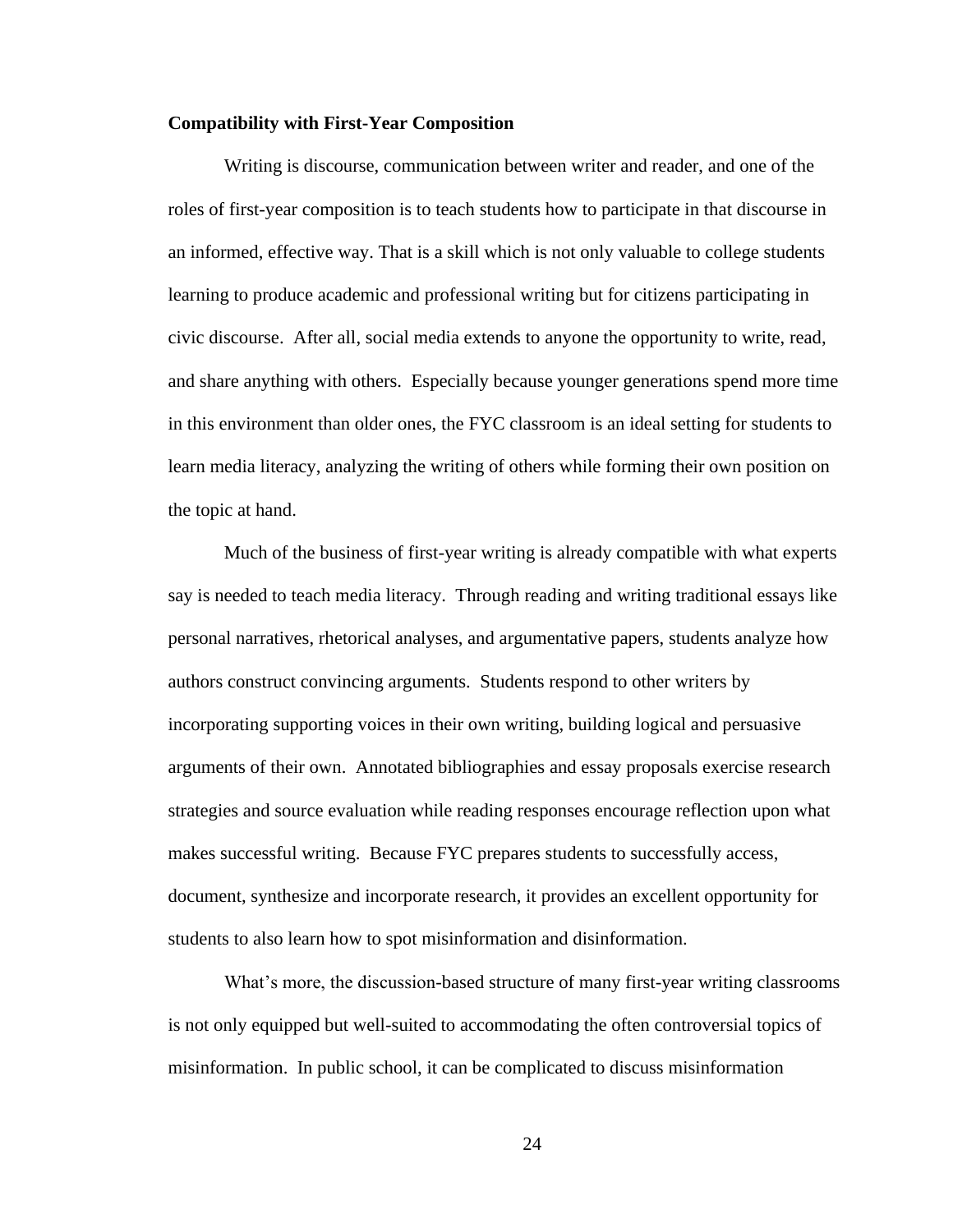explicitly and as a result, many of the tools created by such groups as the News Literacy Project's Checkology virtual classroom rely on simulated online experiences rather than real encounters with false news in their real-world context. FYC cultivates an environment that is open to more direct conversation, the freedom to discuss news stories and current events explicitly in a university classroom translates to clearer and more productive classes.

Already the importance of media literacy in FYC is recognized, but has recently gained much more attention. In 2020, the NCTE formed the Task Force on Critical Media Literacy, which convened to investigate what was being implemented in K-12 English studies to support media literacy and what could be added ("Report of the Task Force on Critical Media Literacy"). Months later, in 2021, the NCTE hosted a screening of the documentary *Trust Me* and a panel discussion of the film. In the introduction of a recent issue of Pedagogy entitled "Reading and Writing in the Era of Fake News," guest editors Carillo and Horning explain that the number of submissions received in response to the call for essays on misinformation and false news exceeded their capacity by "roughly four times" (200). With so many voices adding to the discourse at such a pace, and as recent as the surge in interest has been, it would be difficult to capture every contribution. New questions regarding online research by students have prompted such conversations as how students can be safe when doing research online and how real online texts can be turned into class materials (Gelms; Richter). Adjustments to traditional pedagogical methods have been proposed based on such findings in how comprehension of printed texts differs from on-screen texts (Rodrigue; Downs). John Duffy adds that "mutual honesty" is a crucial element of successful writing and that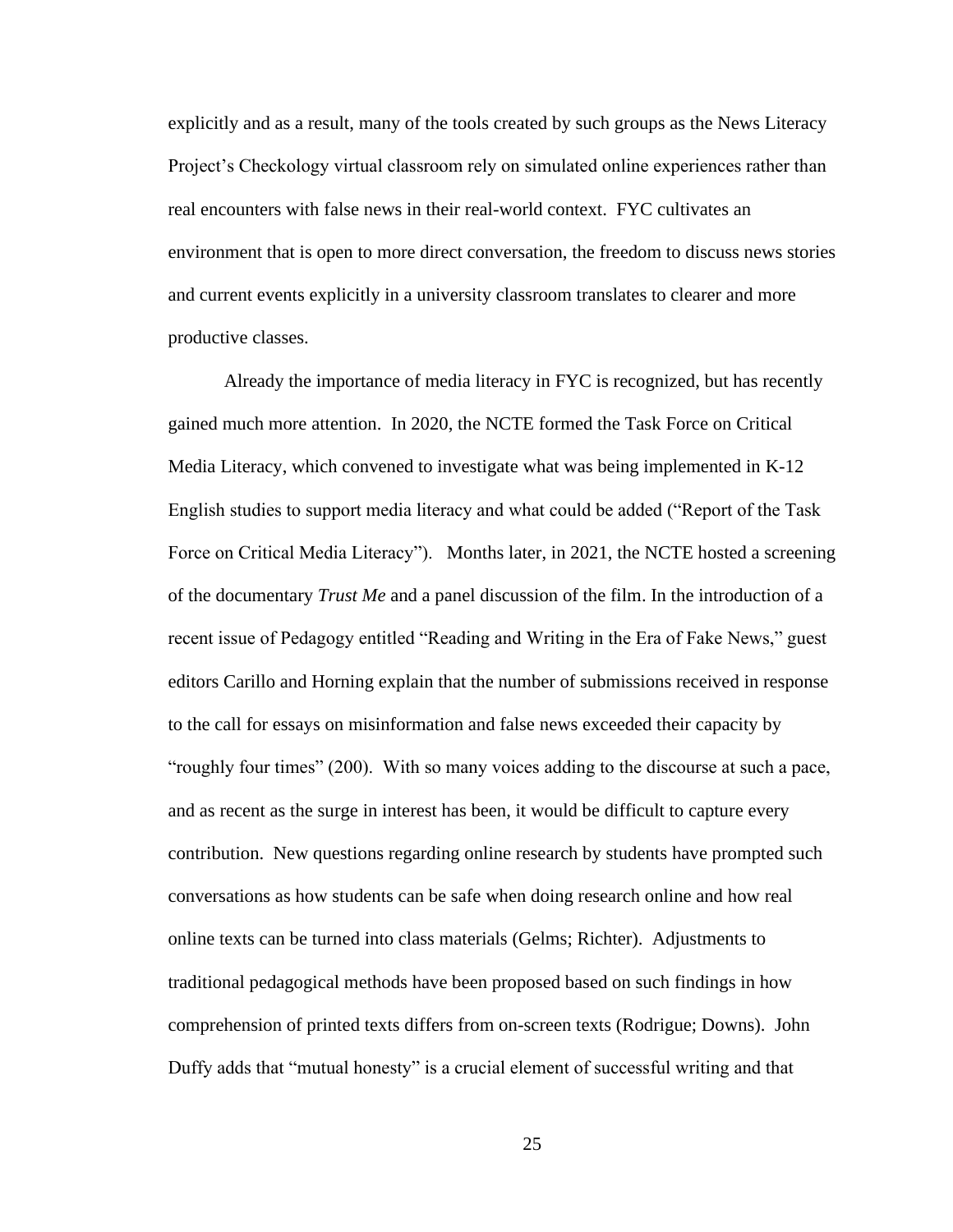ethical issues like intellectual honesty have traditionally been an important part of teaching FYC ("Post-Truth and First-Year Writing"). One collaboration between FYC teachers and librarians, who traditionally teach information literacy, recognized that the fact-checking practices suggested by SHEG are ideal for "helping students hone a process that goes beyond academic writing" and "[enabling] them to be rhetorically savvy" in the face of fake news (Kazan et al.). It is becoming evident that media literacy is not just appropriate for first-year composition, but rather one of the best places for it.

However, some of the best practices aren't yet well-established, suggesting room for further development of media literacy education in FYC. As it stands, first-year composition may have less media literacy education than high school, even though FYC can be more direct and in-depth in its coverage (Schmidt 65-66). The emphasis on scholarly sources in college writing encourages students to be familiar with peerreviewed research in scholarly databases, but what about the sources they use outside the classroom to make decisions? FYC teaches academic writing and therefore how to work with academic resources, but how should students navigate the real-world resources they most often use when the skills that apply to evaluating scholarly sources don't translate, or when they aren't corralled within simulated situations? Incorporating further instruction in media literacy can demonstrate to students the usefulness of writing instruction and practice outside of academia and to therefore see the value in other skills learned in FYC, providing them not only with better practices to use in their personal lives but in future classes as well.

Even when media literacy is incorporated in FYC, the methods do not always reflect the suggested practices supported by recent research. In the WPA Outcomes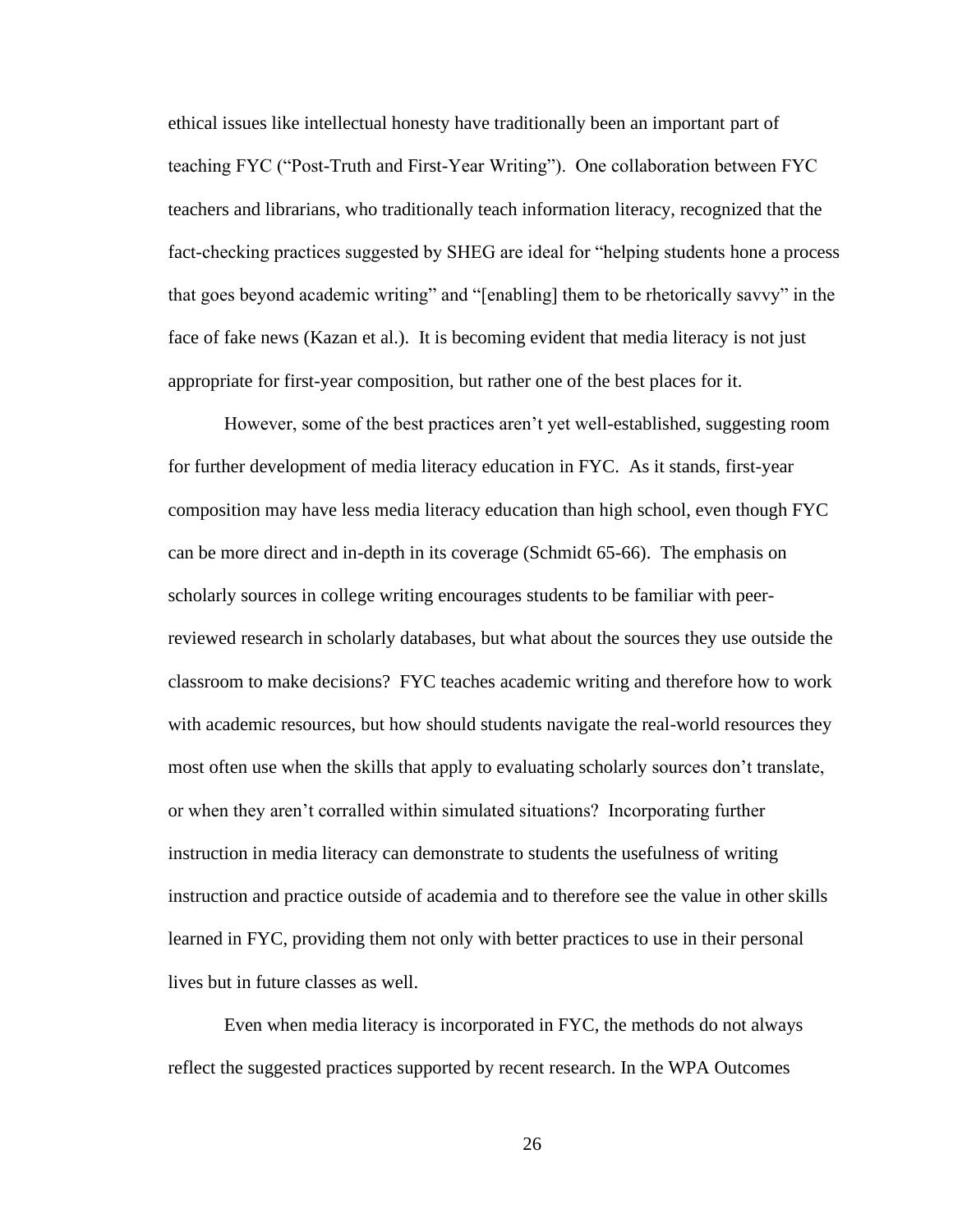Statement for First-Year Composition, there are three main elements that encompass qualities of strong discourse: rhetorical knowledge; critical thinking, reading, and composing; and processes. Each of these elements contributes to online discourse as much as any, but the practices in critical thinking and critical reading are especially useful for media literacy. This is already recognized to a certain extent: the Outcomes specifically include being able to "locate and evaluate (for credibility, sufficiency, accuracy, timeliness, bias and so on) primary and secondary research materials, including journal articles and essays, books, scholarly and professionally established and maintained databases or archives, and informal electronic networks and Internet sources." However, students aren't often invited to exercise source evaluation in a way that conveys the best practices of media literacy; sources used most often in FYC classes are scholarly articles, which students have no need to analyze for quality. Writing handbooks do not typically include lateral reading as a strategy to verify a source. One popular handbook relies upon a version of the CRAAP test, telling the reader that "the same strategies for evaluating library sources" can "apply to evaluating Web sources" and addresses only the scholarly research that can be done with the Internet without addressing misinformation that students encounter outside of academic work (Troyka and Hesse 562;565). The discussion of online texts often seems to be incorporated into multimodal composition and visual arguments (because they are more likely to be found online) which is only a part of media literacy education.

As in the Common Core Standards, the importance of being able to use technology tends to rest in learning how to use it in an academic or professional setting for such purposes as creating more modern (visual) texts. While there is sufficient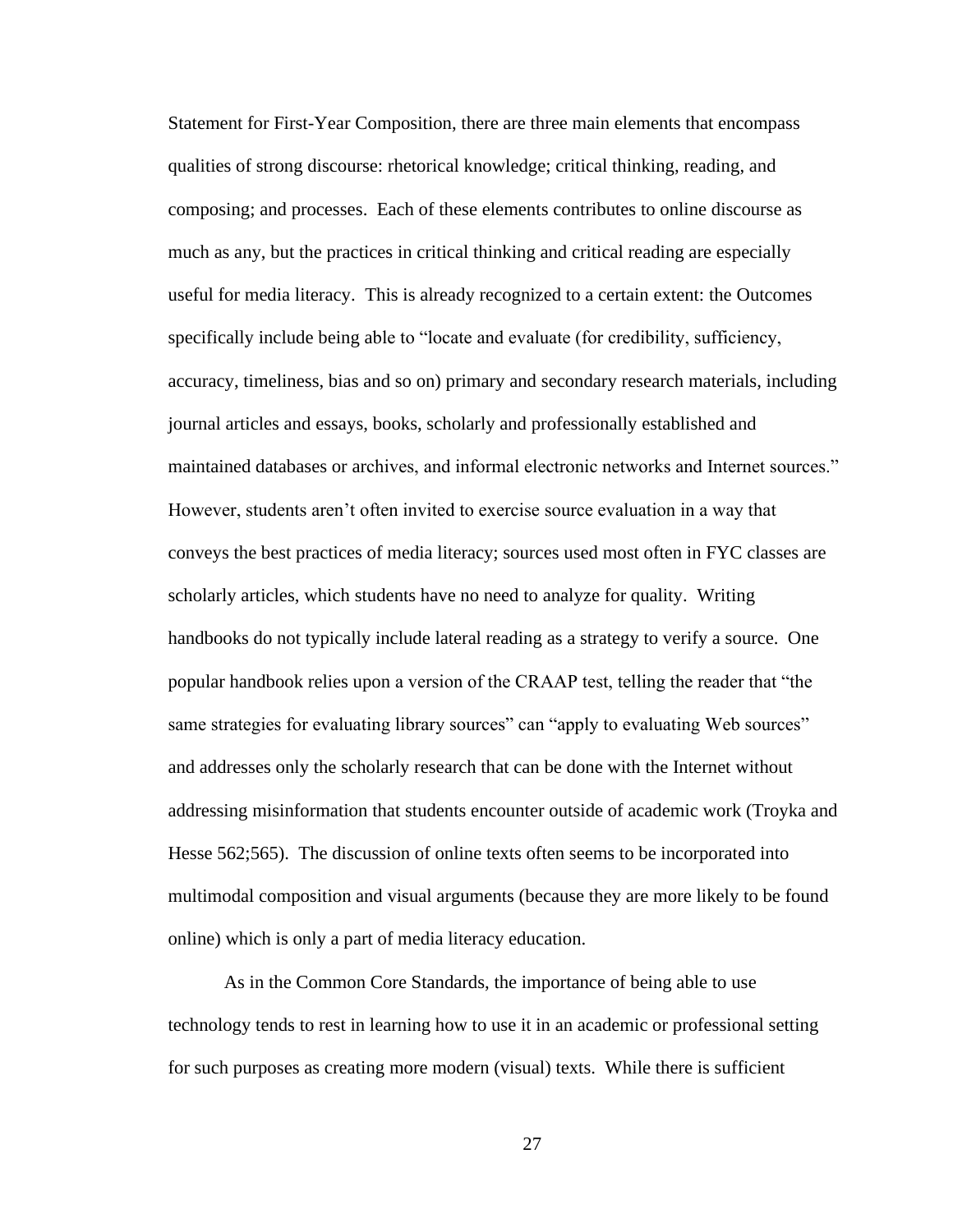representation for technology literacy in both the Common Core Standards and the WPA Outcomes Statement, it shouldn't be mistaken for media literacy. More is needed to support the connectivity and interactivity of modern technology. Like any text, online texts must be considered in their own contexts, which includes its place in the Web. In FYC, emphasis on online research most often looks to databases of peer-reviewed journals or the university library website as the primary source of academic research; even textbooks themselves often include online or mobile features, encouraging students to use technology but still not providing content about how to determine reliable information within the "wilderness" of the Internet. To do so could create more work for educators in some ways—the Internet is not a static text and websites used in lessons may disappear from one semester to the next—but lessons could be far more effective.

The good news is that not are only the concepts are well-suited for FYC; there is a natural compatibility to existing courses, making inclusion of media literacy relatively easy. As an example, Irene Clark's "three-pass approach" to teaching rhetorical reading asks students to read a text three times: first to consider the main idea and the context, then reading for meaning, and finally to "actively engage [the text] with a critical dialogue" (Clark 10). When reading an online text, this process can naturally include, lateral reading as part of the first pass. In fact, Kahne and Bowyer suggest that media literacy, taught on its own, is not as effective as supporting it with such activities like engaging "students in debates of controversial issues," and having "students write research papers that examine controversial issues," which is well within the strengths of FYC (26).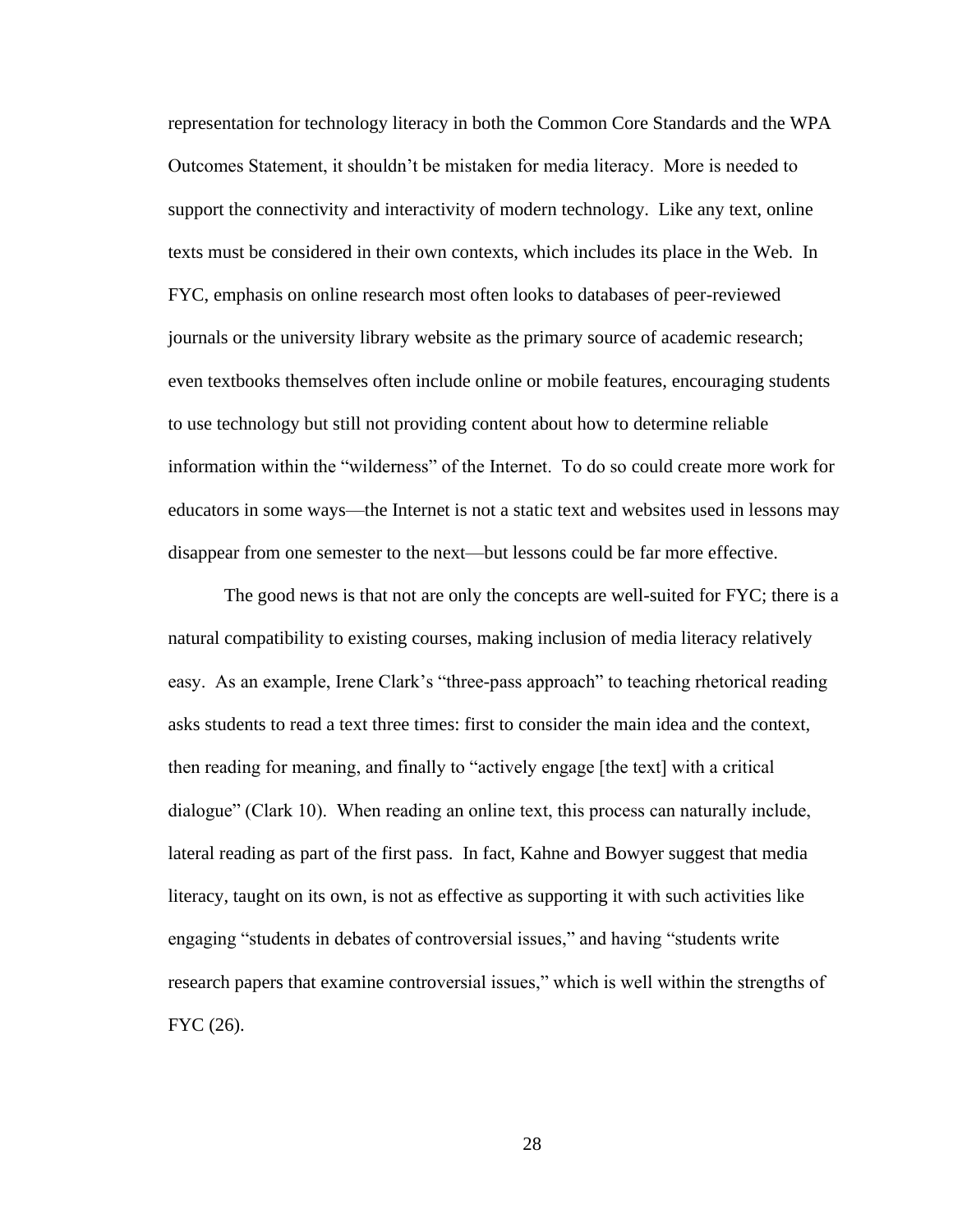In much the same way that writing is taught as a process, not a product, identifying misinformation is less a checklist of steps but a process of application. It's a skill. By further incorporating updated findings into the curriculum, the class can expand what is already being taught in ways that can benefit students both inside and outside of the classroom.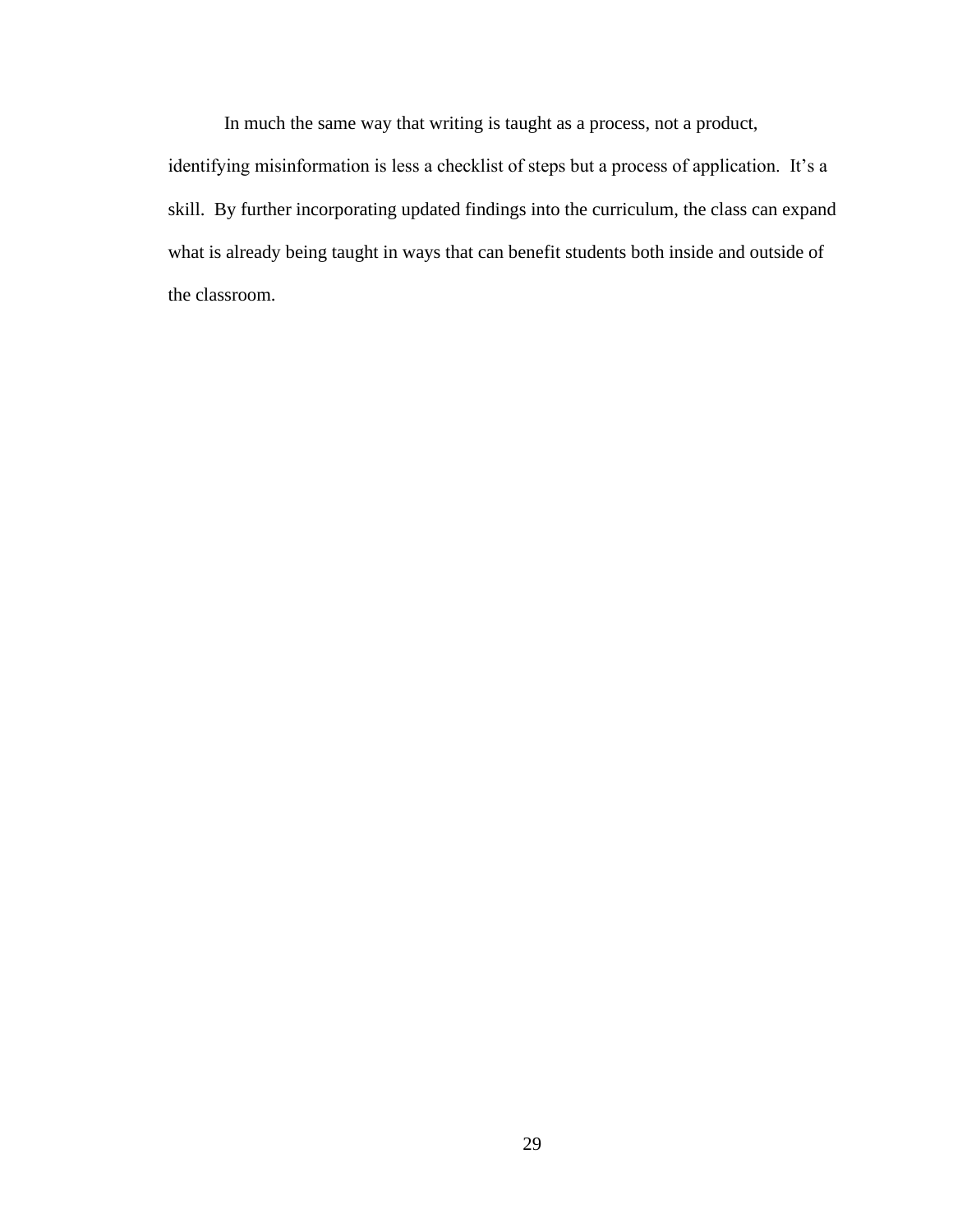### **Application**

While resources like Michael Caulfield's SIFT and SHEG's COR curriculum are available, few of the lesson plans available can be readily applied in first-year writing in the way they are packaged. Most are made for middle- or high-school students and require some retooling in order to suit a college classroom. Some require time to be set aside during the semester to make room, which is particularly difficult for instructors who already have reliable and preferred methods or for courses that are otherwise not flexible in their schedule. There are also practical concerns: websites and social media posts can suddenly disappear. For instance, when testing Caulfield's technique for finding an academic's scholarly works by searching Google for the person's name followed by the word "scholar," I was unable to reproduce his results even when using the same person's name. The Internet changes quickly and without warning; the same tools, programs, and resources won't be available indefinitely. After all, this is why checklists of a website's qualities aren't useful—they can quickly be outdated. It's also important to incorporate new elements as they evolve and bring attention to how information can be decoded in new ways. Perhaps most importantly, most pre-constructed lessons and activities are intervention strategies designed for one-time instruction so that they can be easily installed in a variety of classes. While this can be a handy approach that allows for greater flexibility, practice over a longer period of time has been shown to provide better results and promote building habits.

So how can an instructor of first-year writing incorporate media literacy education in a way that is most efficient and effective, and that provides the best instruction without redesigning their course or sacrificing other content that is also important? It can be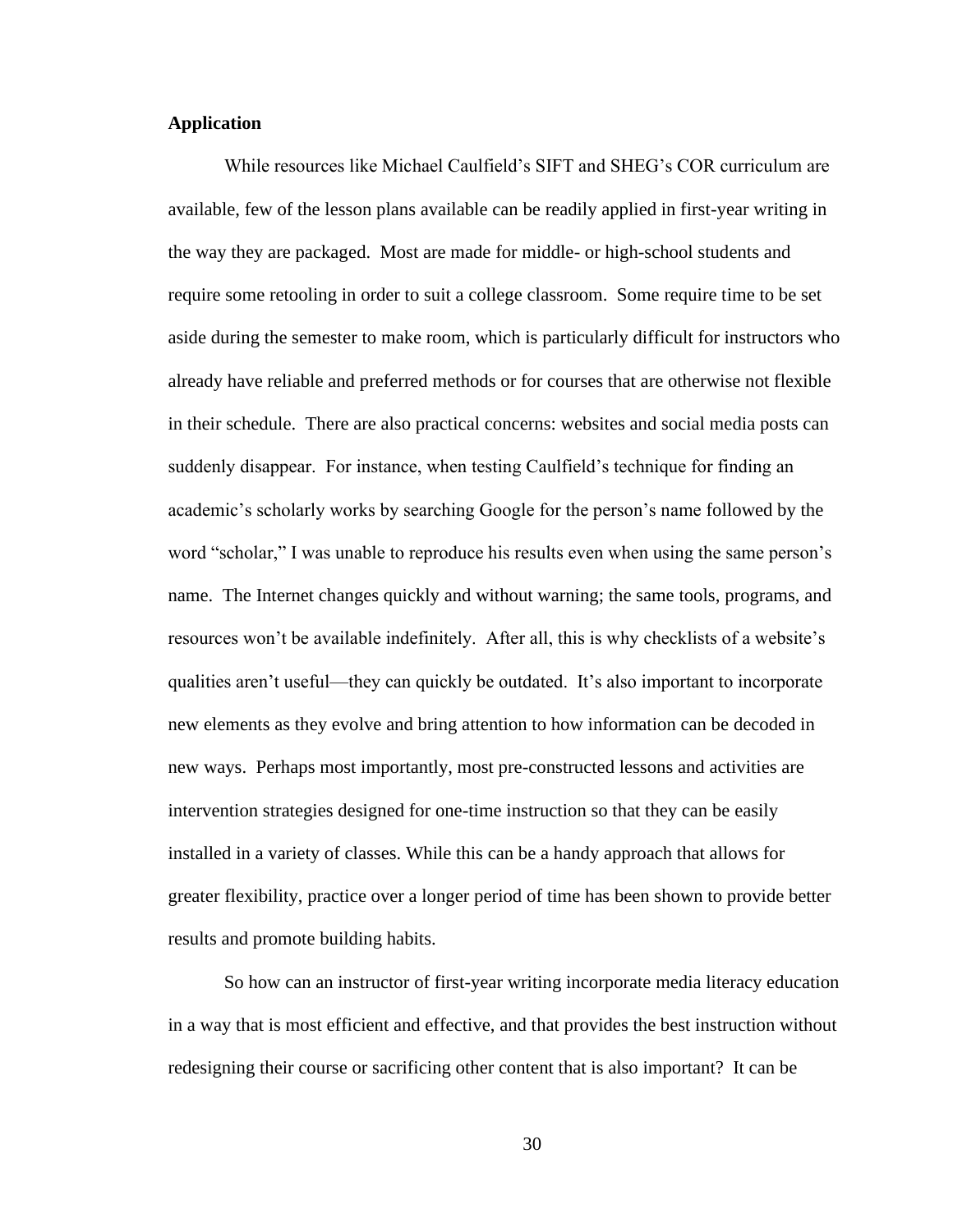easier, more efficient, and more effective to incorporate media literacy education in firstyear writing as a series of small changes and additions over the course of the semester. While existing media literacy programs or curricula may not allow for those challenges, a meaningful improvement can still be made through small changes throughout the semester. Although it can represent a small addition to planning time, this method doesn't require as much actual course time. This section breaks down some of the best available research and practices in order to make them more accessible to all first-year composition courses. This strategy allows instructors to implement whatever and however many changes or additions they can or prefer to accommodate.

It's important to keep in mind that, even by making small changes to existing FYC courses rather than altering the entire course, adjustments are likely to be needed from semester to semester, for example, to ensure the links to the needed materials are still active. This is one potential challenge faced in any effort to teach media literacy: the fluid, temporary nature of the Internet means that almost nothing will stand the test of time. What follows are suggestions for content that can be added to a first-year composition course without the need for large changes. It represents, through the application of the previously discussed research, how students should approach and interact through the Internet in order to cultivate their best media literacy skills.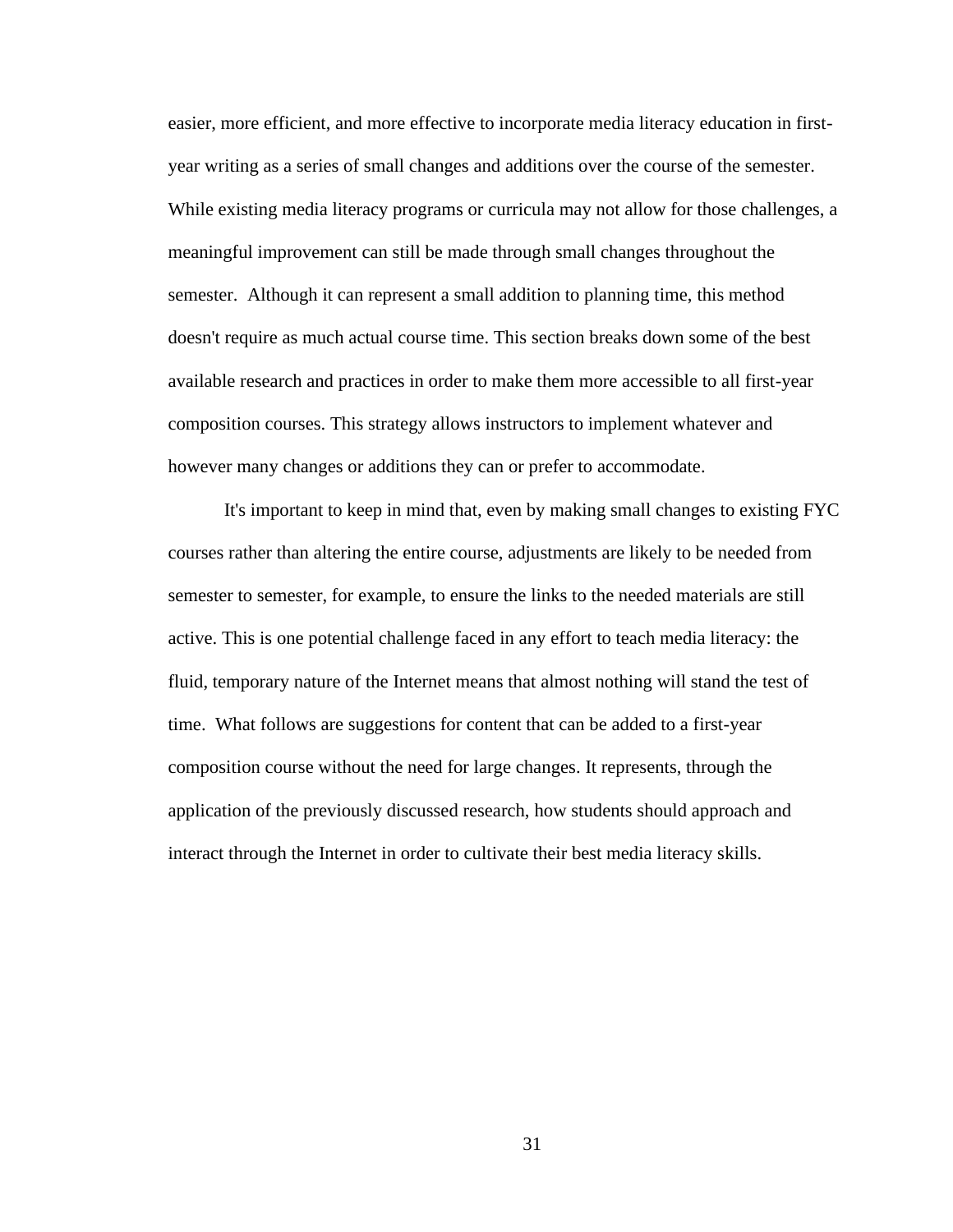#### **Understanding the Machine: Context, Patience, and Mindfulness**

When students are made aware of certain characteristics of online activity, they are more prepared to handle some of the most common stumbling blocks thrown in the paths of everyday users. For that reason, it's important that students perceive the Internet for what it is: a web of information and resources that should be treated as a whole and while exercising patience, empathy, adaptability, and awareness of how "bad actors" can and do manipulate information. Informing students' perception of the Web is crucial: if students don't understand the characteristics of online participation, they are at the mercy of those who do.

The Internet is not just the page that is on the student's screen: it is the vast connections that work together and inform each other, the context of the single page they happen to be reading. This is what makes lateral reading a necessary part of teaching online research and source evaluation; because we tend to read a webpage vertically and, following that, move in a chain from one hyperlink to the next, it can be difficult to keep that perspective in mind. But the awareness that each piece of online text is very closely tied to everything else around it, is necessary in order to use the Internet wisely. This is why lateral reading is central to curricula from Caulfield and SHEG, as well as a practice of professional factcheckers: it's a core component of responsibly and effectively using the Internet for any kind of research. Lateral reading can be incorporated into FYC instruction on research very naturally; it is just another step of the process of verifying a source. When reading a peer-reviewed journal or a published book, students can be assured by the methods which are used to publish it that the source is trustworthy, whatever the author's perspective might be. But we must vet our own sources when a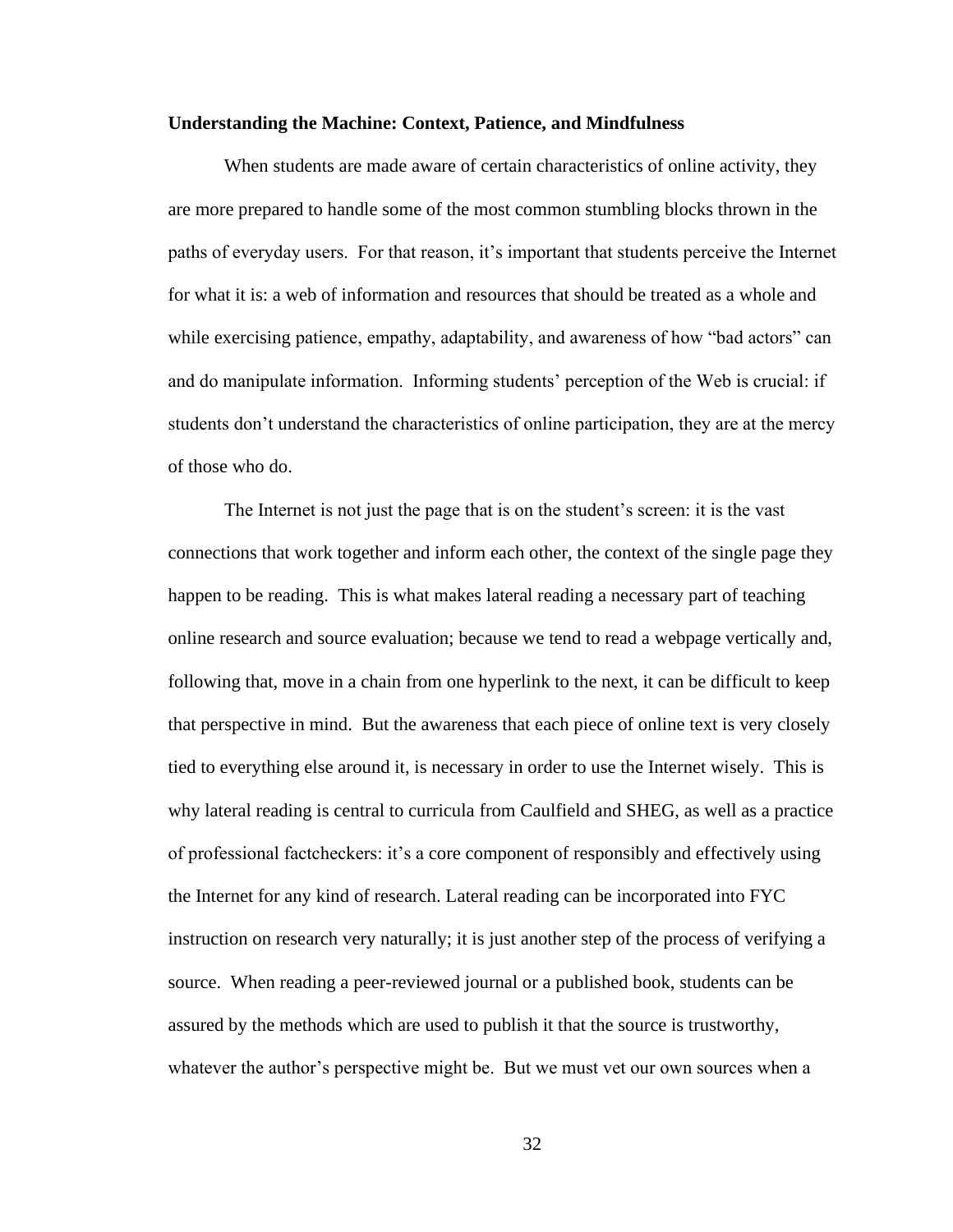text has been personally published online. The distinction between this kind of source and online sources is crucial to discuss and where the "I" of Caulfield's SIFT method provides the ideal combination of simplicity and effectiveness, while also being easily applicable to freshman college students.

The term "investigation" has connotations of deep, exhaustive research, but Caulfield uses simple techniques to get accurate results quickly, making Google search work in an easy but sophisticated way. The primary suggestion he makes is a trick he calls a "source verification omnibar hack" that is performed as quickly as typing "Wikipedia" after the name of the website in the Google search bar (the use of Wikipedia as a research tool is another Caulfield recommendation ("Just Add Wikipedia"). By doing this, the search results typically return a Wikipedia page about the website instead of pages from the website itself. For example, if a user wanted to examine a website called entrepreneur.com, it could be incredibly difficult: many of the search results would be from the website itself, and the rest are likely to be about the actual topic of entrepreneurship. However, if a user performs a Google search for "entrepreneur.com Wikipedia," the first search result is a Wikipedia page about Entrepreneur, a magazine. From there, the user can use further information about the source to continue a more indepth search or perhaps return to the social media post from Entrepreneur.com they had originally seen with the new information that it seems to be a legitimate publication.

When performing a Google search, it's not uncommon to receive hundreds of thousands of results, and the first on the list is not necessarily the best. "Click restraint" is the term used by SHEG to describe the careful review of search results before selecting the best match. A tactic used by fact checkers, who often scroll through two or more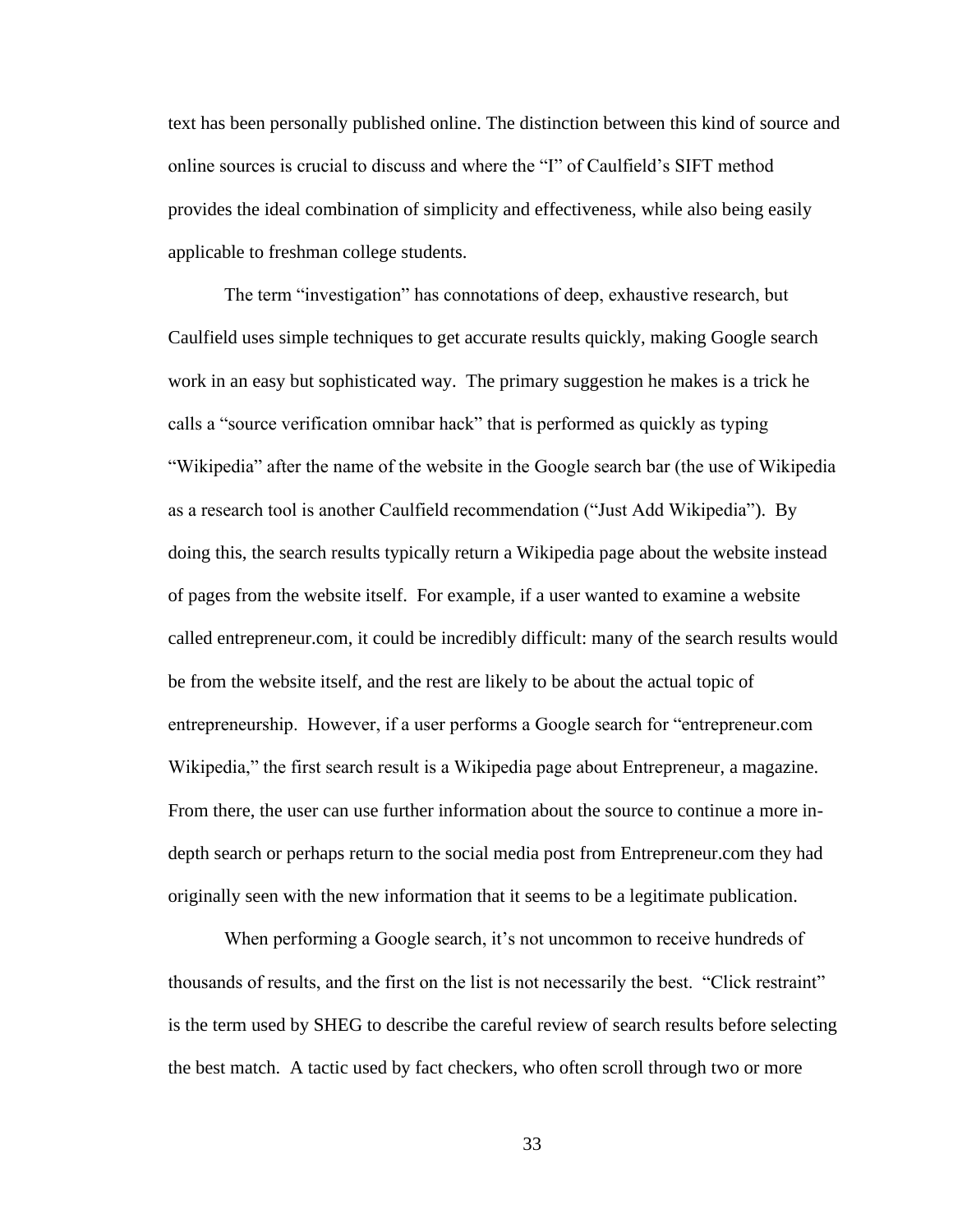pages of search results before choosing which result best fits their needs, click restraint helps students stay mindful of relevance and accuracy in their research. Students often impulsively click on the first result of a search in the belief that it is the most relevant result, but this isn't always true: pausing to read through not only the titles of the search results but the URLs and the "snippets" before proceeding (McGrew et al., "Improving University Students' Web Savvy" 486). Not only does having this patience mean that users will likely pick the best search result from the bunch, but it also translates into a broader understanding of the topic at hand.

The Internet is driven by the attention of its users; social media platforms and most websites use some form of advertisement in order to make a profit, and the more time users spend there, the more money is made. Websites are therefore painstakingly designed to keep our attention for as long as possible, making it difficult for us to navigate our own path but rather pulling us along and directing our attention for us. Without taking responsibility for how we spend our attention, we allow our emotional responses to be weaponized.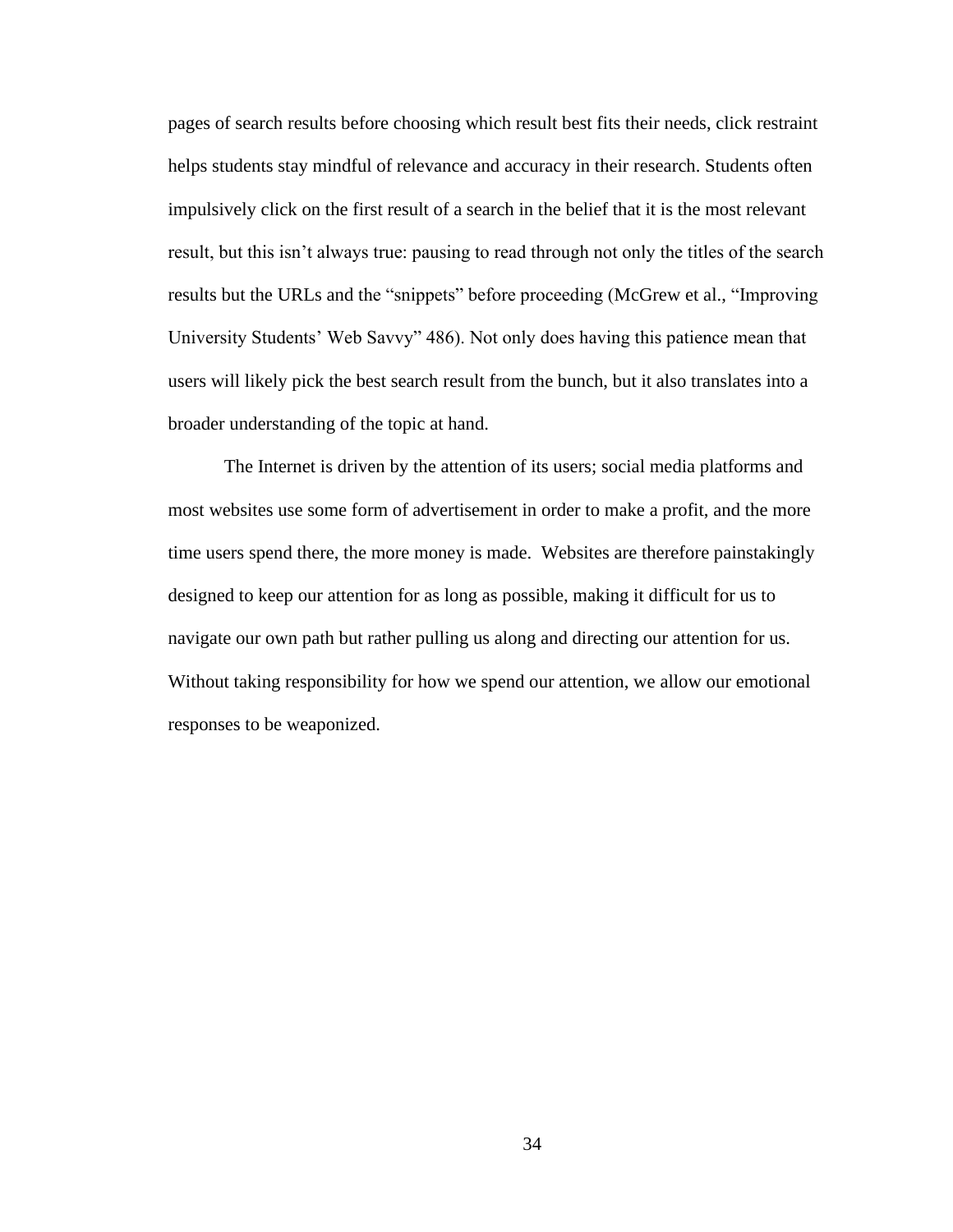#### **The Human Element: Perspective, Cynicism, and Empathy**

It might seem that gullibility is the foundation of the misinformation problem, but skepticism is the bigger issue. As Caulfield notes, the reaction to the flood of misinformation is that "students have a moderate distrust of most everything they see online," because if "nothing can be known and all producers of knowledge are seen to be compromised, there is no truth, only power" (Caulfield, "Recalibrating Our Approach to Misinformation"). The Internet removes the gatekeeper, creating a "counterfeit reputation" to those who create disinformation, thereby levelling educated professionals with conspiracy theorists (Caulfield, "Recalibrating Our Approach to Misinformation"). Essentially, the Internet complicates who to listen to and why, and as a result, most people have concluded that nothing online can be trusted, not even professionals. Since studying misinformation could potentially cause students to lose faith in traditional sources as well, it's important to emphasize not to dismiss everything or nothing; just to know how it works.

Even a text originating from an opinionated source has value. Students recognize that a writer is influenced in what they write by their own feelings on a matter, but it's important to remember that the human element can't be entirely removed from any text. The preferences that a person has might not be bias, but preference, and the key is to keep those perspectives in mind as a part of critical reading. Context is an important part of a text, and having knowledge about the source is part of understanding it. By addressing liberal and conservative perspectives, for example, as simply a difference in how people see the world and ways to solve human problems, we can avoid defensive responses.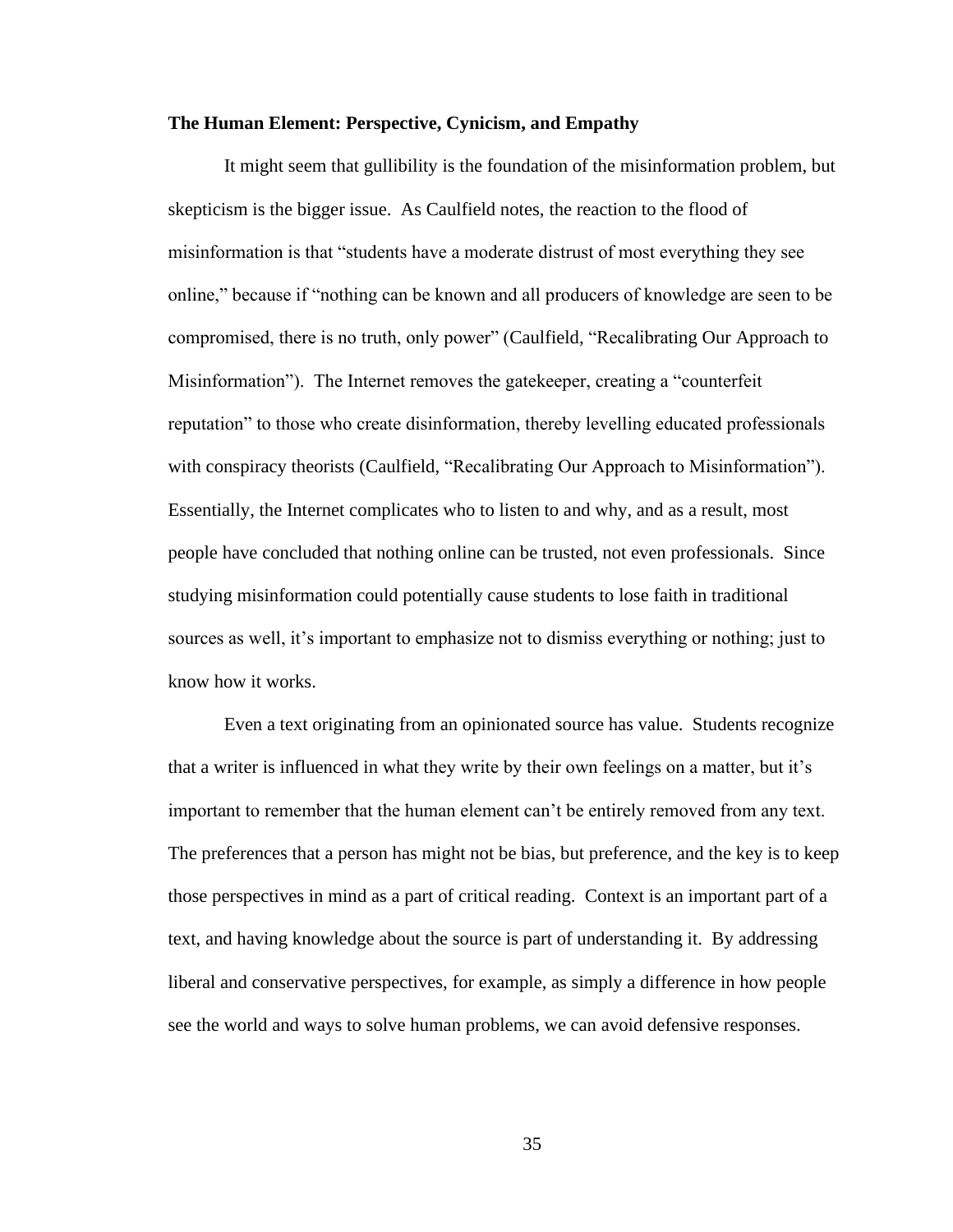This can be a challenge because the Internet is not known for being an environment thriving with empathy, but this is another concept that FYC teachers can nurture in students. One instructor, Paul Corrigan, made this a central part of his own FYC course. His approach was "not to make students impervious to being fooled, not to give them the tools to always know what is true and what is not," but instead to guide his students to "internalize habits of heart and mind" through "empathetic information literacy" (Corrigan). These habits, referred to as the five "moves," are "pausing, asking, caring, checking, and acting." This approach to teaching FYC humanizes strangers on the Internet and reminds students to consider perspective when doing research. There is an additional depth to Corrigan's approach: by incorporating the fifth move—"acting" students come away with a sense of reality found in the issues they research, demonstrating

"the 'truth stakes' in these stories, what's at stake in knowing the truth in any given situation. Sometimes it's just the humiliation of being fooled or the gratitude of knowing what's what. Other times literal life and death are on the line" (Corrigan).

The dissociation that comes with having a world of information and billions of voices contained in the palm of a hand then becomes a real experience.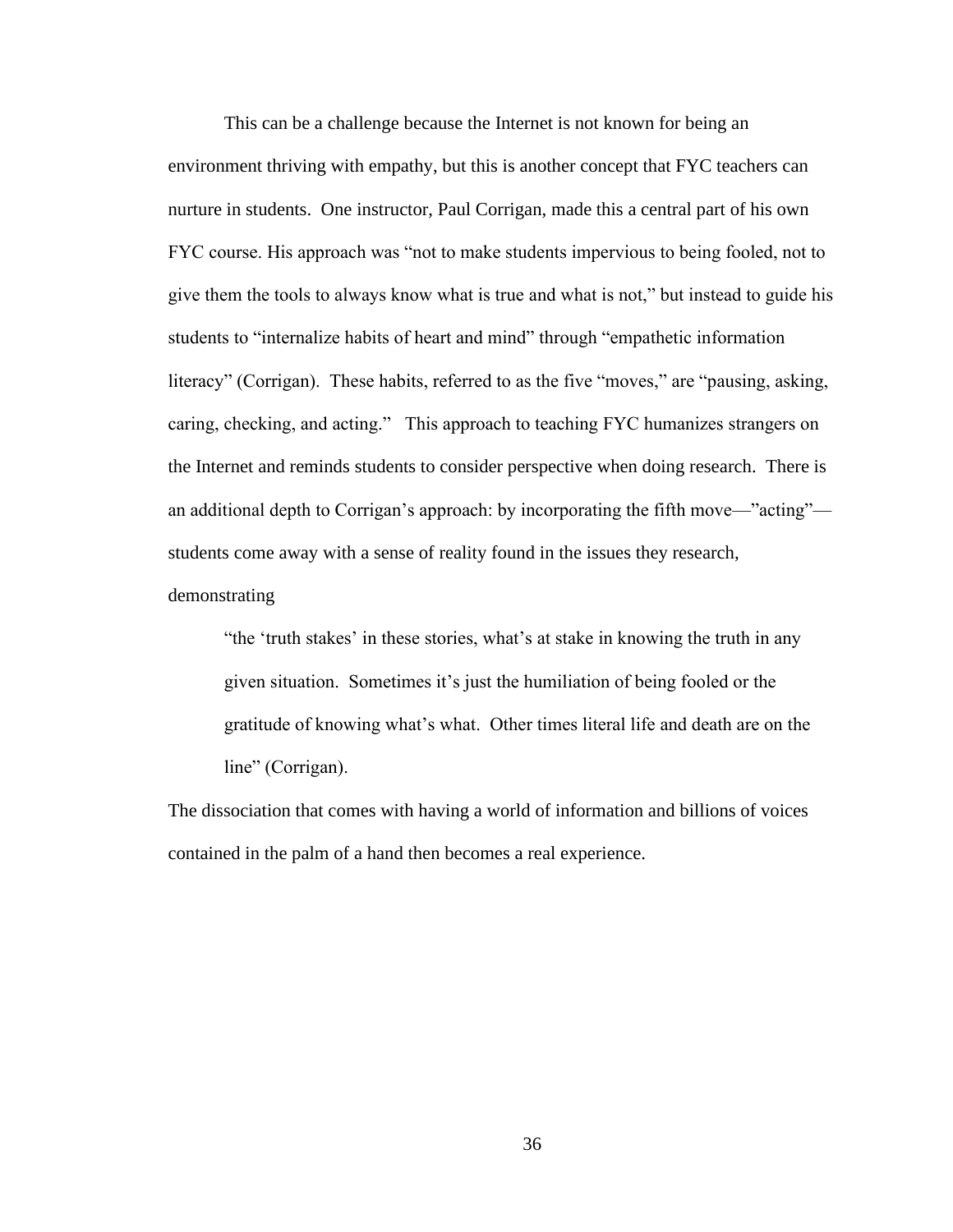#### **In-Class Activities and Assignments**

As important as it is for students to be aware of how the Internet works as well as how to best use it, there is still the question of practical ways in which FYC instructors can incorporate this knowledge. After all, part of the challenge with existing lessons and curricula that can be acquired is that they are made for a younger group of students or require that instructors pause their planned coursework to integrate them. However, there are a variety of ways that FYC can incorporate media literacy practice into existing coursework.

One approach may be to have students work directly with the news in a way that aligns with other FYC course goals. For instance, Kelly King-O'Brien of Cornell University, in her first-year writing course entitled "Writing Back to the News," assigns her students the current news articles from *The New Yorker*. As she and her students discover fresh news stories together, they discuss as a class such issues as "writers' choices about evidence and details" or "proper citation methods" (295). What's more, they compare the news stories they read in *The New Yorker* with other news sources, like Fox News, to see what they do differently and discuss why (301).

Bringing social media texts into discussion can also serve as a bridge between FYC and media literacy. The inclusion of sources cited in essays that aren't exactly traditional or scholarly, like tweets or YouTube videos or social media posts can demonstrate that the research they do in their personal time is not as separate as they think from scholarly research rather than demonstrating that these skills can be put to use outside of research papers. It places students in the familiar part of the Internet and lets them practice sorting through sources they're comfortable with, strategies they can use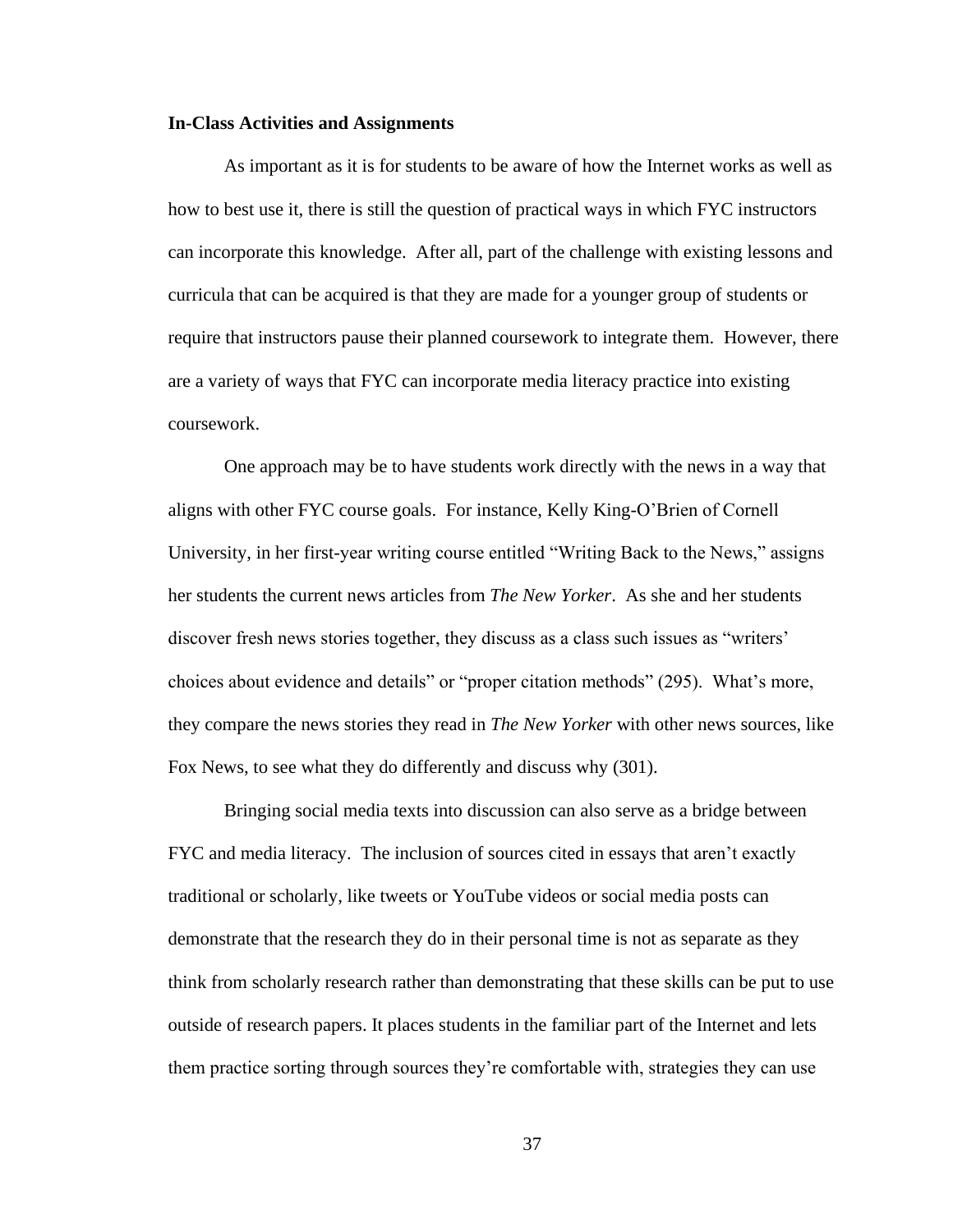both in and out of the classroom. In fact, this could be expanded even further by incorporating these types of sources in an annotated bibliography that includes a short description of what makes the source reliable. This addition is an opportunity for students to be explicit about their decisions regarding each source's reliability as well as its value. The inclusion of less traditional, non-scholarly sources not only helps them get used to judging whether the sources are trustworthy, but it also allows them the chance to practice the construction of citations. Databases frequently provide citations that students can copy and paste into their Works Cited or References, but using less conventional sources can encourage students to become more familiar with style handbooks and how to locate the information they're looking for. One lesson that incorporated the use of social media looked at Instagram posts as texts deserving of close reading. Following an analysis of those posts "to help students deconstruct how these images, captions, and hashtags worked together," students then created their own series of posts in a project to promote their city (Pytash and Testa 43). By utilizing the same characteristics, students learned to

"use social media sites, such as Instagram, to analyze the underlying messages that people are trying to convey. As students grow in their understanding of how to craft short texts and how to pair them with stimulating images, they learn to represent their causes and concerns in ways that will persuade others to engage as well (Pytash and Testa 43).

By acknowledging these texts as texts, students can become more accustomed to using the same approach with online texts as they do with texts they analyze in the classroom.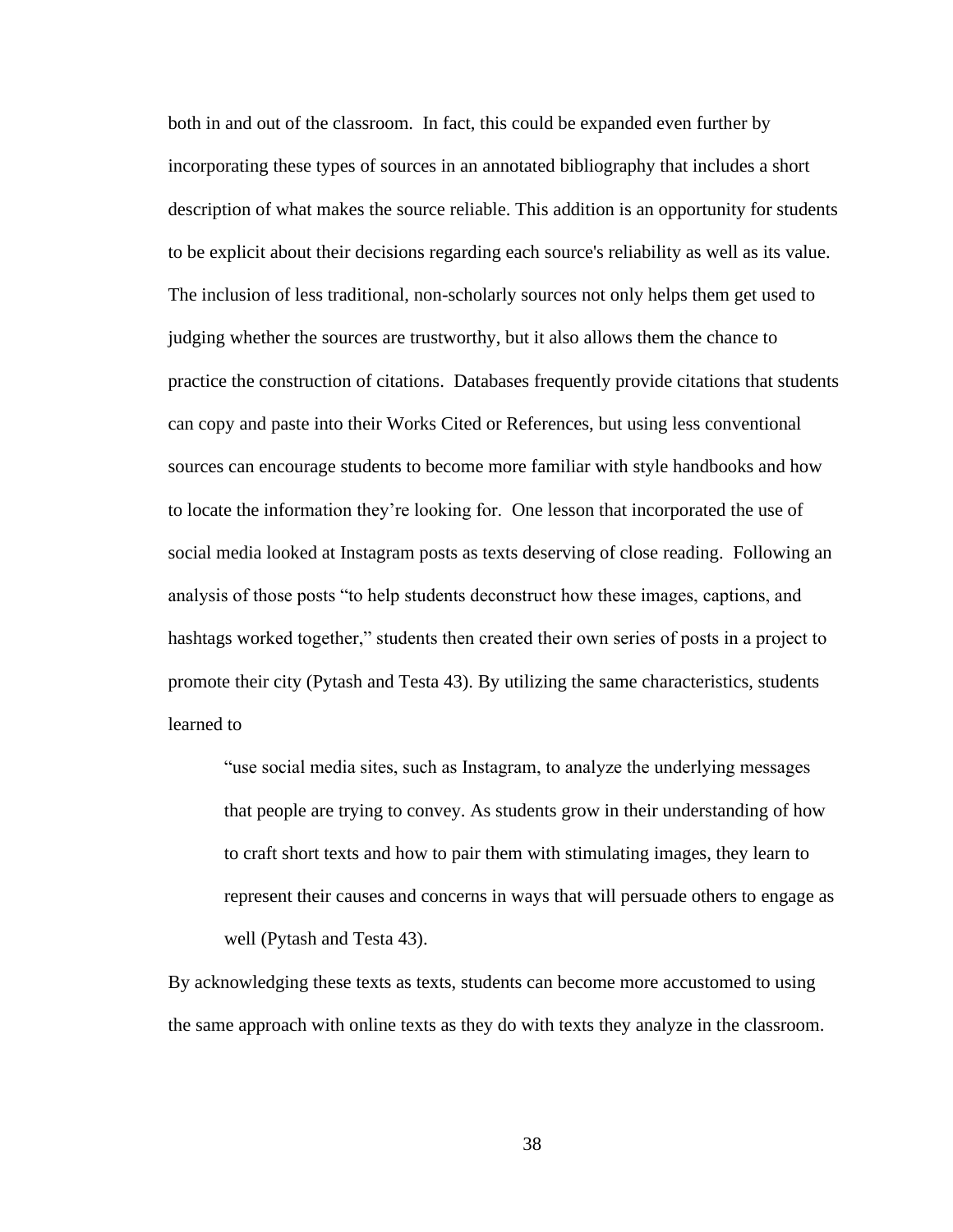Even though bringing social media into first-year writing may require some small adjustments to the classroom, research continues to show that it strengthens the skills that students need to recognize bad information when they see it. Of course, more traditional assignments are compatible with media literacy skills, too, if integrating brand-new course content is not an option. Argumentative essays offer an opportunity to practice empathy by spending time with the counterargument. The rhetorical analysis gives students a chance to see how pathos can be used to drive our emotions, sparking outrage and anger to convince us to click or share; discussion of ethos brings up the question of expertise and qualifications of an author, to understand how the sense of authority and experience can pull a reader in.

Plenty of online resources exist that could be easily shared with students as a list of handouts, such as websites that quiz students with simulated social media posts to determine how well they can identify misinformation and provide tips on how to tell the difference in the future. Among these, spotthetroll.org and newsliteracy.ca/fakeout stand out; getbadnews.com is a game that positions students as trolls themselves and challenges them to build up their influence by posting disinformation and manipulative content. There are also websites devoted to showing the disparity between the news diet of both major parties and that share news from both perspectives at once to aid in overcoming potential motivational bias. For instance, theflipside.io sends a daily newsletter with headlines from conservative media and liberal media sources as well as the general perspectives of those parties, and allsides.com performs the same function but as a constantly updated website. As the need for media literacy continues to become more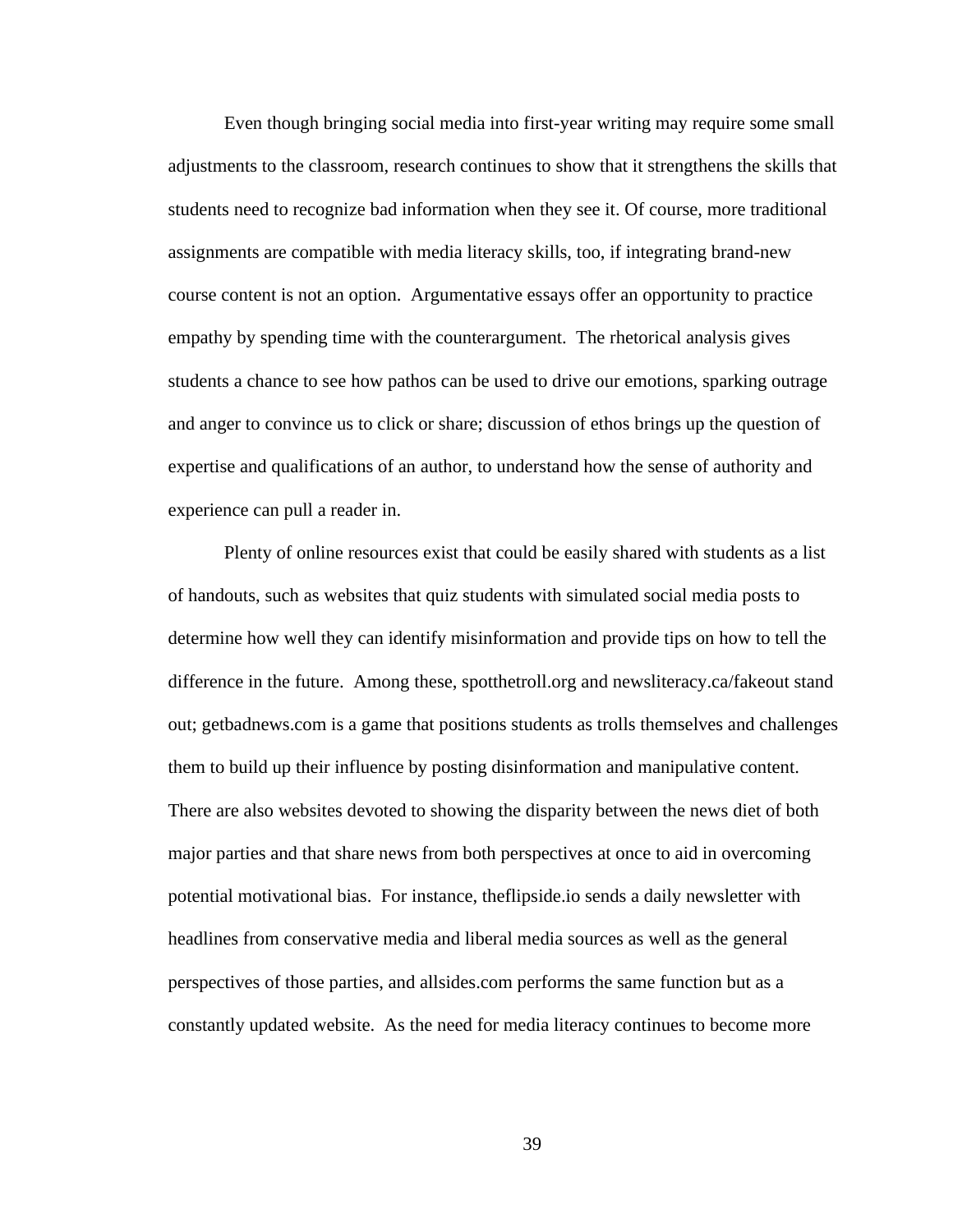evident and continuing research reveals more effective methods to provide it, more resources are sure to become available.

#### **Conclusion**

While writing this thesis, I found that there was one common response I received when I described it to inquiring friends and family. The immediate response was most often a nod and a change of subject, which was sadly unsurprising. The issue of misinformation is closely tied to political issues, and in a time when almost half of adults in America have stopped discussing politics with someone they know "because of something they said," even getting close to political conversation can be a threat to a relationship (Jurkowitz and Mitchell).

While this is disappointing data, showing that polarization has grown so sharply that it is interfering with civic discourse, it also reflects hope. The unwillingness to continue down that path of political conversation for fear of conflict shows just how committed we are to maintaining relationships with loved ones across party lines—even as the tension between parties grows, we would rather protect our personal connections with those we love than challenge them by confronting their political views.

I also noticed that, once the people around me knew that I was studying, in part, how to spot online "fake news" and misinformation, topics such as Internet scams, conspiracy theories, and partisanship came up more frequently, if somewhat indirectly. More than one close contact casually mentioned a rumor they had seen online, seemingly unsure whether it was reliable news or misinformation. Curious myself, I would exercise some of the fact-checking strategies that I had learned. Each and every time, I was able to determine that the rumor wasn't based in any fact. Over time, I began to realize that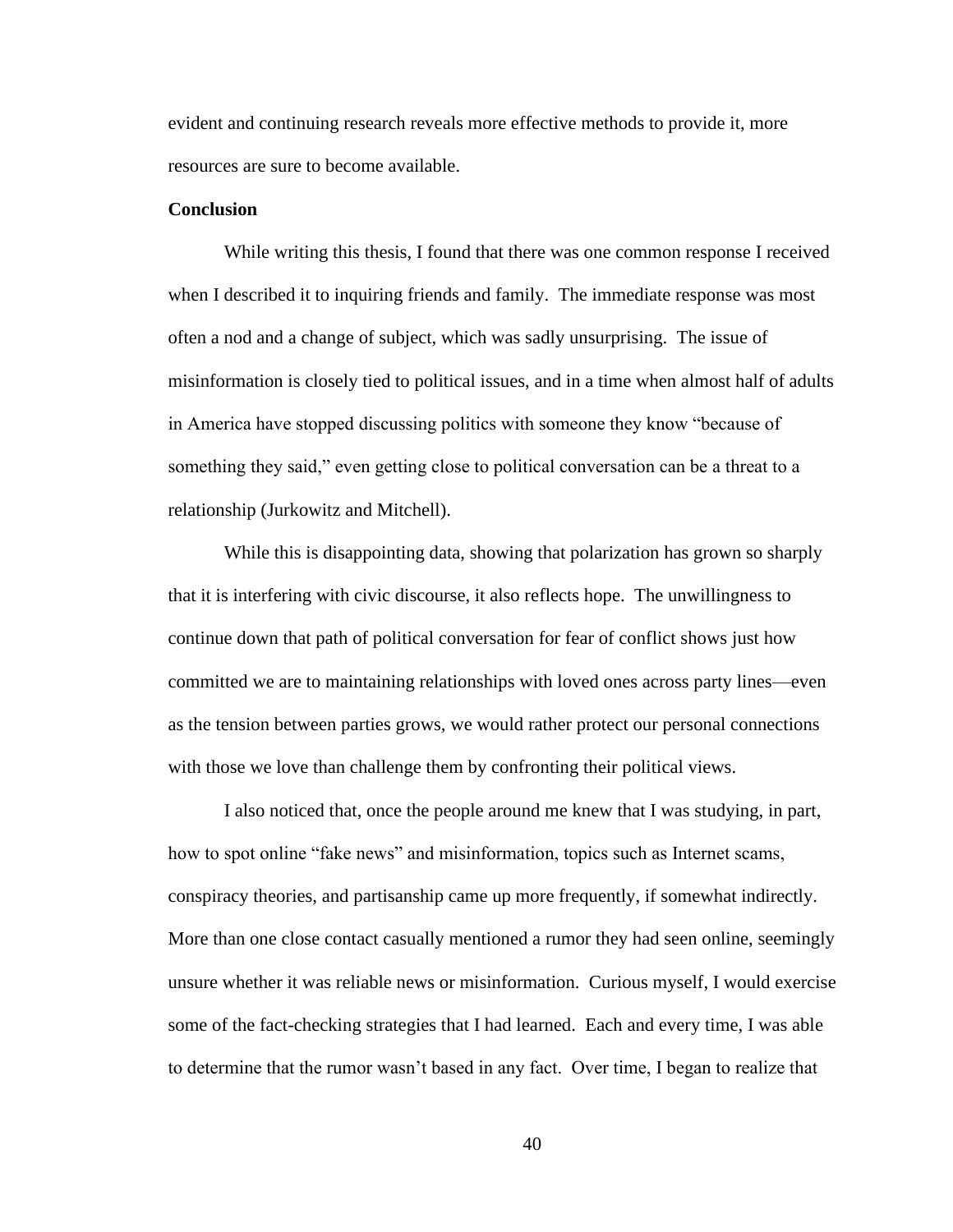the reason that these rumors always turned out to be false because the person who mentioned them to me already suspected they were. They just sought confirmation that they either didn't want or didn't know how to acquire.

What I hope this thesis can convey is not only how future generations of students can be taught media literacy skills to combat misinformation, or even that they should be taught to do so, but also that they should want to. In two years of working with college students in first-year writing, first as a tutor and then as their instructor, I have at times brought up the topic of misinformation while discussing source evaluation and online research. The most memorable experience: when I brought up in class the QAnon conspiracy theory details that I'd heard on NPR coming to work that morning. They had been details that I was hearing for the first time—something about drinking a miracle solution to cure COVID-19—but more than a dozen voices chimed in to explain the entire conspiracy to me in the middle of class, clarifying for me that the solution, called MMS, either was or contained bleach. I saw that, even though they didn't believe this theory, they knew the content of it and they knew it well. They had passively consumed it, even when they had dismissed the theory overall.

As reassuring as it felt to see them roll their eyes at these claims, I heard then what I would also hear from friends and family over the course of months, when I described what I was researching: "you can't believe anything on the Internet." As vast a source of knowledge and shared experience as the World Wide Web, dismissed as lost to the trolls and hackers. It's important that, as teachers of academic research and critical reading, we contribute to the strengthening of media literacy skills of our students to prevent their belief in misinformation, false news, and even conspiracy theories. But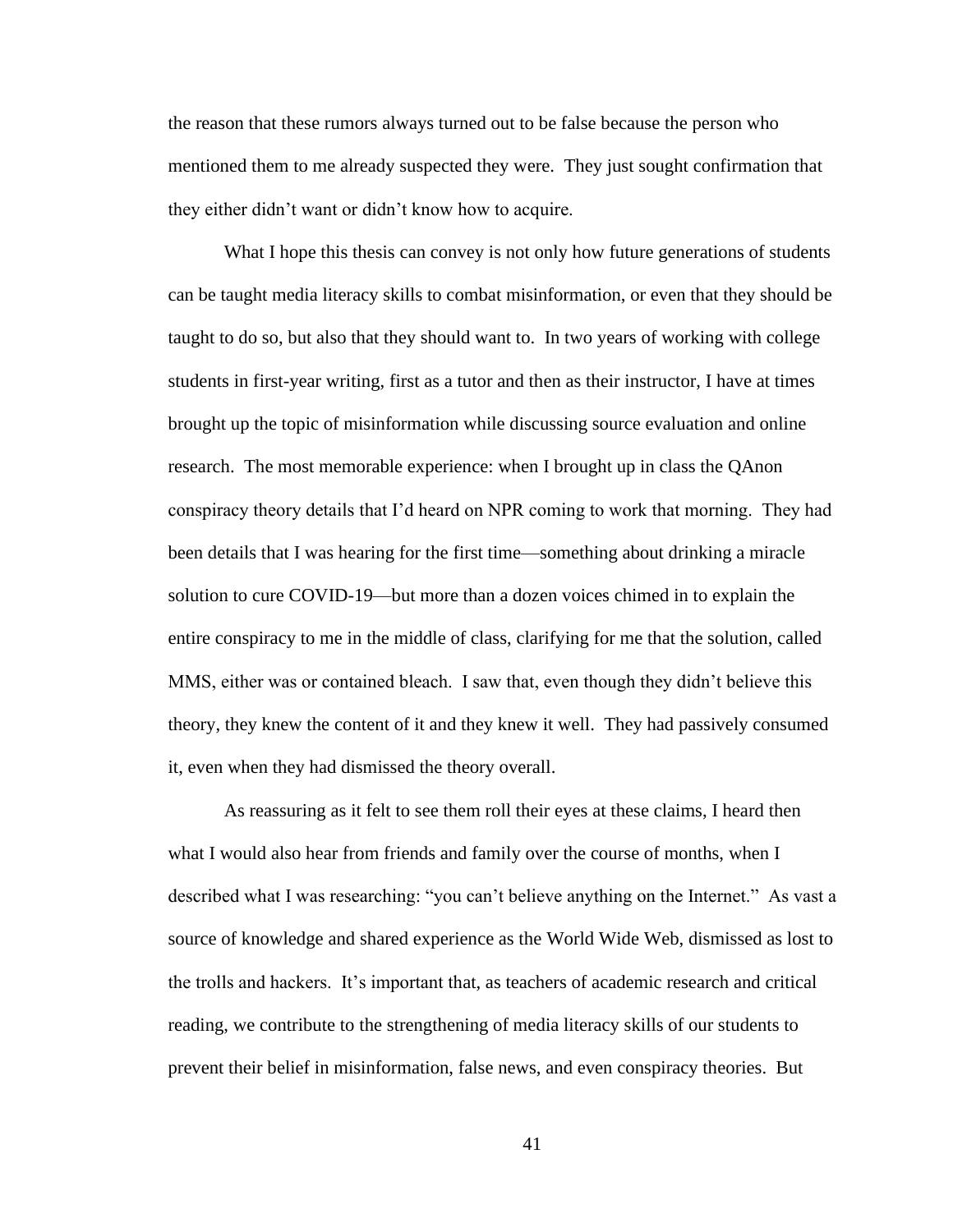more than that, as teachers of the humanities, it's important that we support truth and critical thinking in an era that has begun to wonder if there is any truth at all.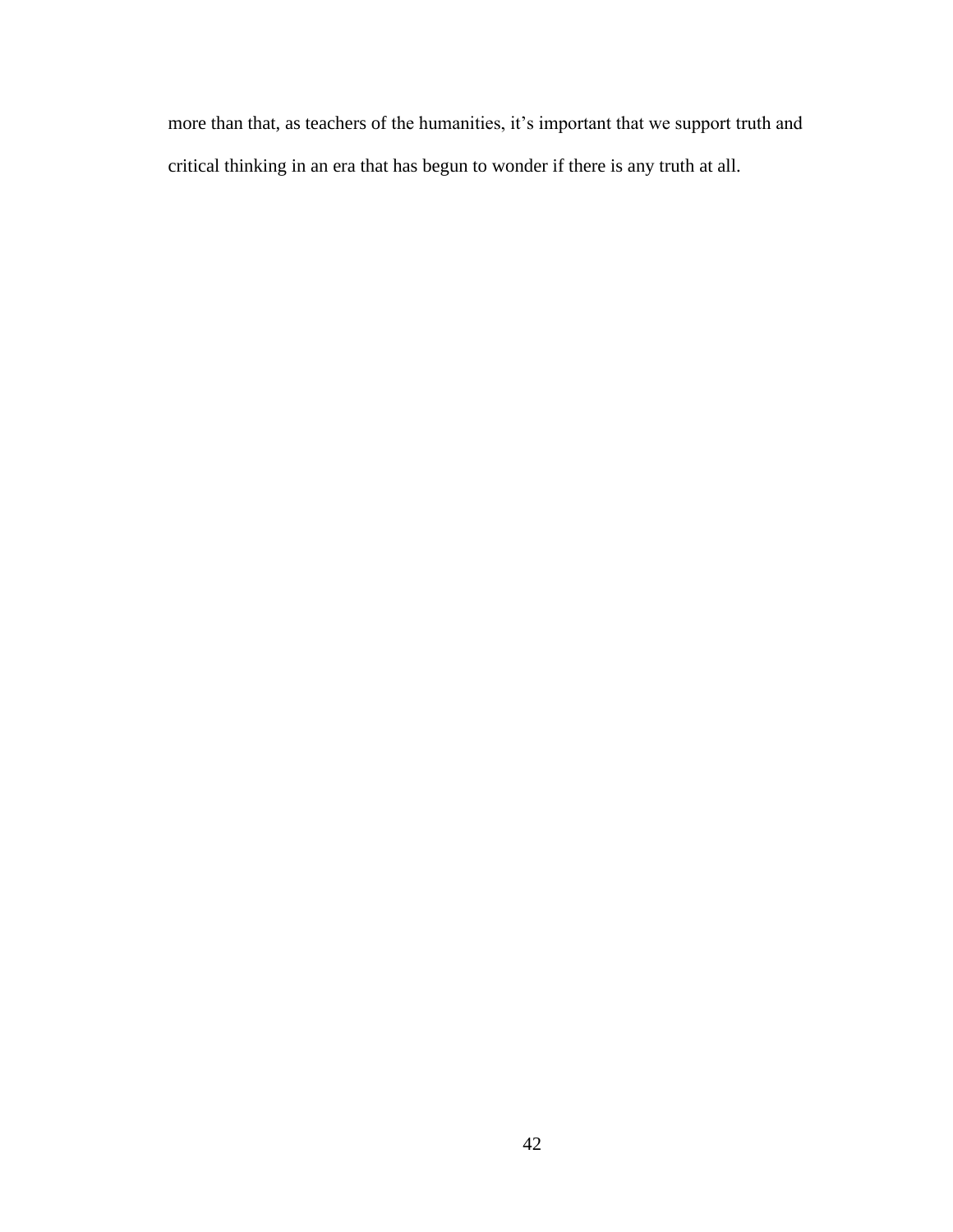#### Works Cited

- "About The Standards." Common Core State Standards Initiative, 2021, www.corestandards.org/about-the-standards/.
- "AASL Standards Framework for Learners*." National School Library Standards for Learners, School Librarians, and School Libraries*, American Library Association, 2018, <https://standards.aasl.org/wp-content/uploads/2018/08/180206-> AASL-framework-for-learners-2.pdf.
- An, Chasu, and Michael Pfau. "The Efficacy of Inoculation in Televised Political Debates." *Journal of Communication*, vol. 54, no. 3, 2004, pp. 421–36, doi:10.1093/joc/54.3.421.
- Anderson, Monica and Jingjing Jiang. "Teens' Social Media Habits and Experiences." *Pew Research Center*, 28 Nov. 2018, <https://www.pewresearch.org/internet> /2018/11/28/teens-social-media-habits-and-experiences/.
- Artman, Margaret, et al. "Not Just One Shot: Extending the Dialogue about Information Literacy in Composition Classes." *Composition Studies*, vol. 38, no. 2, Fall 2010, pp. 93–110. search.ebscohost.com/login.aspx?direct=true&db=a9h&AN= 57404987&site=ehost-live.
- Ashley, Seth, et al. "Developing a News Media Literacy Scale." *Journalism & Mass Communication Educator*, vol. 68, no. 1, Mar. 2013, pp. 7–21, doi:10.1177/1077695812469802.
- Carillo, Ellen C. and Alice S. Horning. "Guest Editors' Introduction." *Pedagogy*, vol. 21, no. 2, April 2021, pp. 197-203.

Caulfield, Mike. "Can Higher Education Save The Web?" *Educause.* 17 Jan. 2017,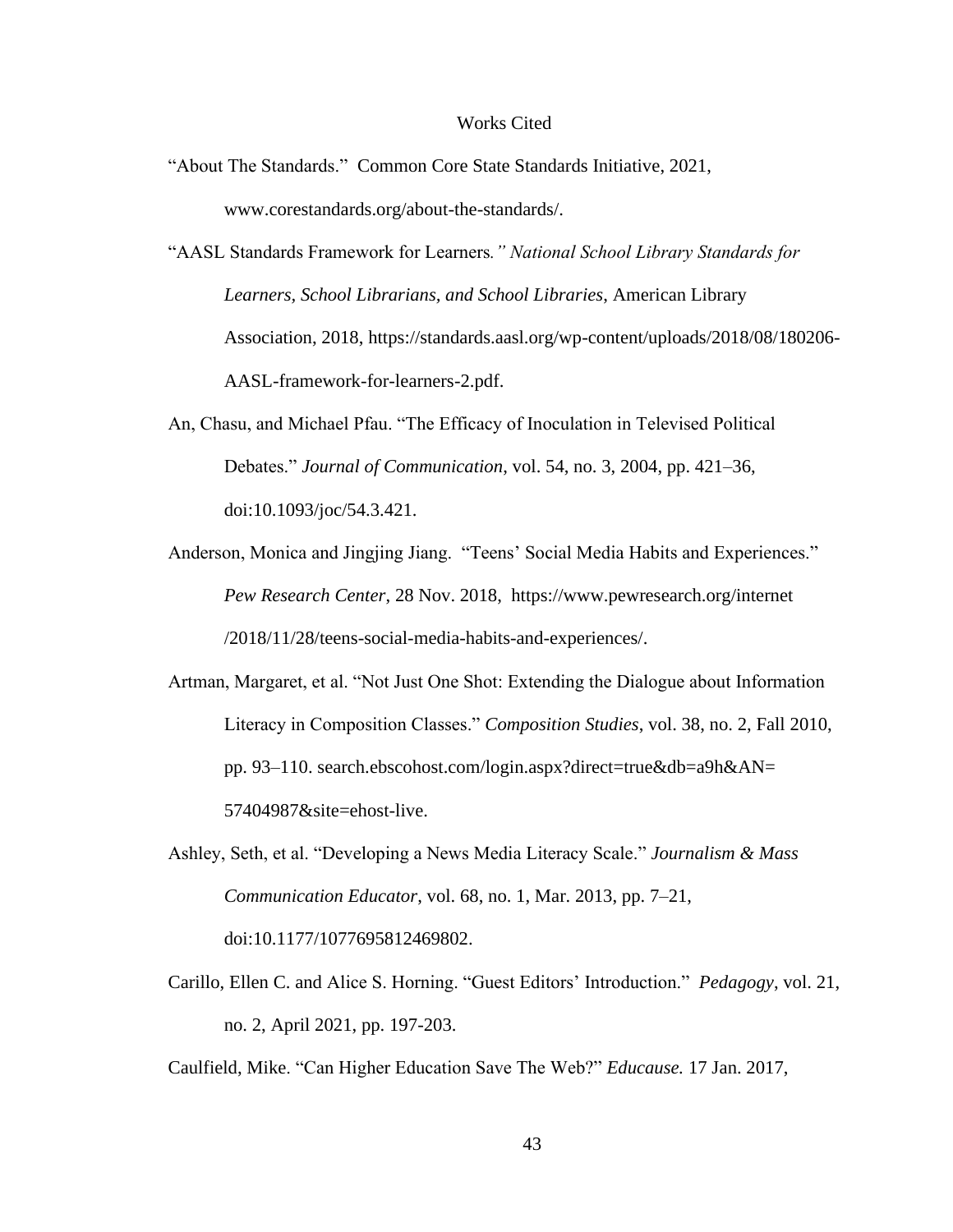er.educause.edu/articles/2017/1/can-higher-education-save-the-web.

- Caulfield, Mike. "How 'News Media' Gets It Wrong." *Hapgood*, 4 Mar. 2017, hapgood.us/2017/03/04/how-news-literacy-gets-the-web-wrong/.
- Caulfield, Mike. "Just add Wikipedia." *Notion*, [www.notion.so/Just-add-Wikipedia-](http://www.notion.so/Just-add-Wikipedia-)87fb3606d42a47cfa21162e3491648ae.
- Caulfield, Mike. "The problem with checklist approaches." *Notion,* [www.notion.so/](http://www.notion.so/) The-problem-with-checklist-approaches-1ace402d1a7545359f4c38eeb623de8f.
- Caulfield, Michael. "Recalibrating Our Approach to Misinformation." *EdSurge,* 19 Dec. 2018, [www.edsurge.com/news/2018-12-19-recalibrating-our-approach-to](http://www.edsurge.com/news/2018-12-19-recalibrating-our-approach-to-)misinformation.
- Caulfield, Mike and Scott Waterman. "Heuristics for the Online Curator." Curbing the Spread of Misinformation: Insights, Innovations, and Interpretations From the Misinformation Solutions Forum, RTI Press, 30 Nov. 2018, rtipress.scholasticahq.com/article/10028-curbing-the-spread-of-misinformationinsights-innovations-and-interpretations-from-the-misinformation-solutionsforum.
- "Common Core State Standards for English Language Arts & Literacy in History/Social Studies, Science, and Technical Subjects." *Common Core State Standards Initiative,* www.corestandards.org/wp-content/uploads/ELA\_Standards1.pdf.
- Clark, Irene. *Concepts in Composition*: *Theory and Practice in the Teaching of Writing.* Taylor & Francis, 2011.

Clayton, Katherine, et al. "Real Solutions for Fake News? Measuring the Effectiveness of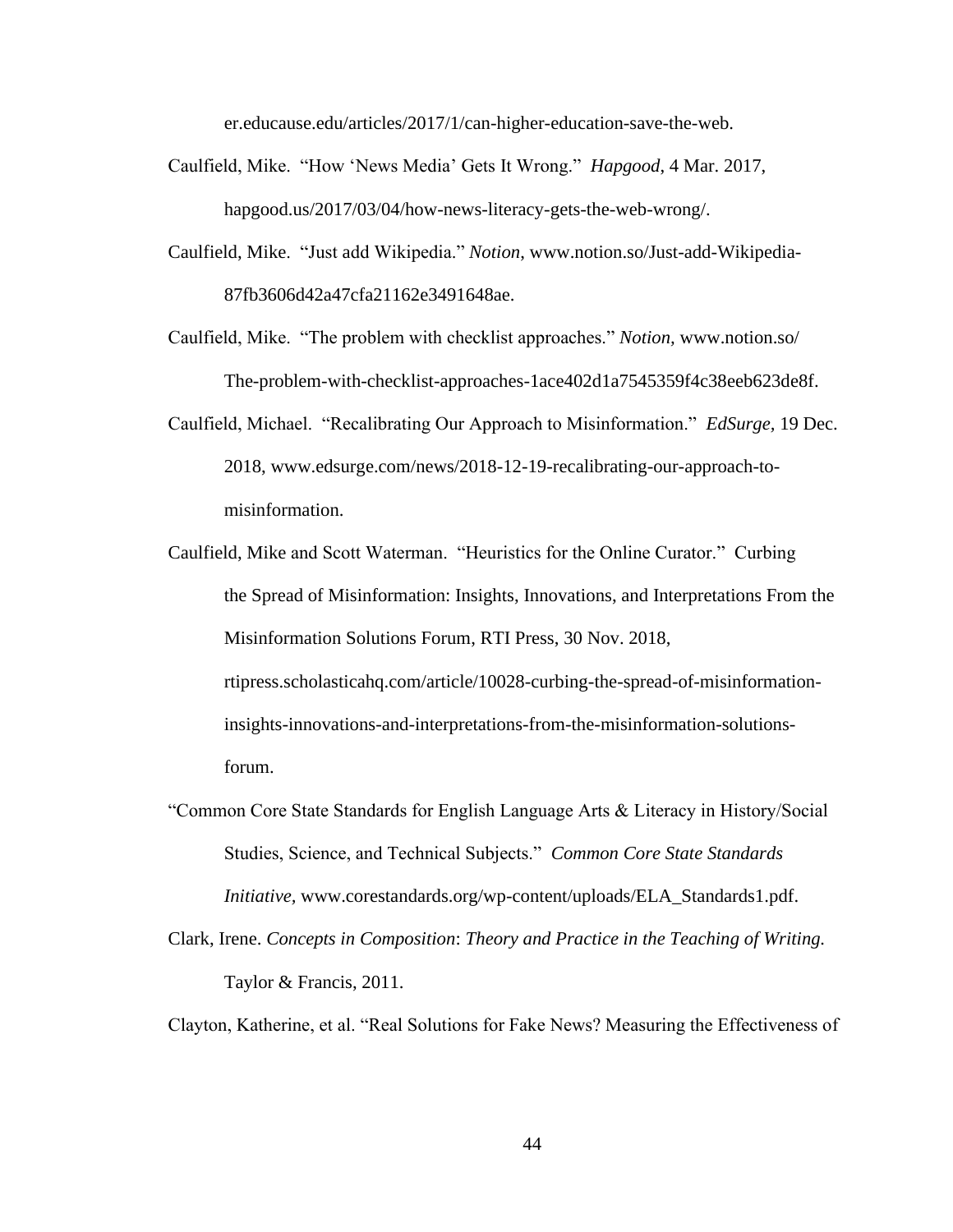General Warnings and Fact-Check Tags in Reducing Belief in False Stories on Social Media." *Political Behavior*, 2019, pp. 1073-1095, doi:10.1007/s11109- 019-09533-0.

- Compton, Joshua, and Michael Pfau. "Use of Inoculation to Foster Resistance to Credit Card Marketing Targeting College Students." *Journal of Applied Communication Research,* vol. 32, no. 4, Taylor & Francis, 2004, pp. 343–64, doi:10.1080/0090988042000276014.
- Cook, John, et al. "Neutralizing Misinformation through Inoculation: Exposing Misleading Argumentation Techniques Reduces Their Influence." *PLoS ONE*, vol. 12, no. 5, May 2017, pp. 1–21, doi:10.1371/journal. pone.0175799.
- Corrigan, Paul T. "Fake News, an Undergraduate Composition Course." *Writing Commons,* https://writingcommons.org/courses/syllabus-fake-news/.
- Crist, Courtney A., et al. "Incorporation of Cross-Disciplinary Teaching and a Wiki Research Project to Engage Undergraduate Students' to Develop Information Literacy, Critical Thinking, and Communication Skills." *Journal of Food Science Education*, vol. 16, no. 3, 2017, p. 81–91, doi:10.1111/1541-4329.12111.
- Downs, Doug. "Critical Reading in a Screen Paradigm." *Pedagogy: Critical Approaches to Teaching Literature, Language, Culture, and Composition*, vol. 21, no. 2, 2021, pp. 205–24, doi:10.1215/15314200-8811398.
- Duffy, John. "Post-Truth and First-Year Writing." *Inside Higher Ed,* 8 May 2017, [www.insidehighered.com/views/2017/05/08/first-year-writing-classes-can-teach](http://www.insidehighered.com/views/2017/05/08/first-year-writing-classes-can-teach-)students-how-make-fact-based-arguments-essay.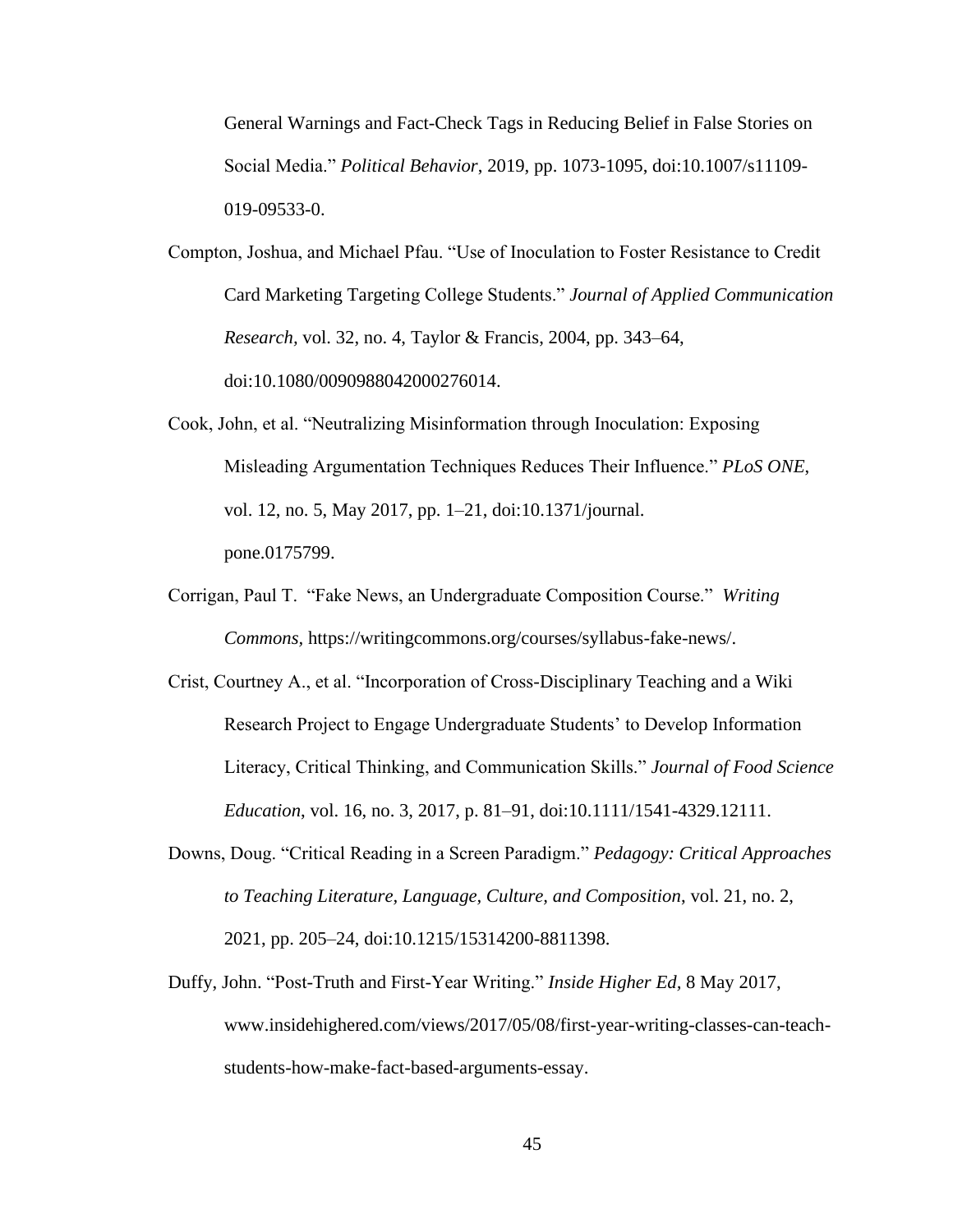- Enders, Adam M., and Steven M. Smallpage. "Informational Cues, Partisan-Motivated Reasoning, and the Manipulation of Conspiracy Beliefs." *Political Communication*, vol. 36, no. 1, Jan. 2019, pp. 83–102, doi:10.1080/10584609.2018.1493006.
- Gelms, Bridget. "Social Media Research and the Methodological Problem of Harassment: Foregrounding Researcher Safety." *Computers and Composition*, Volume 59, March 2021, 102626, [doi.org/10.1016/j.compcom.2021.102626](https://doi.org/10.1016/j.compcom.2021.102626)
- Guess, Andrew M., et al. "A Digital Media Literacy Intervention Increases Discernment Between Mainstream and False News in the United States and India." *Proceedings of the National Academy of Sciences*, vol. 117, no. 27, 2020, pp. 15536–45, doi:10.1073/pnas.1920498117.
- Hassan, Aumyo, and Sarah J. Barber. "The Effects of Repetition Frequency on the Illusory Truth Effect." *Cognitive Research: Principles and Implications*, vol. 6, no. 1, 2021, pp. 38–38, doi:10.1186/s41235-021-00301-5.
- Jurkowitz, Mark and Amy Mitchell. "A sore subject: Almost half of Americans have stopped talking politics with someone." *Pew Research Center,* 5 Feb. 2020, www.journalism.org/2020/02/05/a-sore-subject-almost-half-of-americanshave-stopped-talking-politics-with-someone/.

Kahne, Joseph, and Benjamin Bowyer. "Educating for Democracy in a Partisan Age: Confronting the Challenges of Motivated Reasoning and Misinformation." *American Educational Research Journal*, vol. 54, no. 1, 2017, pp. 3–34, doi:10.3102/0002831216679817.

Kapoun, Jim. "Teaching undergrads WEB evaluation: A guide for library instruction."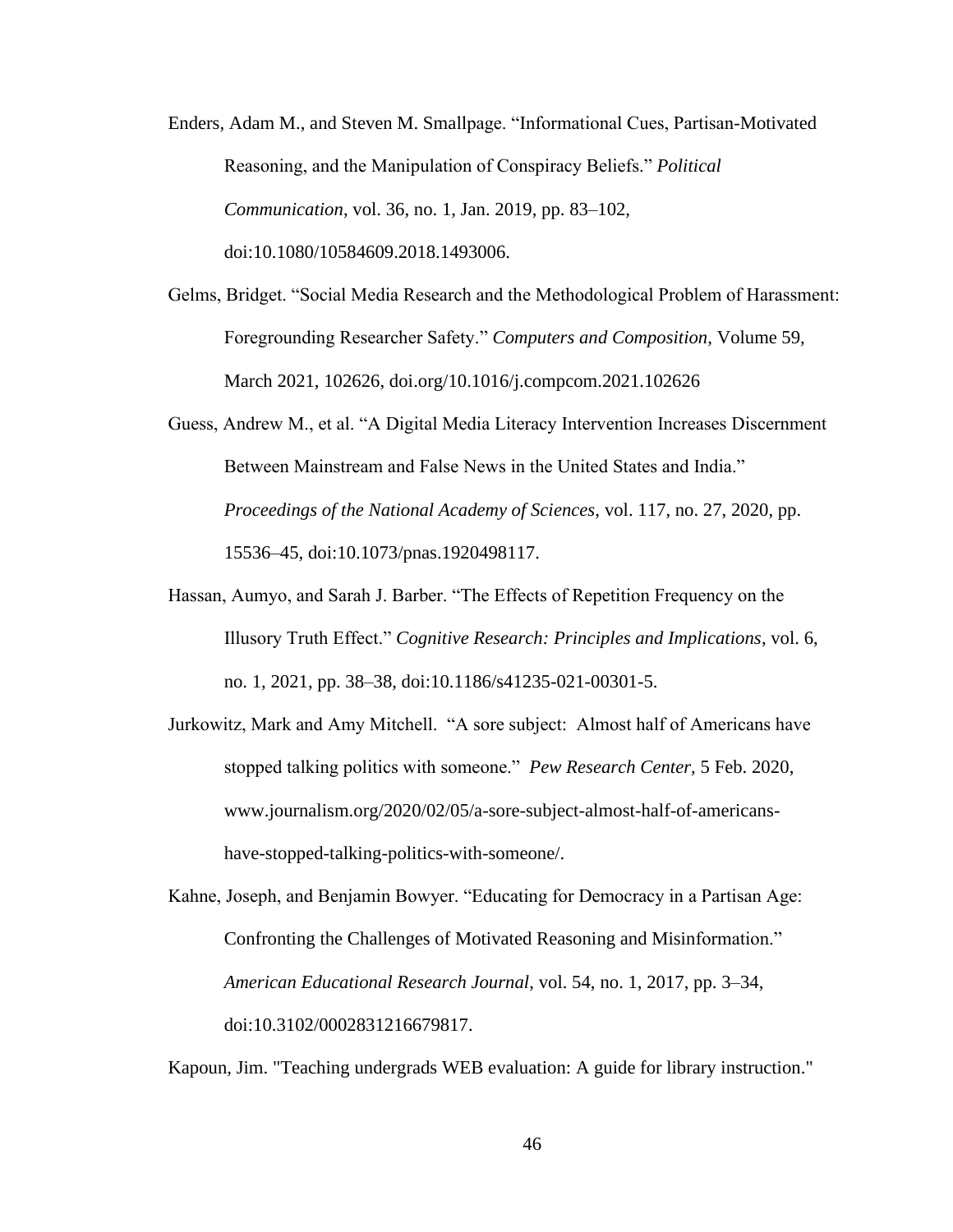*College & Research Libraries News*, vol. 59, no. 7, 1998,

crln.acrl.org/index.php/crlnews/article/view/23707/31079.

- Kavanagh, Jennifer and Michael D. Rich. "Truth Decay: An Initial Exploration of the Diminishing Role of Facts and Analysis in American Public Life." RAND Corporation, 2018. https://www.rand.org/pubs/research\_reports/RR2314.html.
- Kazan, Tina S., et al. "Writing Faculty and Librarians Collaborate." *Pedagogy: Critical Approaches to Teaching Literature, Language, Culture, and Composition,* vol. 21., no. 2, 2018, pp. 331-328.
- King-O'Brien, Kelly. "Writing Back to the News." *Pedagogy: Critical Approaches to Teaching Literature, Language, Culture, and Composition*, vol. 21, no. 2, 2021, pp. 295–309, doi:10.1215/15314200-8811483.
- Lazer, David M. J., et al. "The Science of Fake News." *Science,* vol. 359, no. 6380, Mar. 2018, pp. 1094-1096, doi: 10.1126/science.aao2998.
- Lenhart, Amanda. "Teen, Social Media and Technology Overview 2015" *Pew Research Center,* [Apr. 2015, assets.pewresearch.org/wp-c](https://assets.pewresearch.org/wp-)ontent/uploads/sites/14/2015/ 04/PI\_TeensandTech\_Update2015\_0409151.pdf.
- McGrew, Sarah, et al. "Can Students Evaluate Online Sources? Learning From Assessments of Civic Online Reasoning." *Theory and Research in Social Education*, vol. 46, no. 2, Apr. 2018, pp. 165–93, doi:10.1080/00933104.2017.1416320.
- McGrew, Sarah, et al. "Improving University Students' Web Savvy: An Intervention Study." *British Journal of Educational Psychology*, vol. 89, no. 3, 2019, pp. 485– 500, doi:10.1111/bjep.12279.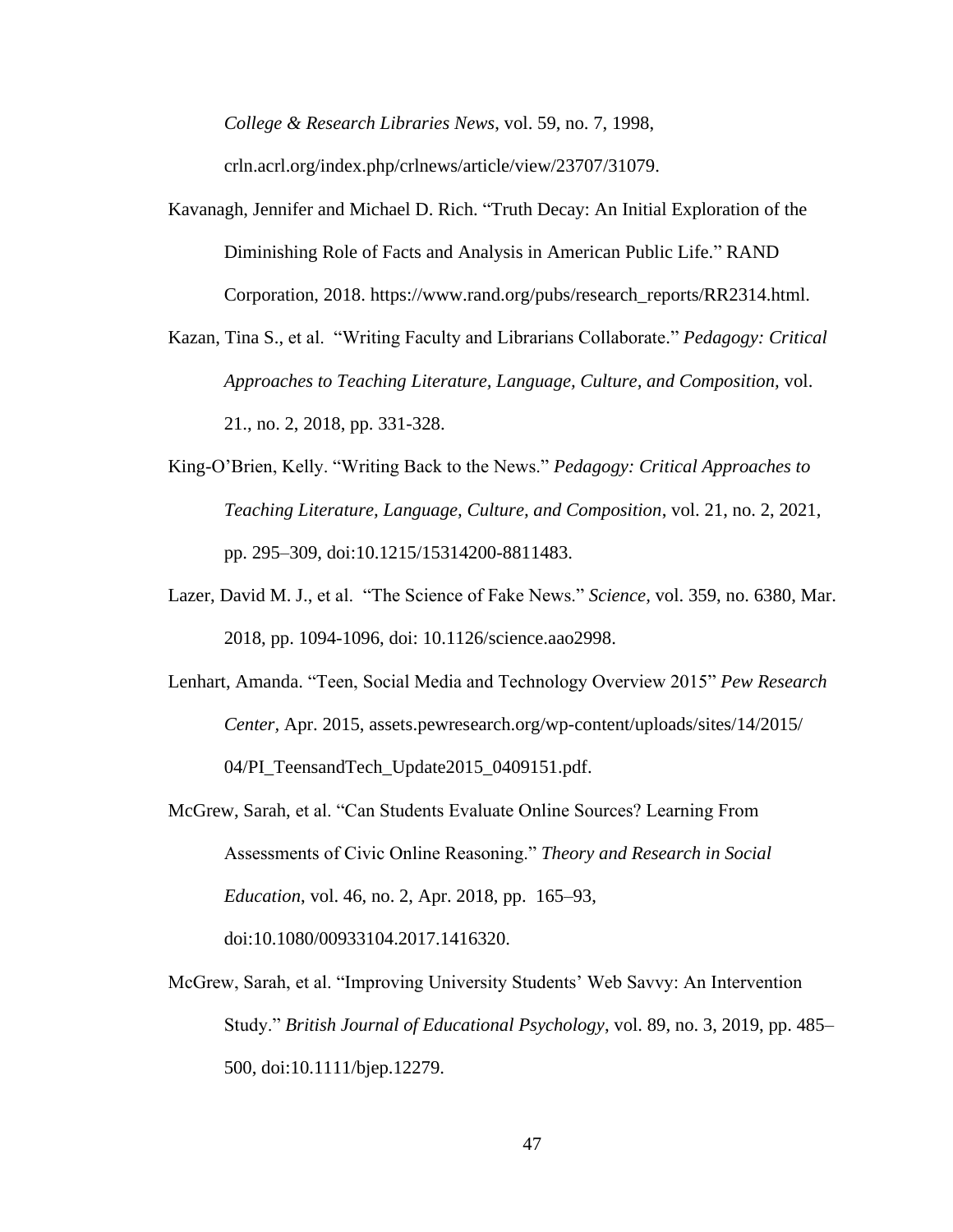- McGrew, Sarah, et al. "The Challenge That's Bigger Than Fake News: Civic Reasoning in a Social Media Environment." *American Federation of Teachers*, Fall 2017, www.aft.org/ae/fall2017/mcgrew\_ortega\_breakstone\_wineburg.
- Mitchell, Amy, et al. "How Americans Navigated the News in 2020: A Tumultuous Year in Review." *Pew Research Center,* 22 Feb. 2021, www.journalism.org/2021/ 02/22/misinformation-and-competing-views-of-reality-abounded-throughout-2020/.
- Moore, Christy. "Heroin Zombies and Haunting Statistics: Helping Students Reimagine the Research Project." *English Journal*, vol. 108, no. 5, May 2019, pp. 31-38, library.ncte.org/journals/ej/issues/v108-5/30122.
- Nagel, Marie-Theres, et al. "How Do University Students' Web Search Behavior, Website Characteristics, and the Interaction of Both Influence Students' Critical Online Reasoning?" *Frontiers in Education*, vol. 5, 2020, pp. 1-15, doi:10.3389/feduc.2020.565062.
- Pennycook, Gordon, et al. "The Implied Truth Effect: Attaching Warnings to a Subset of Fake News Headlines Increases Perceived Accuracy of Headlines Without Warnings." *Management Science*, vol. 66, no. 11, 2020, pp. 4944–57, doi:10.1287/mnsc.2019.3478.
- Pérez, Potocki. "Fostering Teenagers' Assessment of Information Reliability: Effects of a Classroom Intervention Focused on Critical Source Dimensions." *Learning and Instruction*, vol. 58, Dec. 2018, pp. 53–64, doi:10.1016/j.learninstruc.2018.04.006.

Potter, W. James. "The State of Media Literacy." *Journal of Broadcasting & Electronic*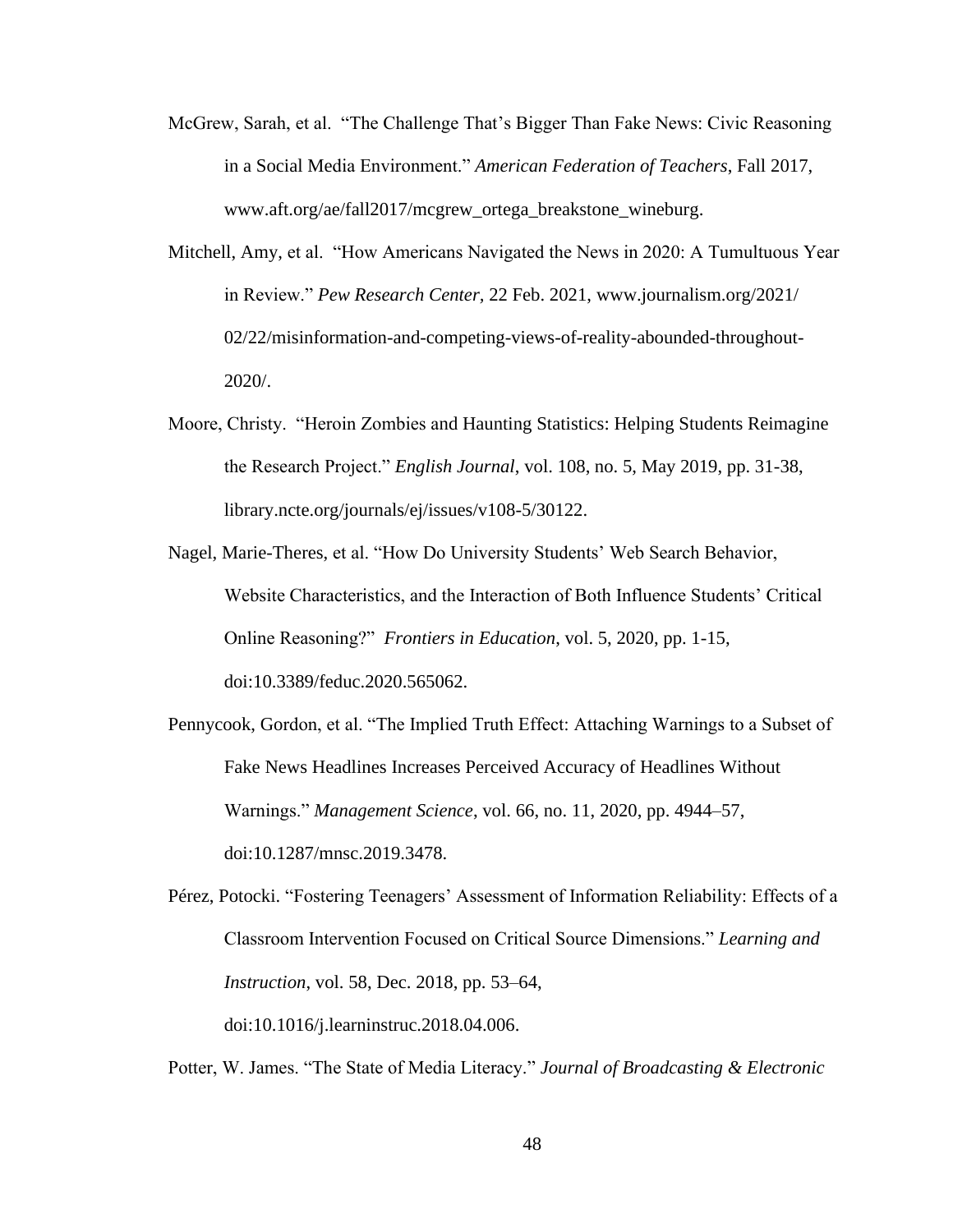*Media*, vol. 54, no. 4, 2010, pp. 675–96, doi:10.1080/08838151.2011.521462.

- Prensky, Marc. "Digital Natives, Digital Immigrants Part 1." *On the Horizon*, vol. 9, no. 5, Sept. 2001, pp. 1–6, doi:10.1108/10748120110424816.
- Pytash, Kristine and Elizabeth Testa. "Interrogating Influence: Leveraging the Power of Social Media." *English Journal*, vol. 108, no. 5, May 2009, pp. 39-45, https://library.ncte.org/journals/ej/issues/v108-5/30123.
- "Report of the Task Force on Critical Media Literacy 2021." National Council of Teachers of English, www.canva.com/design/DAERz0BpJyk/ I4sPUxfrZlHLVys3QIVilQ/view?utm\_content=DAERz0BpJyk&utm\_campaign= designshare&utm\_medium=link&utm\_source=viewer.
- Richter, Jacob D. "Writing with Reddiquette: Networked Agonism and Structured Deliberation in Networked Communities." *Computers and Composition*, vol. 59. March 2021, https://doi.org/10.1016/j.compcom.2021.102627.
- Rodrigue, Tanya K. "The Digital Reader, The Alphabetic Writer, and The Space Between: A Study in Digital Reading and Source-Based Writing." *Computers and Composition,* vol. 46, 2017, pp. 4–20, doi:10.1016/j.compcom.2017.09.005.
- Schilder, Evelien, et al. "The Challenges of Assessing Media Literacy Education." *Journal of Media Literacy Education,* vol. 8, no. 1, 2016 https://files.eric.ed.gov/fulltext/EJ1108281.pdf.
- Schmidt, Hans. "Media Literacy Education at the University Level." *The Journal of Effective Teaching*, Vol. 12, No. 1, 2012, pp. 64-77, https://eric.ed.gov/?id=EJ1092140.

Schwartz, Sarah. "More States Say They're Teaching Media Literacy, But What That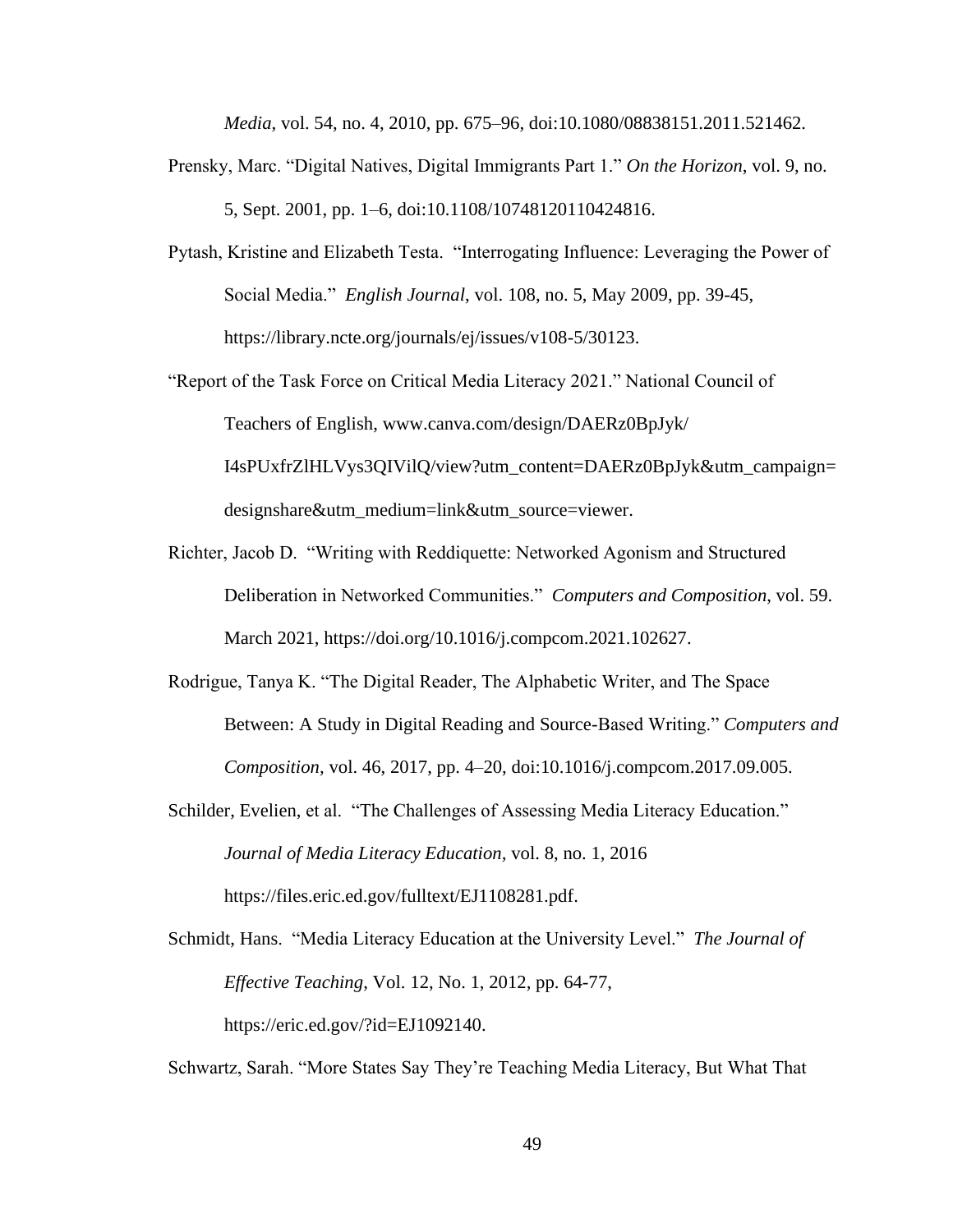Means Varies." *Education Week*, 8 Jan. 2020, www.edweek.org/teachinglearning/more-states-say-theyre-teaching-media-literacy-but-what-that-meansvaries/2020/01.

"Tips to Spot False News." *Facebook*,

https://www.facebook.com/help/188118808357379.

- Troyka, Lynn Quitman and Douglas Hesse. *Simon & Schuster Handbook for Writers.* 9<sup>th</sup> ed. Longman, 2008.
- "U.S. Media Literacy Policy Report 2020." *Media Literacy Now,* medialiteracynow.org/ u-s-media-literacy-policy-report-2020/.
- "U.S. Media Literacy Policy Report 2020." *Media Literacy Now*, medialiteracynow.org/ wp-content/uploads/2020/01/U.S.-Media-Literacy-Policy-Report-2020.pdf.
- van der Linden, Sander, et al. "Inoculating the Public Against Misinformation About Climate Change." *Global Challenges*, vol. 1, no. 2, 2017, p. 1600008–n/a, doi:10.1002/gch2.201600008.
- Vraga, Emily K., et al. "Media Literacy Training Reduces Perception of Bias." *Newspaper Research Journal*, vol. 30, no. 4, Fall 2009, pp. 68–81, search.ebscohost.com/login.aspx?direct=true&db=ssf&AN=508100794&site=eho st-live.
- Warner, John. "Getting Beyond the CRAAP Test." *Inside Higher Ed,* 14 Aug. 2019, www.insidehighered.com/blogs/just-visiting/getting-beyond-craap-testconversation-mike-caulfield.
- Warzel, Charlie. "Don't Go Down the Rabbit Hole." *The New York Times*, 18 Feb. 2021, www.nytimes.com/2021/02/18/opinion/fake-news-media-attention.html.